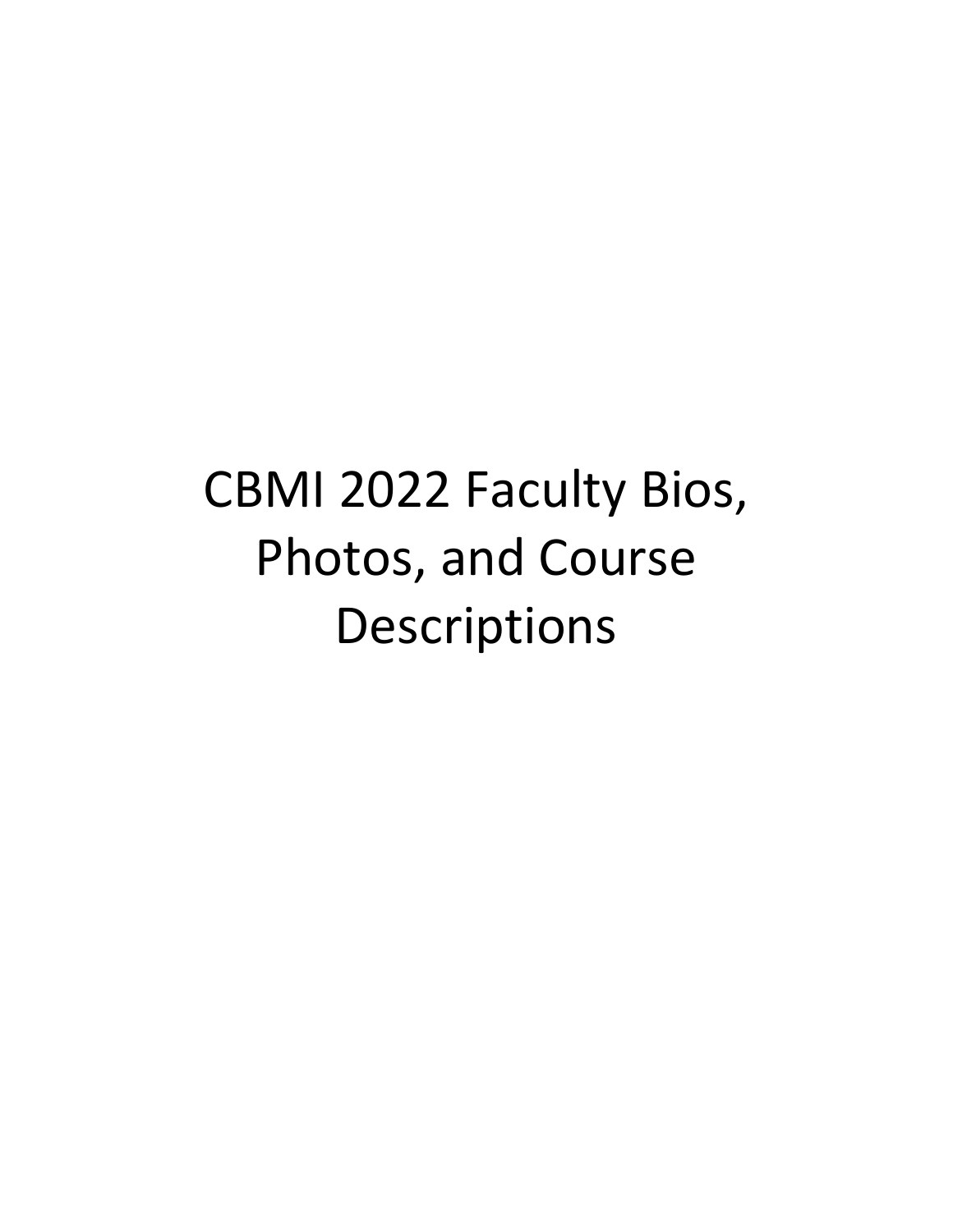# **Table of Contents**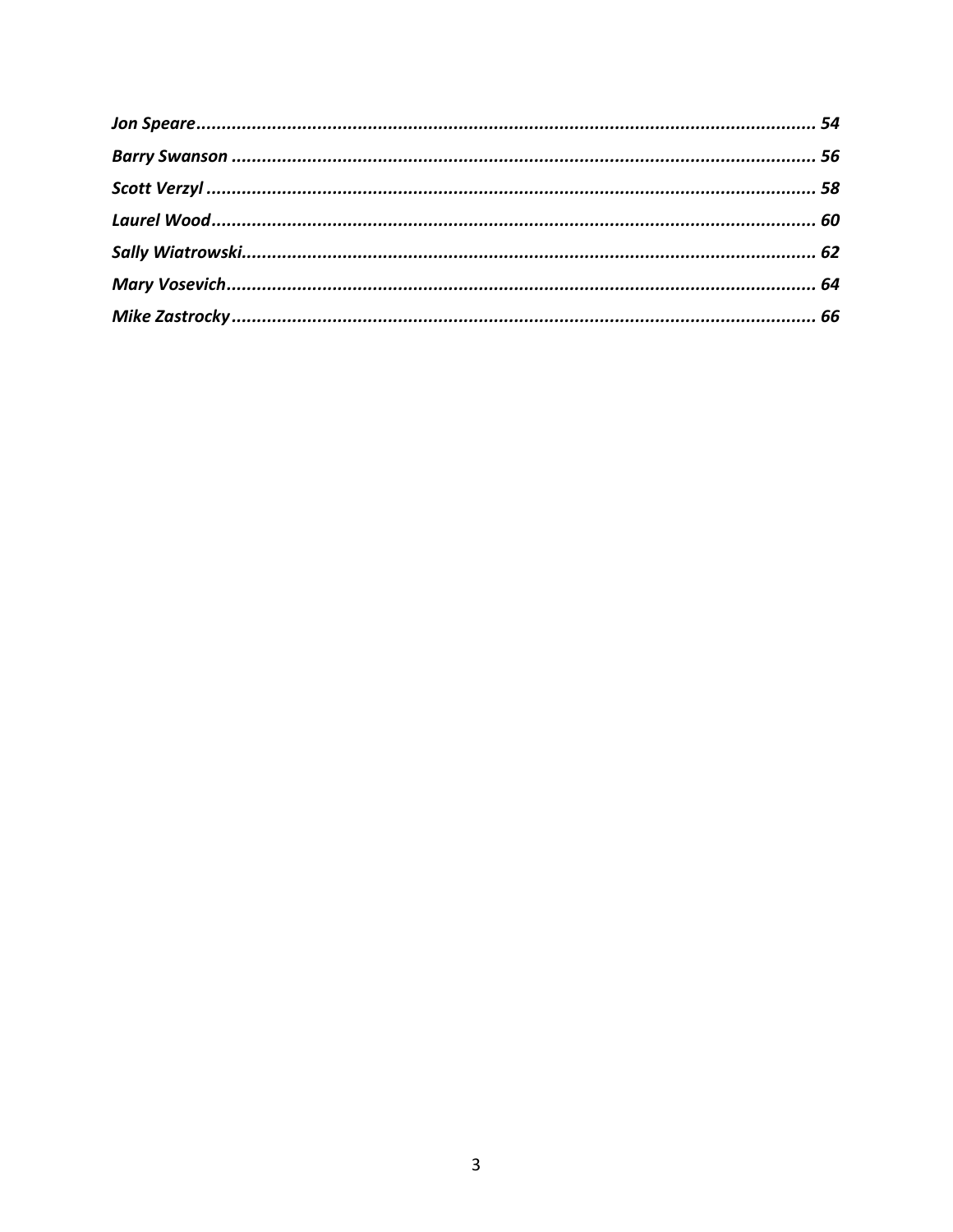

# <span id="page-3-0"></span>Jimmy Barnes

# **Biography**

Jimmy Barnes is a Senior Lecturer in the School of Accountancy at Clemson University. He has worked at Clemson for over ten years where he has served as the Business Officer for the College of Business and Behavioral Science and the Financial Planning and Analysis Officer for Academic Affairs. In his current role he teaches courses in data analytics, emerging technology in accounting, and accounting ethics. He also works with admissions for Clemson's Master of Professional Accountancy Program. Prior to coming to Clemson, he served as the Controller for Erskine College for six years. Jimmy worked in public accounting for six years with Deloitte and Touche and McKinley, Cooper & Co. in Greenville, SC.

Jimmy holds an undergraduate degree in accounting from Winthrop University and a Masters in Accountancy from The University of Georgia. He is a certified public accountant and a chartered global management accountant. He is the current Treasurer for SACUBO. He is a 2008 graduate of the College Business Management Institute.

# **Course Description**

# *Higher Education Analytics*

Technology is advancing at a rapid rate. Massive amounts of data are being generated, stored, used, and analyzed. Business Officers are no longer charged with routine tasks and processes but expected to understand data—how it is created, collected, stored, accessed, and used. Business Officers and other higher education professionals must be able to adequately safeguard this data as well as work with it, think critically about the story it is telling, and use it to make better decisions. Thus, it is critical that all individuals in higher education become comfortable with large data sets and various technologies.

# **Course objectives:**

- Introduce participants to the different technologies that are being used to capture data, evaluate data, make decisions, and report on the information.
- Explore the different ways higher education departments are currently evaluating data.
- Challenge participants to think about other opportunities to utilize data for decision making.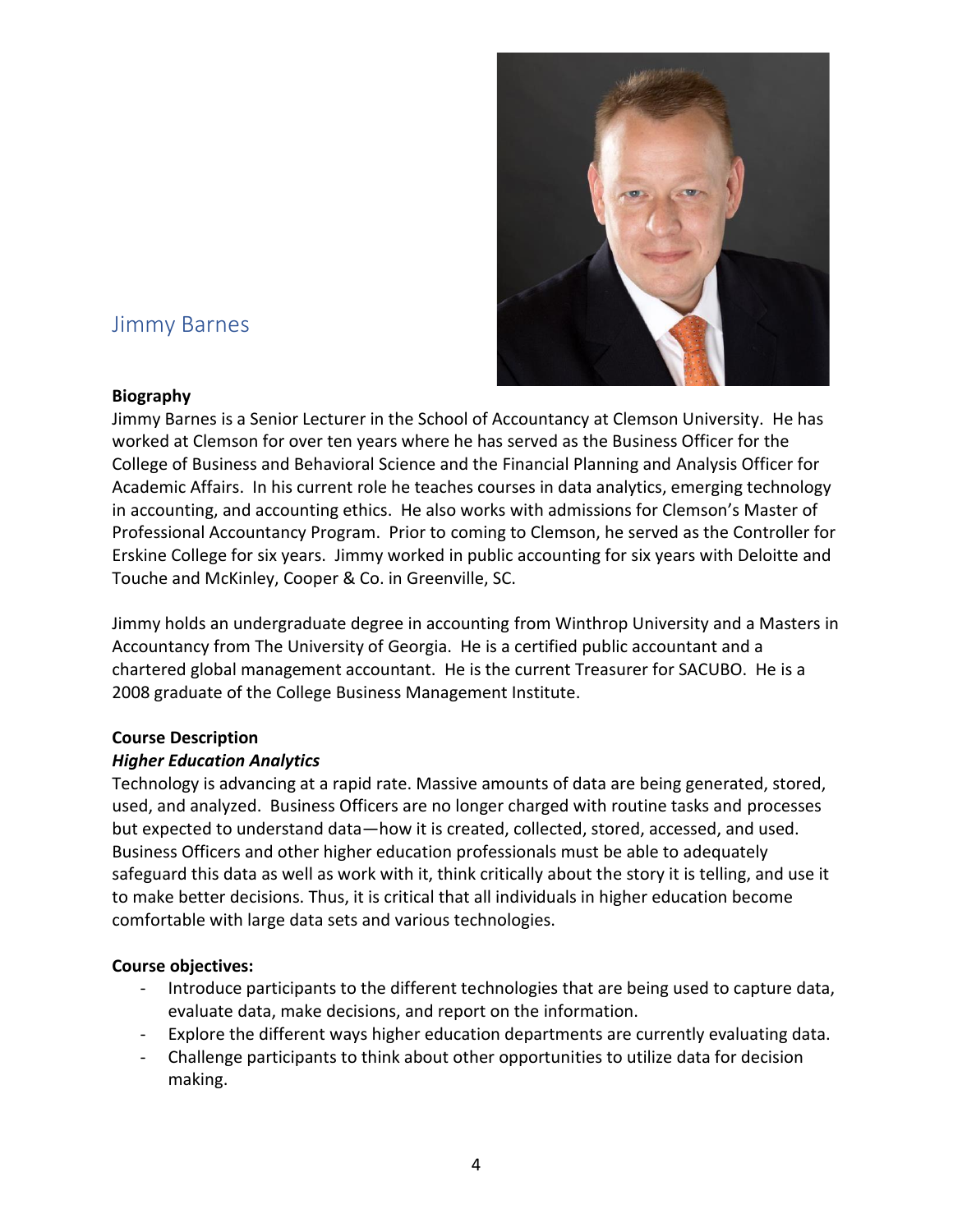<span id="page-4-0"></span>

# Mark Briggs

# **Biography**

Mark Briggs serves as the lead advisor for Safety Management Resources Corporation (SMRC), a full-service consulting firm supporting their clients through the delivery of world-class risk management, safety, emergency management, and business continuity services. Mark served as the Risk Manager for the University of Illinois and as the Chief Risk Officer for Ohio State University prior to assuming his consulting role where he supports the efforts of colleges and universities around the world. He also serves as an adjunct faculty member in Illinois State University's safety degree program and routinely works with FEMA, the Department of Homeland Security, and other Federal Agencies and higher education associations in the development and delivery of educational programs.

Mark is a frequent keynote and session speaker for associations, corporations, and governmental agencies where he delivers educational, captivating, motivational, and just-plainfun programs that participants remember and incorporate into their own professional world.

# **Course Descriptions**

# *Enterprise Risk Management (ERM): Engaging the Entire Campus Community*

Enterprise Risk Management (ERM) has been discussed by boards, administrators, and support staff throughout higher education for several years. However, few institutions have adopted a truly integrated approach designed to enhance the identification and management of the risks they face and the opportunities which still too-often pass them by.

This session will introduce the benefits of adopting an Enterprise Risk Management (ERM) system that will ensure the ability to effectively identify and address risks and opportunities. The principles discussed in this session are relevant and ready to be put into place regardless of your role or the size and type of your institution.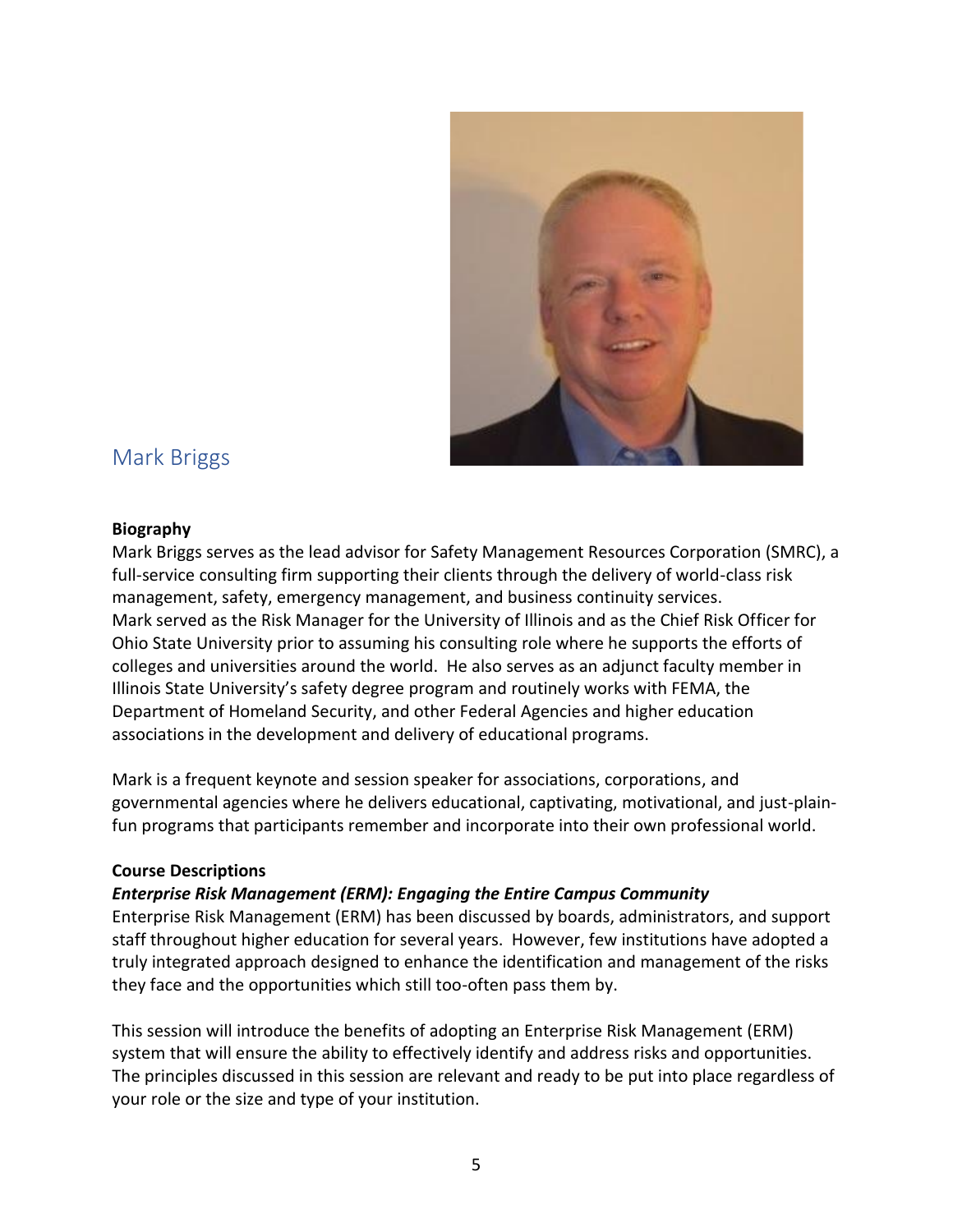#### *Insurance and Risk Management*

Educational institutions face an incredible array of events that can lead to serious financial loss. This course will present the model for identifying and evaluating these risks of loss and determining how to manage them. Topics include risk assessment, essential loss control (safety) practices, and risk transfer through insurance and other means. Participants will gain a basic understanding of risk management and insurance including how to purchase insurance and to use insurance providers' loss control and claims services to the institution's advantage.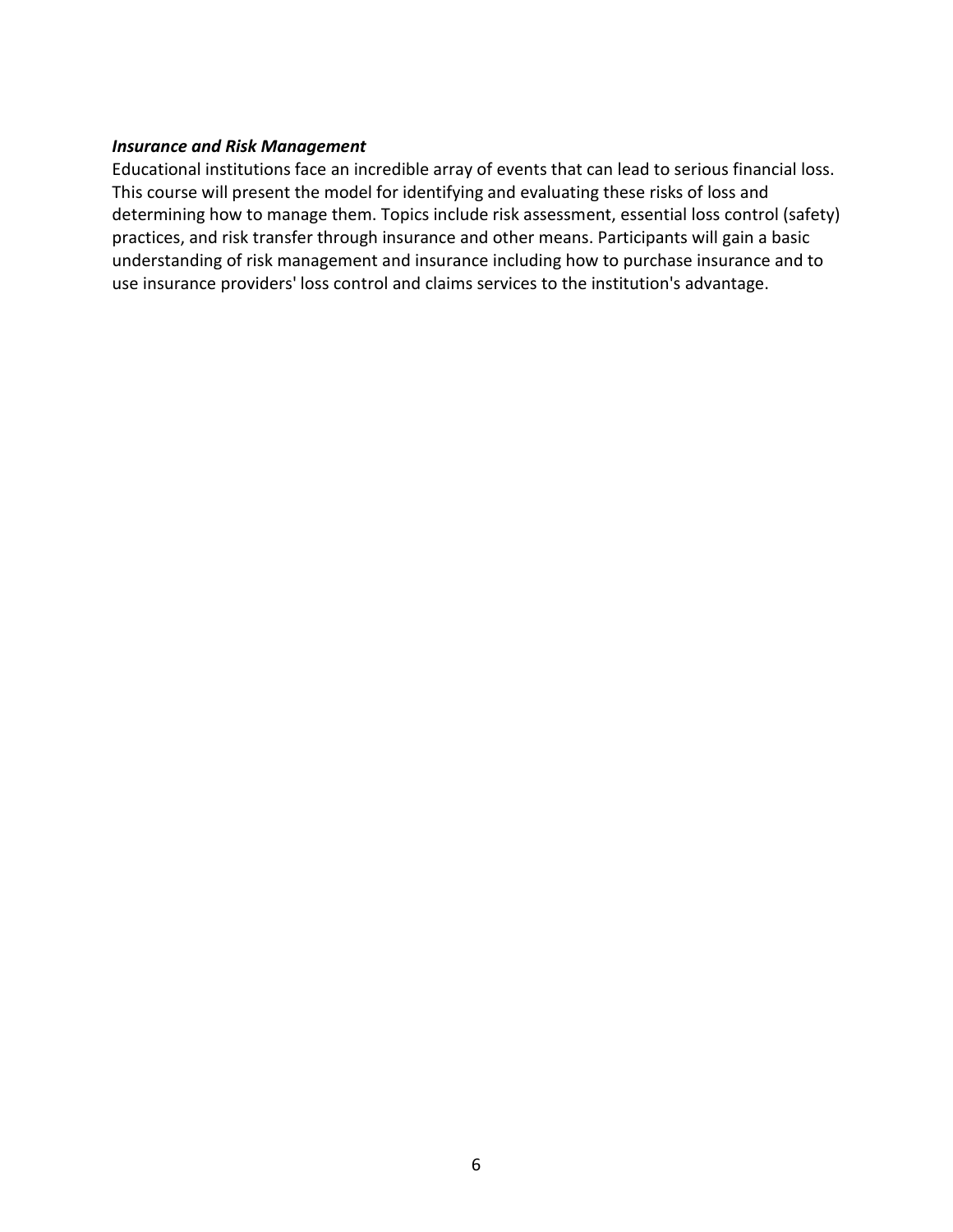

# <span id="page-6-0"></span>Eileen Kennedy Byrne

# **Biography**

After 30 years in higher ed, Eileen Kennedy Byrne joined the development advisory and program management firm Brailsford & Dunlavey as Senior Consultant where she focuses on assisting colleges and universities in the development and implementation of public-private partnerships (P3s). She has managed the university-related real estate development process from concept through long-term operations. Eileen brings a university perspective to forming innovative, multisector collaborations and understanding of the complexities navigating P3s. In her various roles, she managed over \$250 million of financing through bond issuance, bank lending, and capital leasing and has developed \$400 million of capital projects.

Before joining B&D, Eileen was President & CEO of the University of New Orleans (UNO) Research and Technology Foundation, overseeing a portfolio of office, laboratory and conference facilities in the UNO Research and Technology Park. Prior to that appointment, she served as Vice President & CFO of the UNO family of affiliated foundations. Eileen previously held several positions at UNO including Assistant Vice Chancellor for Property and Facilities Development and Assistant Vice Chancellor for Business Affairs.

Eileen frequently speaks on a wide range of topics including privatization, capital financing, strategic uses of university-related foundations, leadership and disaster recovery for a variety of organizations including the National Association of College and University Business Officers, the Association of University Research Parks, and the International Economic Development Council. She holds a Bachelor of Science degree in Finance and an MBA from UNO. Eileen is a graduate of CBMI and was awarded a Certificate for Site Planning Online from Massachusetts Institute of Technology edX.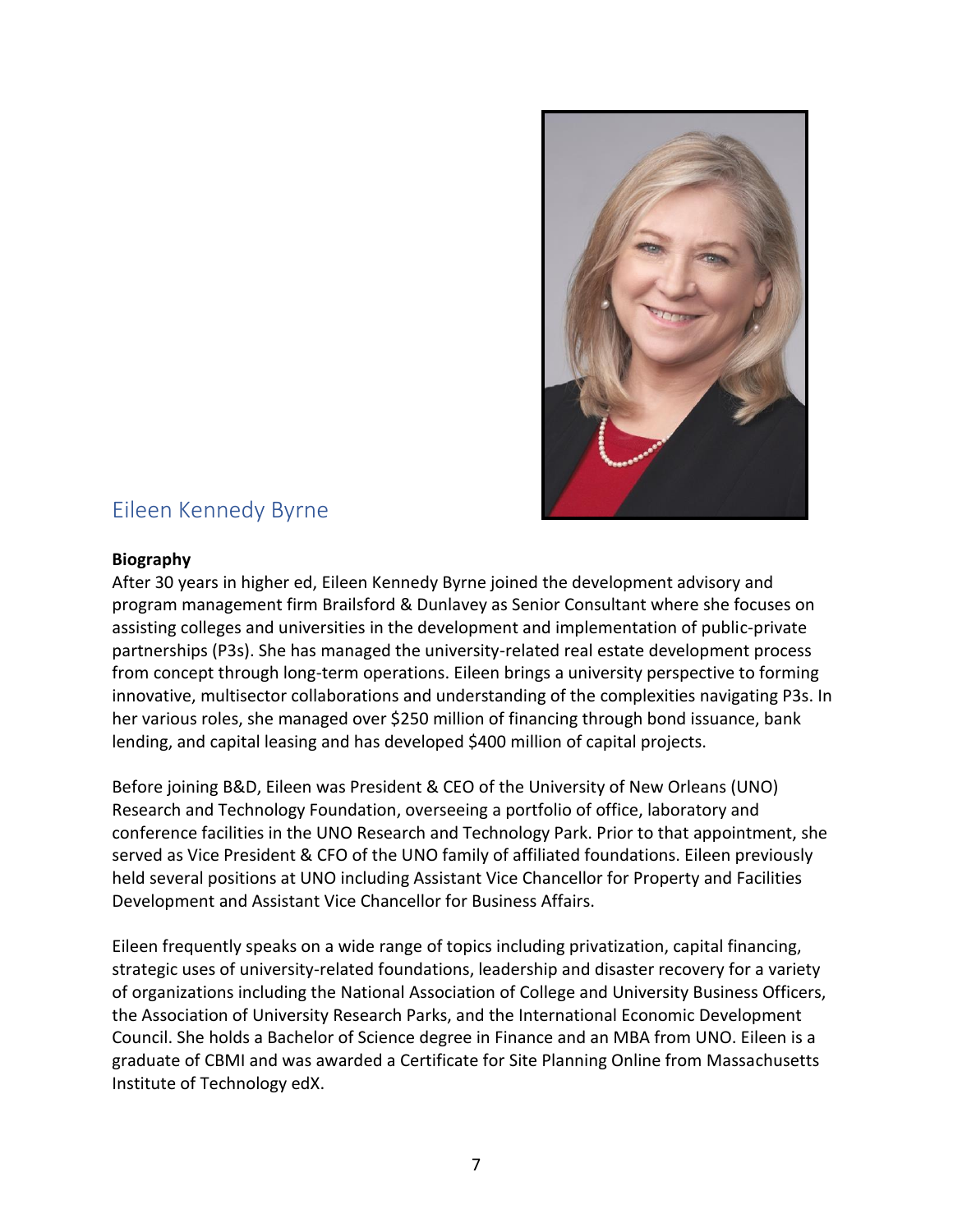After 30 years in higher ed, Eileen joined Brailsford & Dunlavey as Senior Consultant, focusing on public private partnership development and implementation. She has managed the full spectrum of university real estate development, from concept through operations. Previously Eileen held several roles on the University of New Orleans (UNO) campus, including President & CEO of UNO Research and Technology Foundation, VP & CFO of UNO Foundations, and AVC for Property & Facilities Development and AVC for Business Affairs at UNO. She holds a B.S. in Finance and MBA degree from UNO, and a Certificate for Site Planning Online from MIT edX.

# **Course Descriptions**

# *Foundations: Fundamentals and Strategic Management*

Foundations raise and manage billions of dollars on behalf of colleges and universities. Traditionally, foundations have primarily focused on fundraising and endowment management but have since evolved to also serve as vehicles for intricate financing transactions and economic development projects often involving complex private-public partnerships. This course will provide background on what foundations are, why they came into existence, their importance to the institutions they serve and how they operate. In addition to the commonplace uses, the course will provide insight into the creative and strategic roles foundations have played in the development of a wide variety of projects ranging from athletic stadium expansions and museums to research parks, lodging facilities, and even film studios. Leave with an improved understanding of university-foundation relationships, how to manage those relationships and learn how joint venture structures can advance your campus.

# *Introduction to Capital Finance (Treasury Track)*

No experience in financing buildings, renovations, and other capital assets? Not really sure how to define just what a bond is? This course will provide the basics of capital financing, introducing you to the major players in the process and the language they speak. Explore the history of bond financing in higher education and leave with a basic understanding capital budgeting, the rationale for issuing debt and the sources of capital for colleges and universities.

# *Advanced Capital Financing (Treasury Track)*

A well-balanced debt structure is essential to effective colleges and university business management. Issuance and effective management of debt require an intense commitment by the institution's administrative staff. This course will delve into many of the complex issues of capital financing including variable vs. fixed rate debt, credit enhancement, taxable vs. taxexempt financing options, IRS arbitrage regulations and the effect of the subprime mortgage crisis on college and university debt. You will gain an understanding of bond covenants and their potential effect on your operating flexibility as you work through an analysis of risk vs. reward of the various types of bond issues, including off balance sheet transactions. Examples of actual transactions will be used in the course. You will leave with an enhanced knowledge of concepts necessary to successfully manage the issuance of debt for your institution.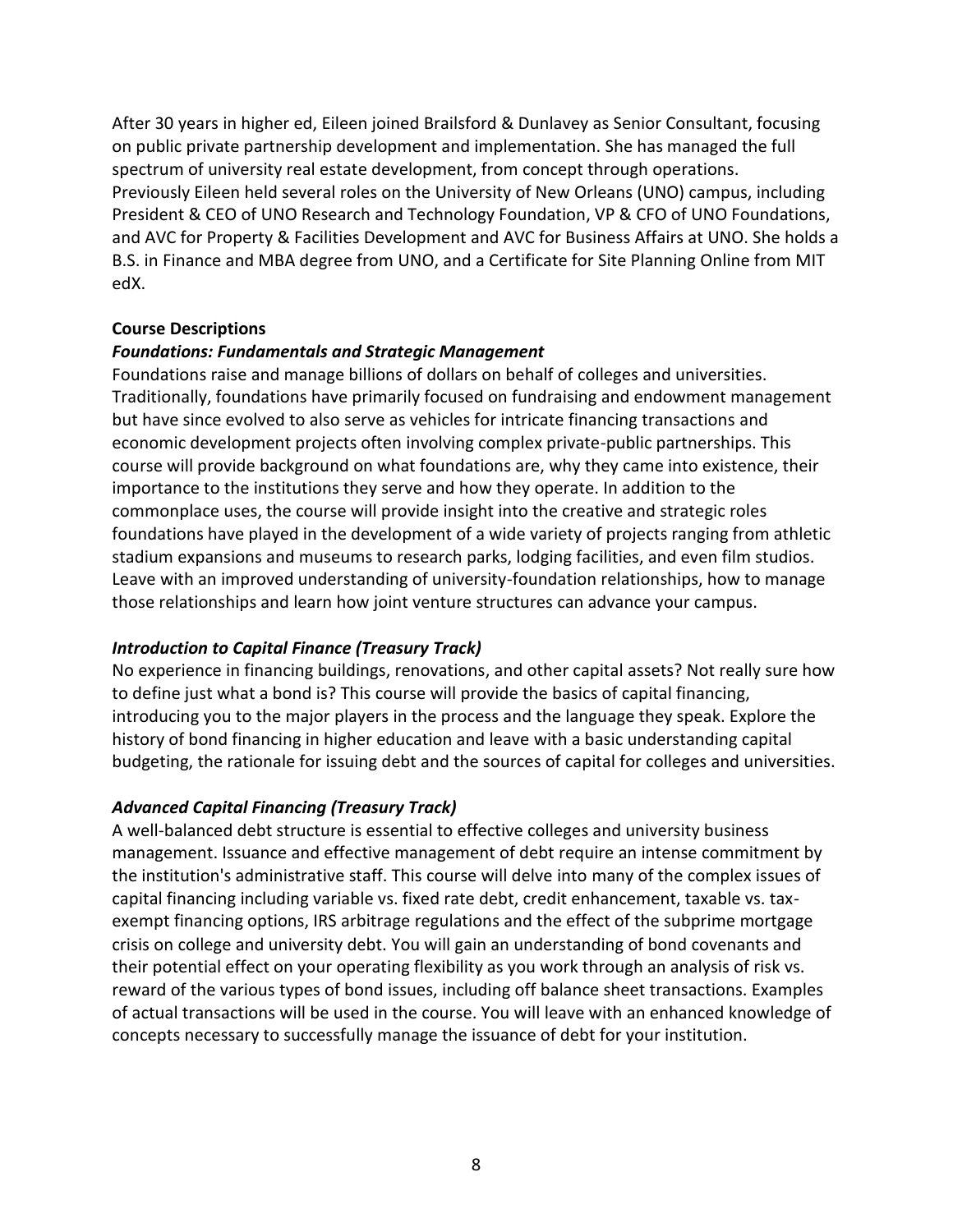

# <span id="page-8-0"></span>Rob Clark, Jr.

#### **Biography**

Rob Clark, Jr. is the Chief Compliance Officer at Howard University in Washington D.C. He is a professional speaker, humorous keynote speaker and member of the National Speakers Association. He has been active in leadership roles as President of the Association of College and University Auditors (ACUA); President of the Institute of Internal Auditors (IIA), Atlanta Chapter; member of the Security Task Force for EDUCAUSE and speaker at their annual and regional conferences; has been a speaker at NACUBO annual conference events and Chronicle Technology Forum for the Chronicle of Higher Education; and speaker for the National Science Foundation. He was the recipient of the first annual ACUA Member Excellence Award and the 2006 Professional Contributions Award "in recognition of his sustained outstanding contributions to the practice of internal auditing in higher education." Rob is a Certified Internal Auditor (CIA), Certified Compliance and Ethics Professional (CCEP), and Certified Business Manager (CBM) and received his BS degree in Business Administration from Gordon College in Wenham, MA. He has been recognized as an industry authority in auditing and compliance for over 3 decades serving as Chief Compliance Officer/Chief Audit Executive at Clark Atlanta University; Chief Auditor at Georgia Tech, Univ. of Nebraska, and Associate Audit Director at MIT. Rob has been an engaging presenter at CBMI since 1998, has conducted several Webinars, podcasts, and published numerous articles in professional journals. He also performs stand-up comedy having performed at The Punchline, Laughing Skull, and other comedy clubs. His interactive and humorous style make his classes fun and memorable. Making auditing FUN? You'll have to take his class to see for yourself!

# **Course Descriptions**

# *Audits*

This course will introduce participants to the modern university audit and compliance. Topics to be covered include: understanding the roles and responsibilities of auditors, what every administrator should know about audits and what auditors look for to facilitate an efficient review, effective practices for conducting self-evaluations to be prepared for an audit, current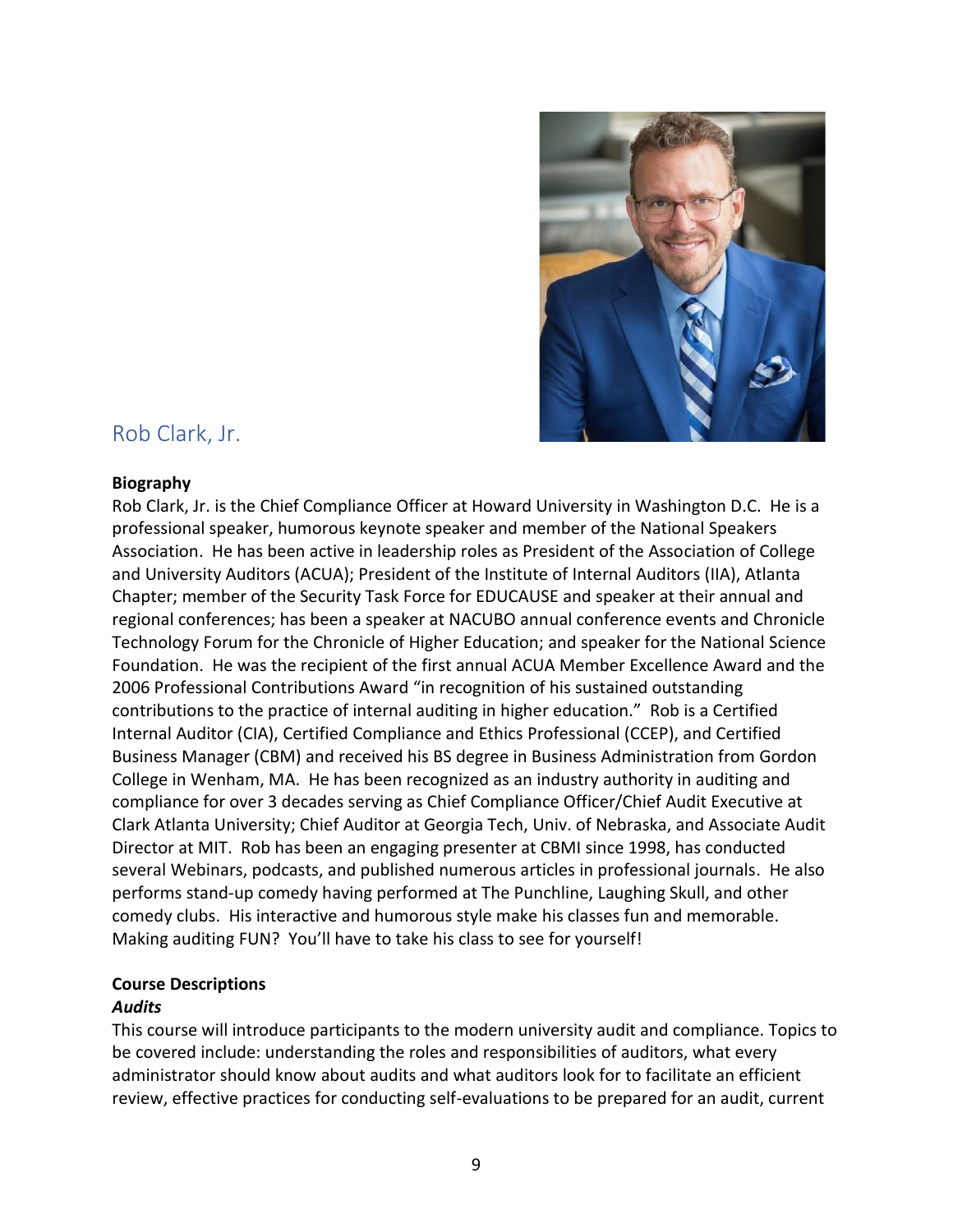best practices for managing risks over operational areas and information systems. This course will include interactive case studies and evaluations of current conditions on our campuses which present risks and recommendations for how to best mitigate those risks.

# *Contract Management*

With more and more services being outsourced, how does a college or university manage these contracts? Certainly, it is a shared responsibility which may involve Purchasing and Legal Affairs handling the contract language; Accounting handling payments; but who is really monitoring to determine if the terms of the contract are being met, if deliverables are being satisfied, if costs are being controlled, if goods and services are being rendered appropriately, and if resources are being used effectively and efficiently. Participants will leave the session with tools, techniques and best practices for managing contracts.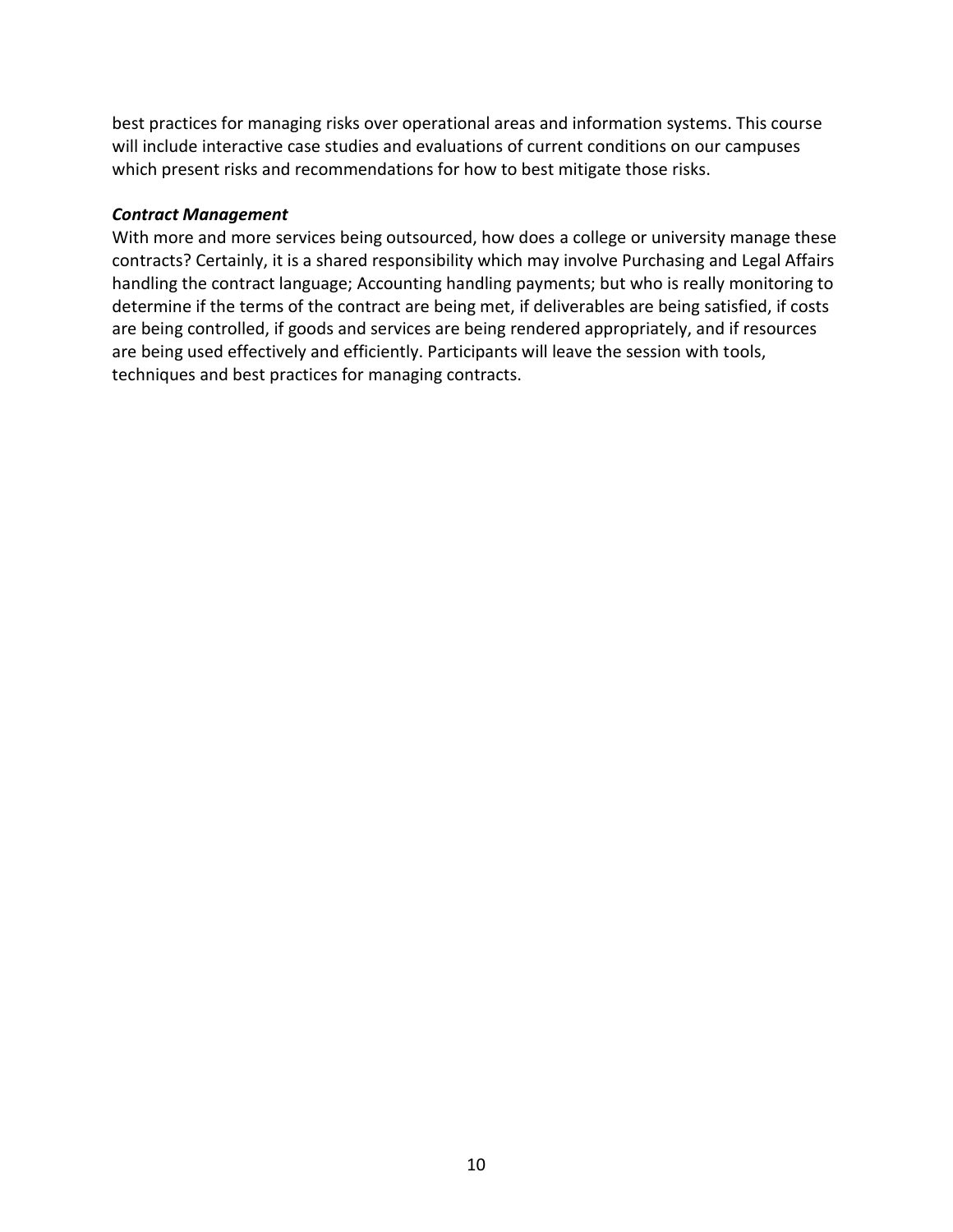

# <span id="page-10-0"></span>Mark Coldren

# **Biography**

Mark is currently the Associate Vice President and Chief Human Resources Officer at the University at Buffalo, The State University of New York with overall responsibilities for all HR functions including employee and labor relations, compensation, employee and organizational development, payroll, employee benefits, recruitment, work/life and wellness. Prior to coming to UB in July of 2015, Mark was CHRO of Ithaca College and previous to that a member of the senior leader HR team at Syracuse University and an adjunct faculty member in the Whitman School of Business. Before working in higher education, Mark worked in organizations specializing in manufacturing, sales and distribution, and software development. Previous organizations Mark worked with include UTC Carrier Corporation, Goulds Pumps, Inc., and Automatic Data Processing. Mark started as a history teacher in the public school system. He is a past chair of the College & University Professional Association for Human Resources (CUPAHR) National Board of Directors. Mark has a MS from Syracuse University and a BA from Cortland State University and is a certified Senior Professional in Human Resources (SPHR), 2006-09. https://www.linkedin.com/in/markcoldren/

# **Course Descriptions**

# *Human Resources*

This course will provide an overview of the human resource management function at institutions of higher education. Participants will obtain a foundation of information related to processes and techniques for effectively recruiting, interviewing, developing, and retaining qualified staff in the higher education setting. This session reviews basic elements of the human resource process including job analysis, recruitment, selection, orientation and development, performance management, compensation, and benefits. Techniques to be applied in each of the elements and interdependencies will be discussed.

# *Contemporary Human Resources Practices*

This will be an interactive session designed to provide an overview of contemporary issues in human resources across institutions of higher education. Participants will review trends and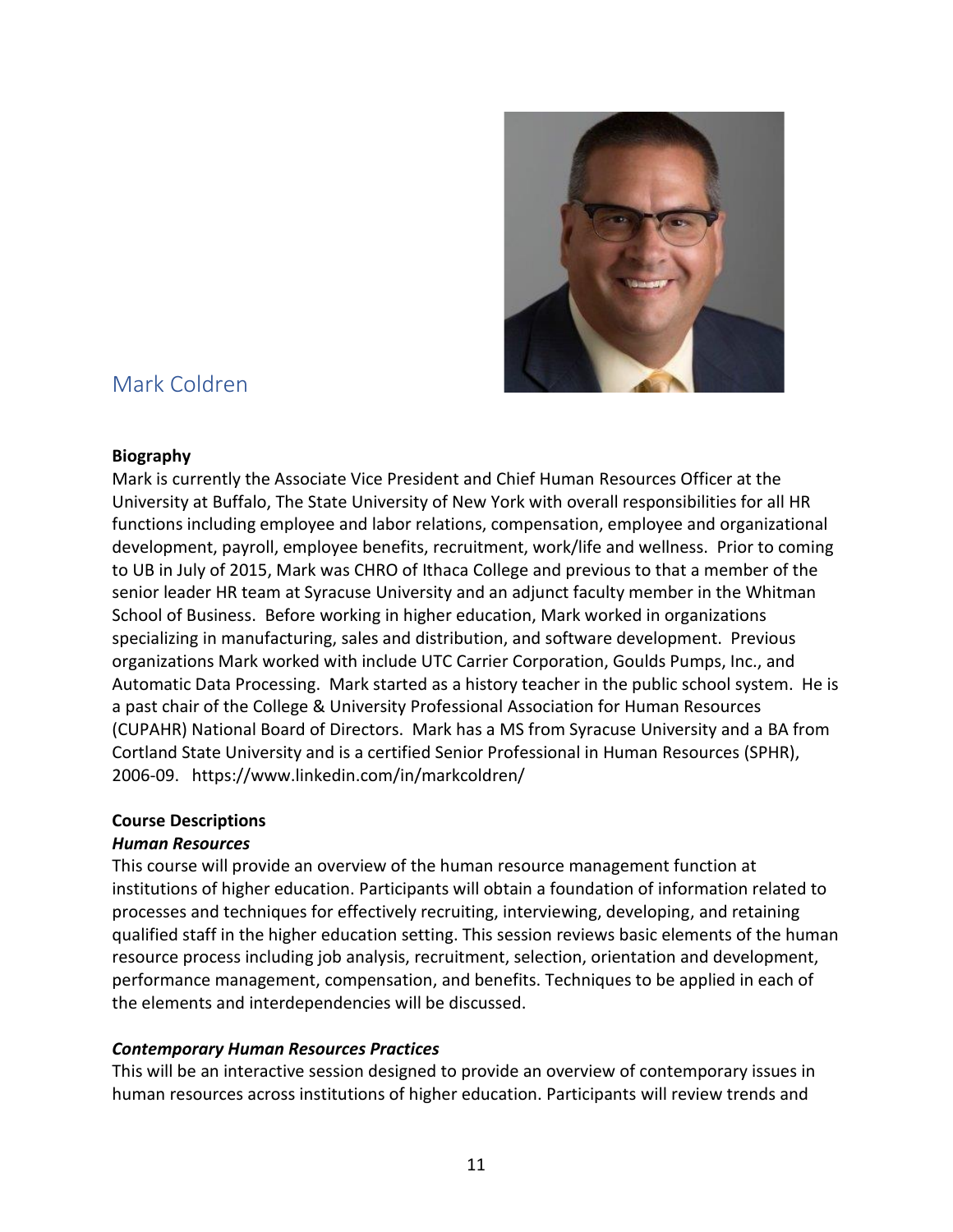challenges in developing proactive human resource practices. Successful efforts will be reviewed in areas of policies, practices and techniques. Special attention will be given to the areas of HR information systems, retention strategies, change management, leadership development, and integrated health care management. Participants will review a systematic process for identifying human priorities at their respective institutions. Resources for action planning will be provided.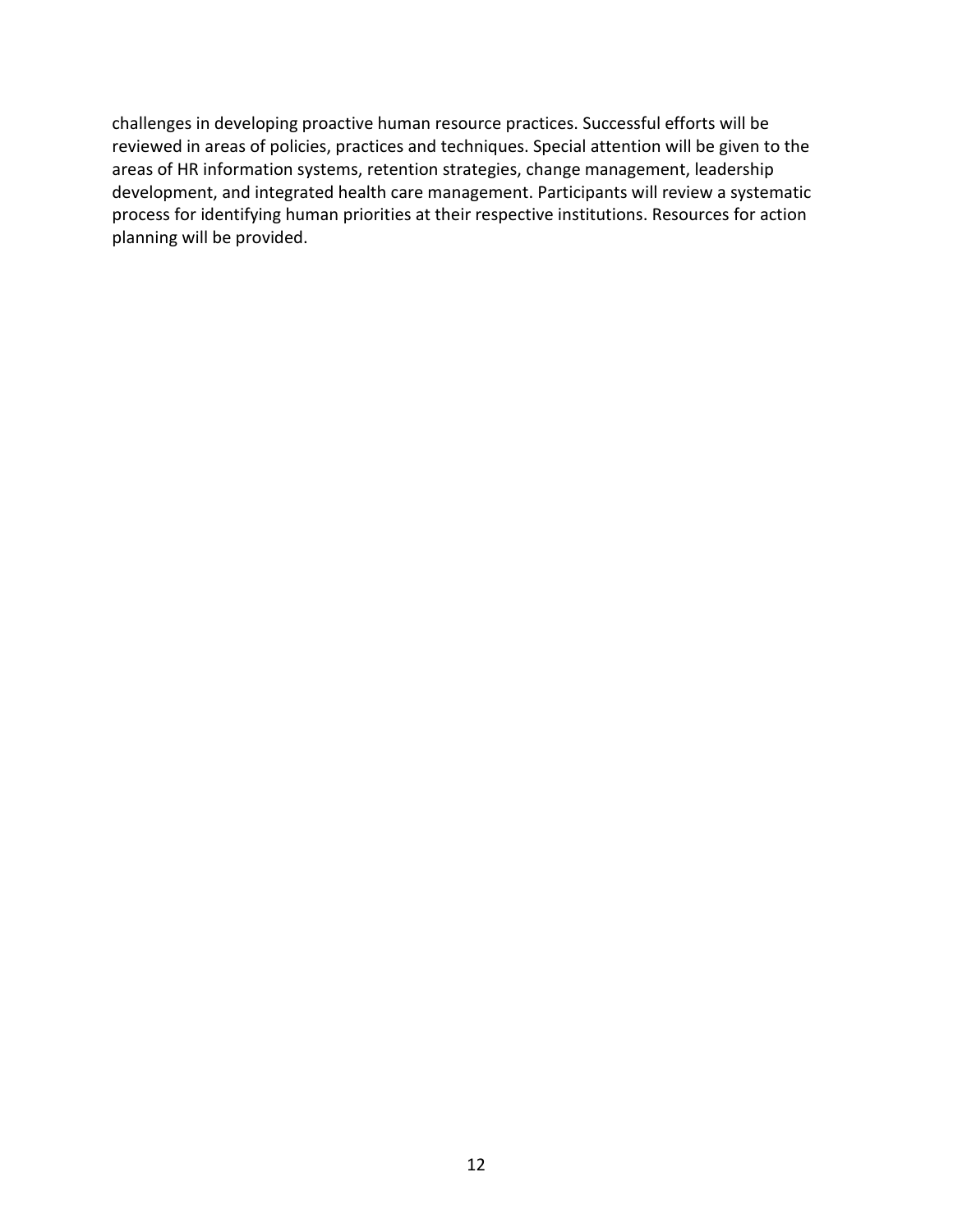<span id="page-12-0"></span>

# Anne Davenport

#### **Biography**

Anne Davenport is the retired Tax Director of Wake Forest University. She is considered by her peers to be an expert in Higher Education, Not-For-Profit Tax, and NRA information reporting. Anne started her career in Tax at KPMG in 1984 and specialized in uncommon tax returns, especially exempt organizations. Before joining Wake Forest University, Anne previously worked in tax administration at the University of North Carolina Charlotte and Miami University. Anne is a Certified Public Accountant in Ohio, California, and North Carolina.

# **Course Description**

# *Tax Issues in Higher Education*

Because colleges and universities are typically tax-exempt organizations, it can be difficult to convince people that there are, in fact, numerous tax issues to be faced. Over the past decade the IRS has conducted examinations at a number of institutions of higher education, and because of this increased level of scrutiny, colleges and universities must be ever mindful of the tax implications of almost everything they do. Failure to do so could result in significant tax liability, penalties, and interest, not the best use of scarce institutional resources. The goal of this course is to provide the participants with an overview of the tax issues in higher education, including, but not limited to: unrelated business income tax, employees vs. independent contractors, payments to nonresident aliens, tax-exempt bonds, fringe benefits, scholarships, fellowships and grants, student FICA, and charitable contributions.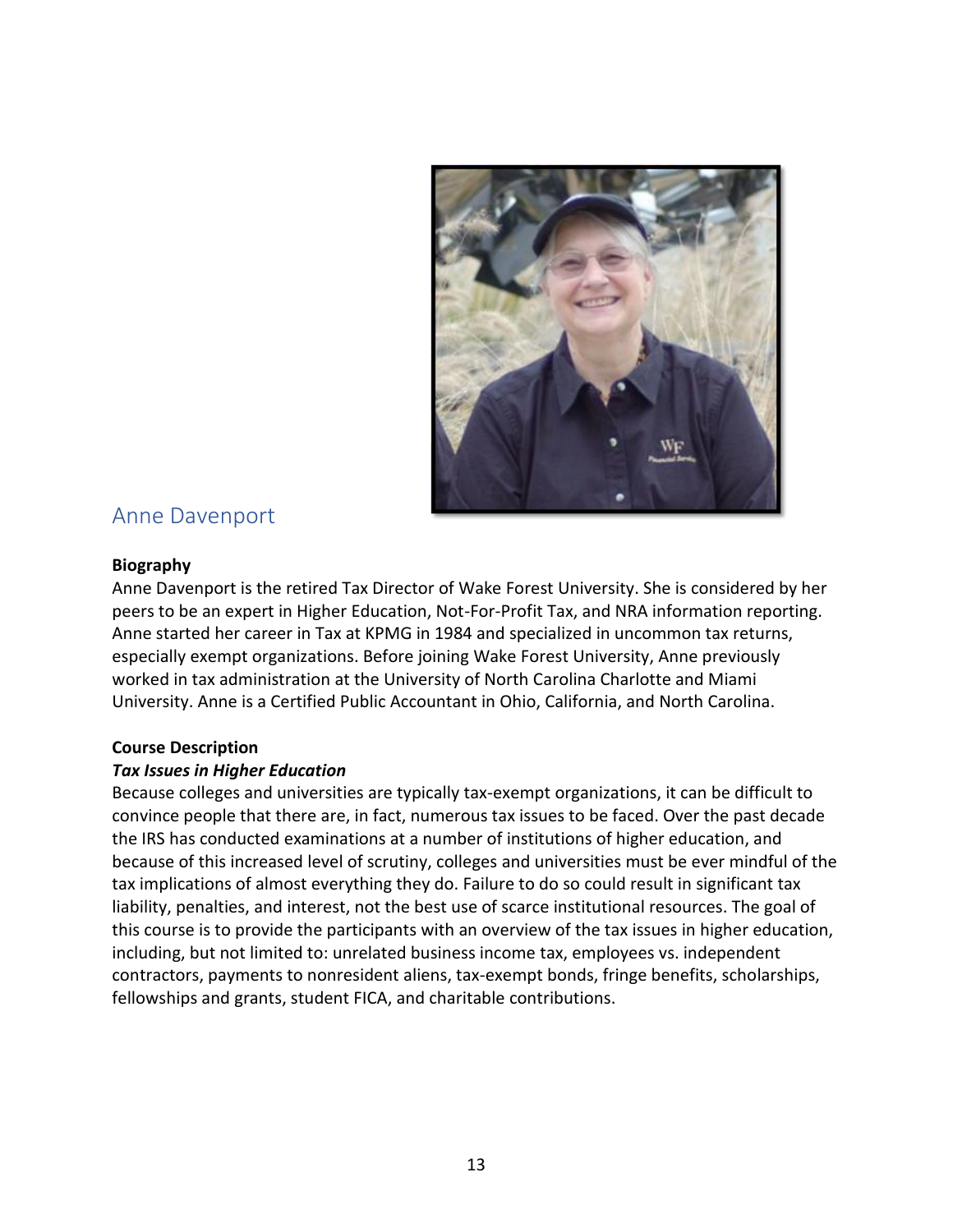<span id="page-13-0"></span>

# Bob Dixon

#### **Biography**

Robert Dixon currently serves as the Director of Grants and Contracts Financial Administration at Oklahoma State University. A member of the University of Kentucky's CMBI faculty, Bob has also presented various topics at state, regional, and national workshops and conferences for several organizations as well as served in various positions with regional and national organizations. Bob has degrees from Oklahoma State University, Mercer University, Georgia College, and Andrew College. He received National Association of College and University Business Officer's 2007 "Professional Development Award."

# **Course Description**

# *Fraud/Ethics*

The fraud section is designed to discuss fraud issues in higher education. Participants will be presented with and will discuss relevant real-life situations and decisions from a fraud perspective. The session will discuss findings from the Association of Certified Fraud Examiners' Report to the Nation on Occupational Fraud and Abuse. Topics will focus on how to detect fraud in an institutional environment, the cost of fraud, evaluation of fraud "hot spots", proaction and reaction to fraud dilemmas. Participants will leave the course with awareness of the seriousness of fraud in higher education and various means by which perpetrators commit fraud in an institutional environment. The ethics section is designed to discuss ethical issues in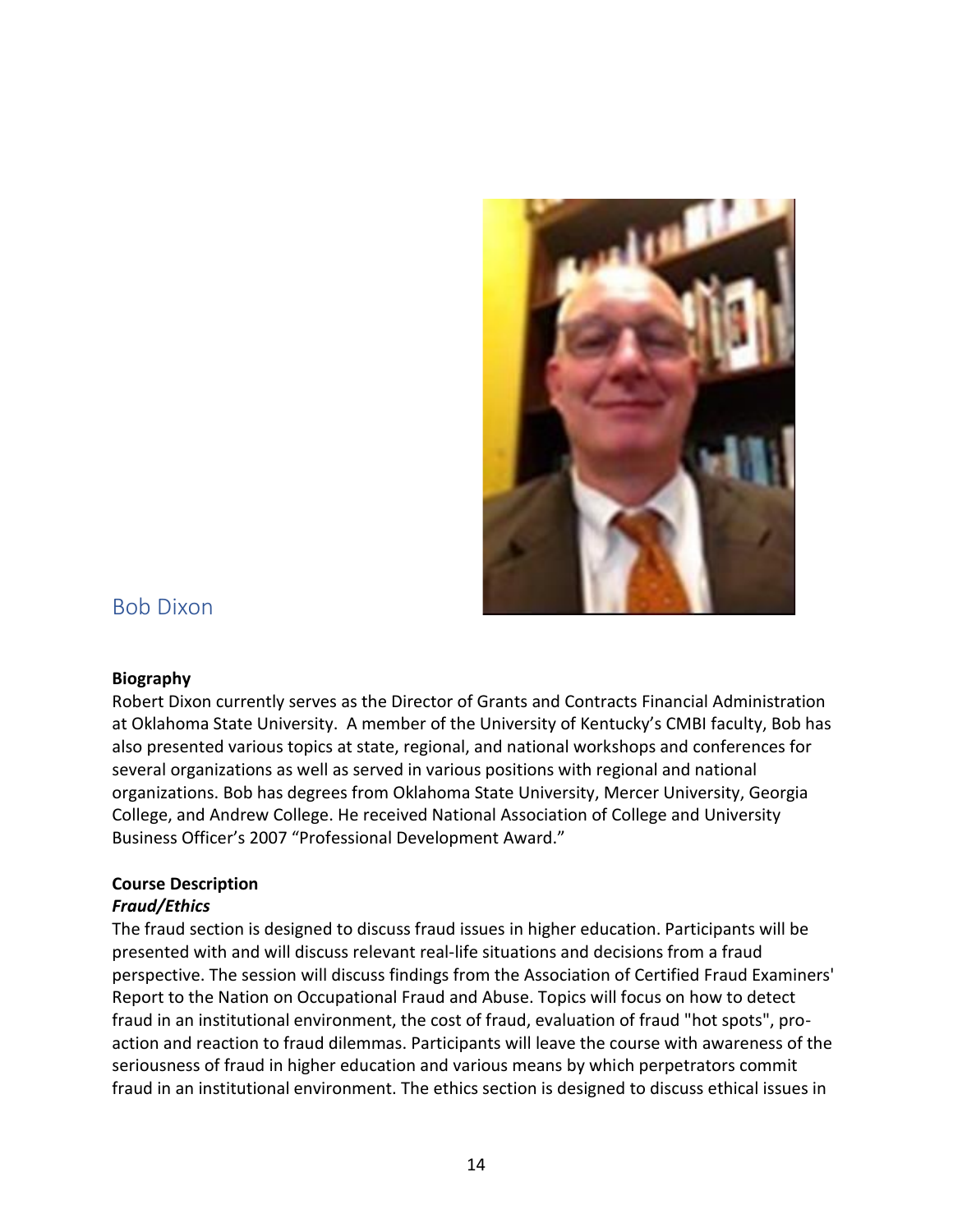the accounting profession and financial administration within higher education. Participants will be asked to read and discuss relevant real-life situations and decisions from an ethics perspective. Topics will focus on independence, evaluation, pro-action, and reaction to ethical dilemmas. Participants will leave the course with awareness of ethical behavior that can be nurtured and expanded into real life.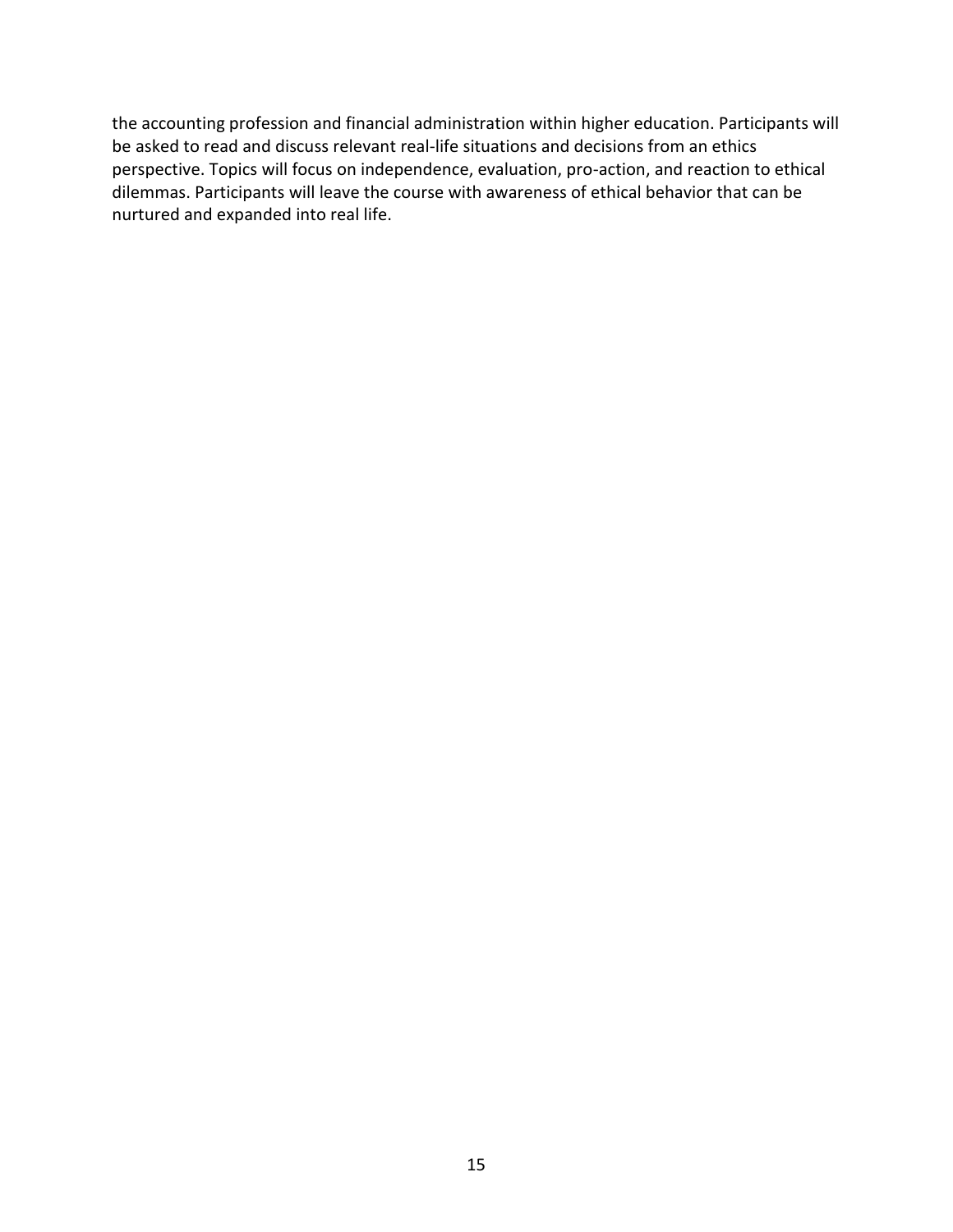

# <span id="page-15-0"></span>Jerry Farley

#### **Biography**

Jerry Farley has served as President of Washburn University since 1997. Prior to joining Washburn, Dr. Farley served as Vice President and CFO for the University of Oklahoma Norman and Health Sciences campuses and at Oklahoma State University. Jerry holds a B.B.A., M.B.A. and Ph.D. all from the University of Oklahoma. He is a C.P.A. and has been president and chair of the board of several state and national professional organizations. He has authored or coauthored numerous articles and books in his field - not for profit finance and accounting. He is a frequently requested speaker/educator. He has taught accounting for NACUBO, The University of Kentucky CBMI and The University of California Santa Barbara, for the past thirty- five years. He teaches and speaks about subjects ranging from accounting standards to ethics, leadership, and humor in the presidency. He served as Chair of the Board of NACUBO and SACUBO and as chair of the NACUBO Accounting Principles Council.

Jerry has served on local and state boards for United Way, American Red Cross, American Cancer Society, Boy Scouts, Kansas and Oklahoma Society of CPA's, state and local Chambers of Commerce and economic development corporations. He is past Chair of the Topeka Chamber of Commerce.

He was inducted into the Topeka Business and Oklahoma Higher Education Halls of Fame and is a Rotary Paul Harris Fellow. He received the CASE award for achievement in fund raising and the NASPA Presidential Excellence award. Jerry received the NACUBO Professional Development and Daniel Robinson Accounting awards. He was named the 2016 Kansan of the Year.

# **Course Descriptions**

# *Problems in Accounting*

The basic concepts of college and university accounting will be reviewed. Emphasis will be placed on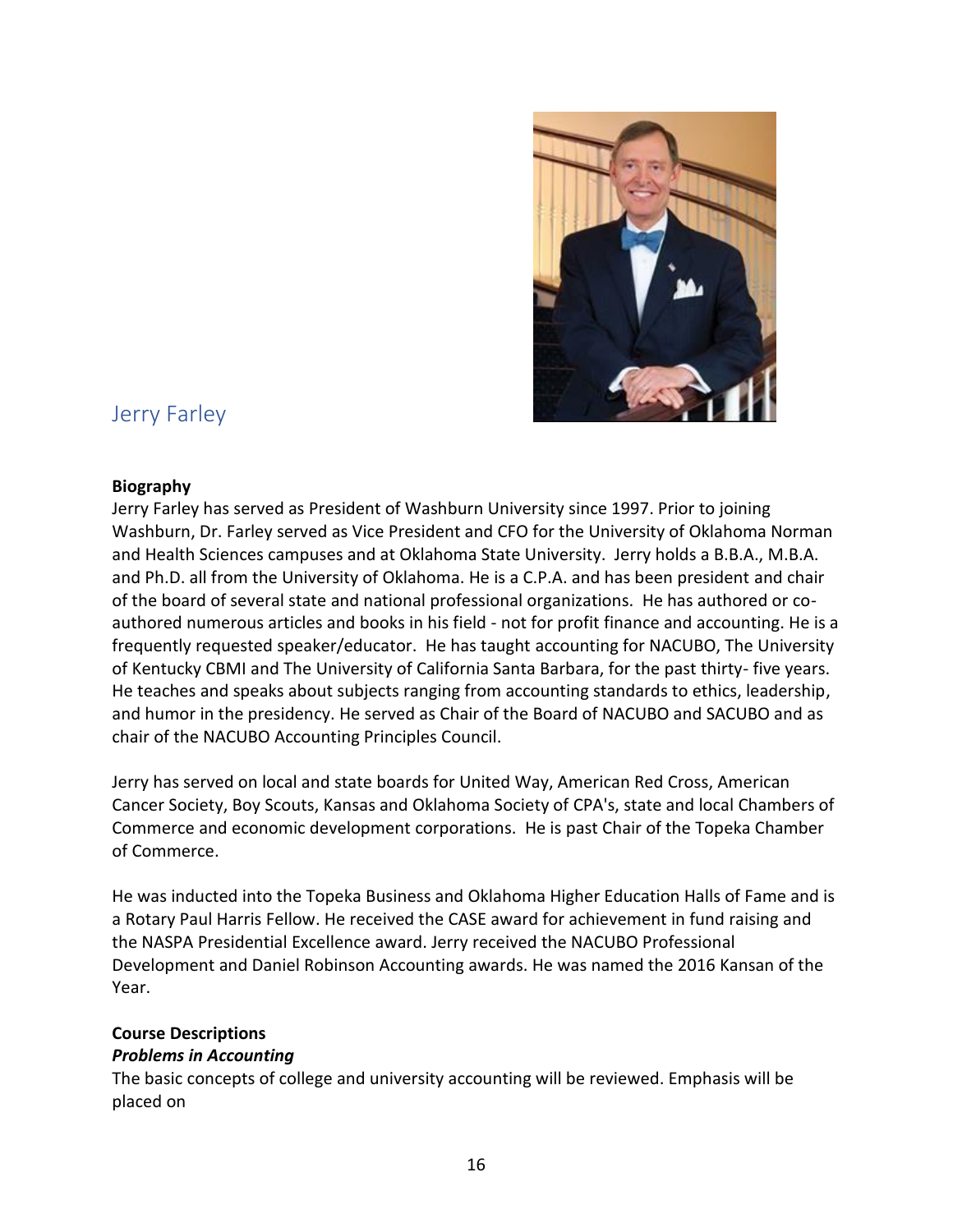FASB and GASB standards. Issues and problems which commonly confront a college and university accounting office will be addressed, as will acceptable accounting practices and standards in reporting and how to treat special problems and concerns encountered. Recommended for those with some experience in college accounting.

# *Equipment Inventory*

This course will present an overview of equipment management and planning. Discussion will include capitalization policies, computer-based property control systems, federal requirements regarding property management, and theft reduction programs. The session should be of interest to individuals who have direct accountability for equipment management as well as those who exercise more general responsibility.

#### *Budgeting: Large Schools*

This course provides a general overview of different budgeting techniques and concepts with an emphasis on budgeting terminology that will help the participant to make relevant enhancements and recommendations to their own college budgetary process and implementation. The broad concepts included in the discussion will touch on the following: principles of operating and capital budgets, allocation decisions, and budget cycles. Various budgeting methodologies will also be covered -- incremental, formula driven, zero-based, responsibility based, and performance driven. There will also be a discussion on the linkage of strategic planning and the impact of financial ratio analysis with the budget development process.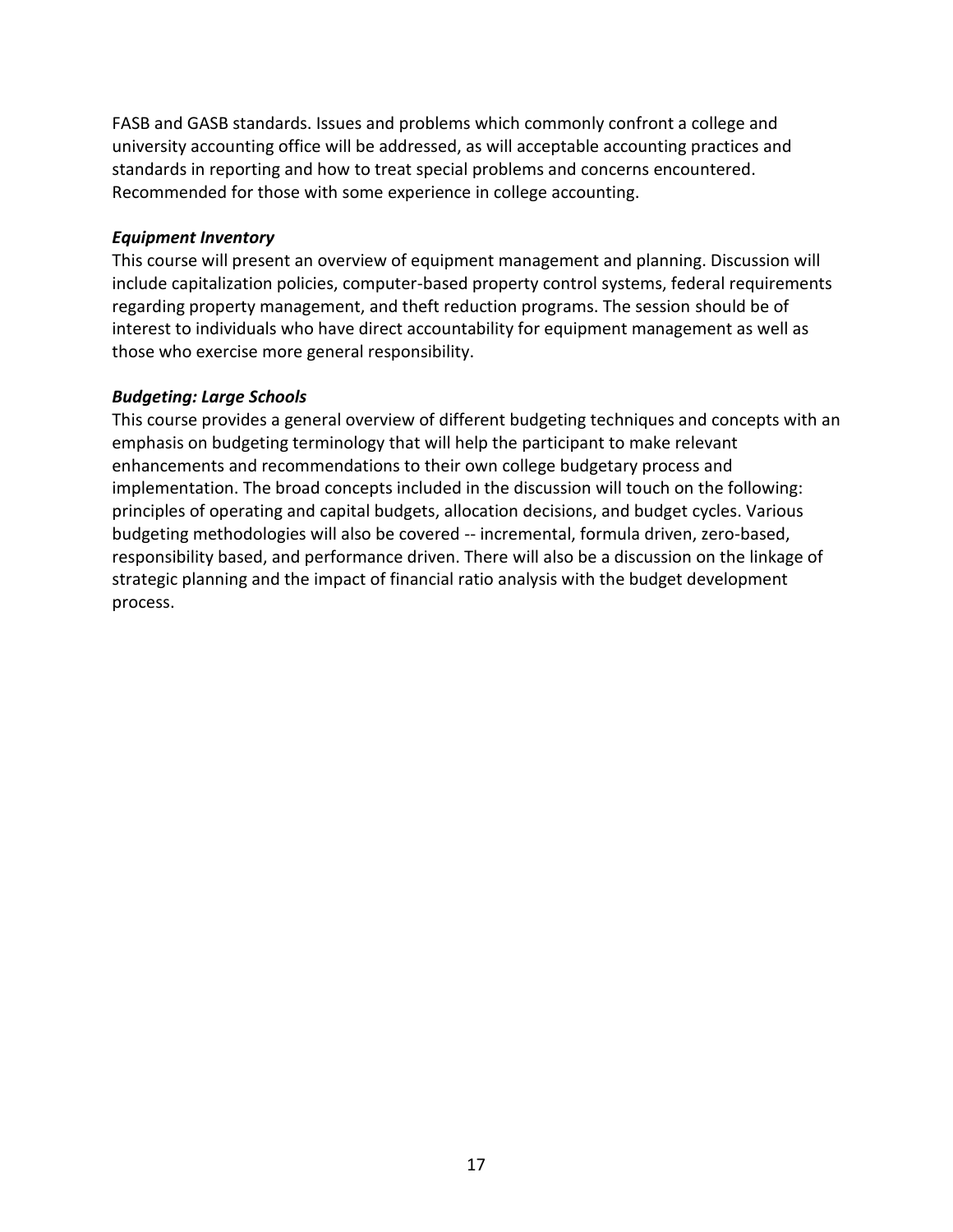

# <span id="page-17-0"></span>Mary Fischer

#### **Biography**

Dr. Fischer began her professional career as a financial administrator at The University of Connecticut. After serving as Controller at Columbia University in New York, she moved into the higher education academic world. She currently serves as a full professor of Accounting in the Soules College of Business at the University of Texas at Tyler. Dr. Fischer has published over ninety-five research papers regarding accounting recognition, financial accounting, internal auditing, and accounting curriculum as well as not-for-profit organization issues. She has authored five administrative and academic textbooks including Advanced Accounting published by Wiley & Sons and College and University Business Administration published by NACUBO. Her research has appeared in multiple academic and professional journals.

Dr. Fischer serves as the editor of the Federation of Business Disciplines Journal and is a member of six other academic journal editorial boards as well as a member of the American Accounting Association. She is a member of the NACUBO Accounting Principles Council and serves as an advisor to an array of not-for-profit organizations nationwide.

Dr. Fischer recently received the American Accounting Association Government and Nonprofit Lifetime Achievement Award for her government and nonprofit contributions and scholarship. She was awarded the outstanding academic researcher by the University of Texas at Tyler, outstanding researcher by the College, and the outstanding accounting educator by the Texas Society of Certified Public Accountants. She was awarded the Daniel D. Robinson and Professional Development and Scholarship awards by NACUBO for her outstanding contributions to the college and university national sector. She is a Certified Government Financial Manager and member of the East Texas Society of Certified Public Accountants.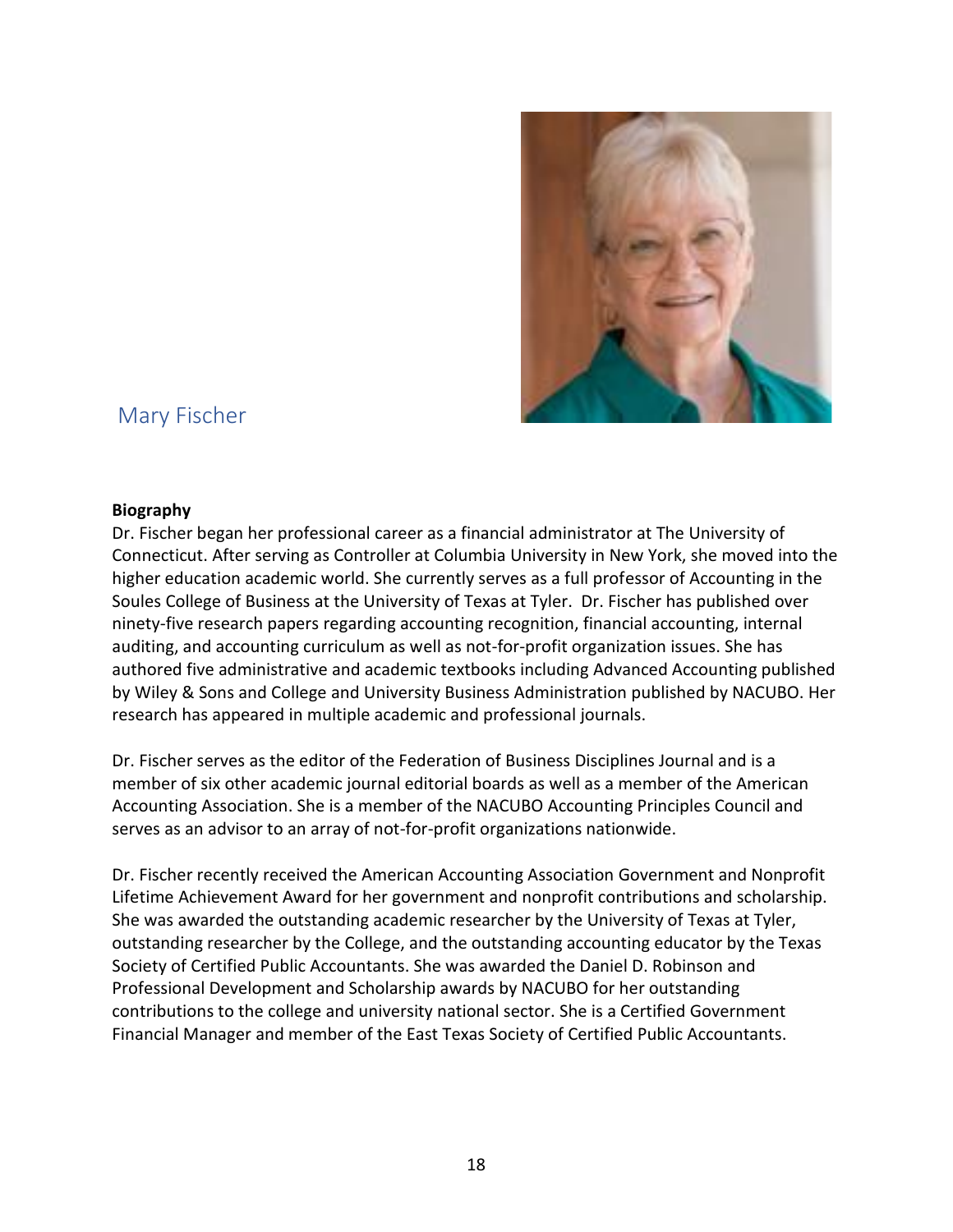# **Course Description**

# *Fundamentals in Accounting*

This course discusses the relationship of accounting to all other elements of management information and to functions of management. The course covers principles of fund accounting, accounting details and reporting standards for various funds based on Financial Accounting Standards Board (FASB 117), Governmental Accounting Standards Board (GASB 35), NACUBO's Financial Accounting and Reporting Manual for Higher Education, and other pronouncements of FASB and GASB. Selected financial ratios and indicators of financial statements will be discussed.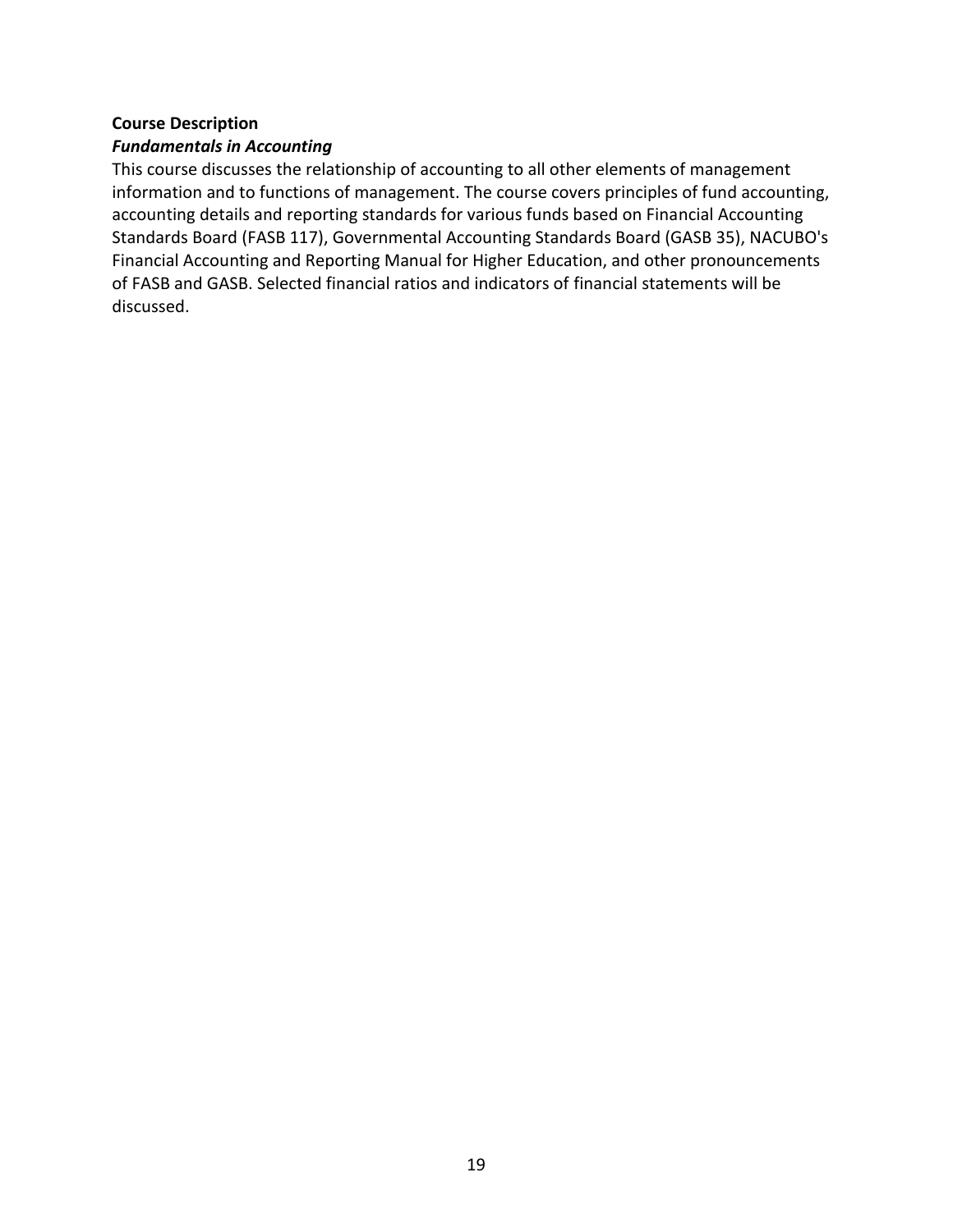

# <span id="page-19-0"></span>Pat Gibbs

#### **Biography**

Patrick Gibbs retired after forty years as a senior executive at the University of New Orleans, the LSU System, and the University of New Orleans Foundations. He holds the titles of President Emeritus of the University of New Orleans Research and Technology Foundation, Inc., and LSU System Vice President Emeritus for Property, Facilities and Administration. His responsibilities have included all university business and property functions, financing, planning, and construction for the nine-campus LSU System and eight public hospitals, fund raising and endowment management, development and management of a research and technology park, and numerous energy generation, housing and public-private economic development projects with the film industry, shipbuilding industry, and the National Aeronautics and Space Administration.

Pat is a former President of the Southern Association of College and University Business Officers, a former member of the Board of Directors of the National Association of College and University Business Officers, and currently serves on the boards of a savings and loan association and a large non-profit community health foundation. He is a principal in the consulting firm of GKB Consulting. LLC., and has been an instructor and speaker for NACUBO, SACUBO, WACUBO, AAURP and APPA, and has conducted workshops on capital financing, university-related foundations, disaster management, and privatized housing. He is a United States Air Force veteran and holds a B.S in Economics from the University of New Orleans, an MBA from the University of Guam, and is a CPA.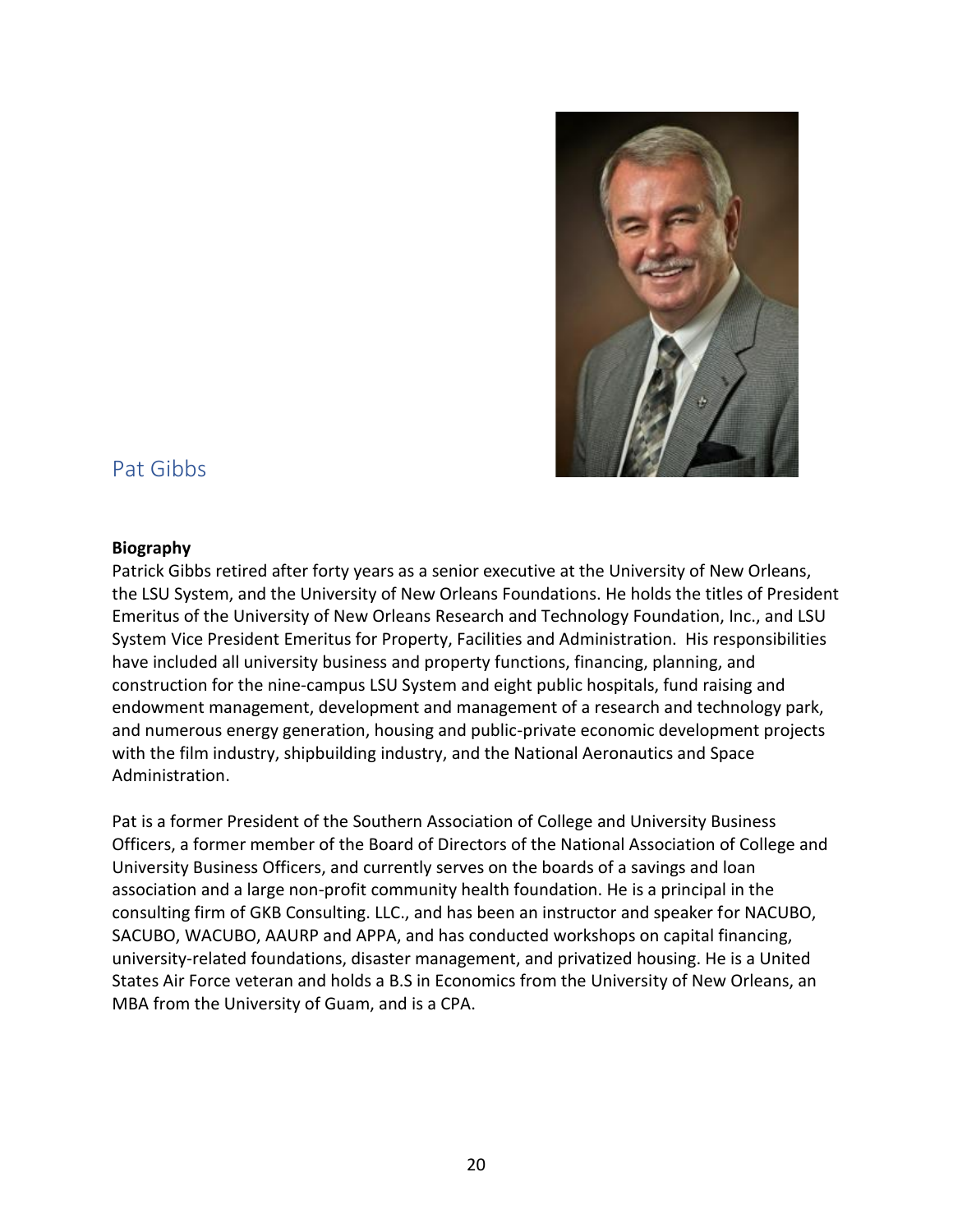# **Course Descriptions**

# *Foundations: Fundamentals and Strategic Management*

Foundations raise and manage billions of dollars on behalf of colleges and universities. Traditionally, foundations have primarily focused on fundraising and endowment management but have since evolved to also serve as vehicles for intricate financing transactions and economic development projects often involving complex private-public partnerships. This course will provide background on what foundations are, why they came into existence, their importance to the institutions they serve and how they operate.

In addition to the commonplace uses, the course will provide insight into the creative and strategic roles foundations have played in the development of a wide variety of projects ranging from athletic stadium expansions and museums to research parks, lodging facilities, and even film studios. Leave with an improved understanding of university-foundation relationships, how to manage those relationships and learn how joint venture structures can advance your campus.

# *Introduction to Capital Finance (Treasury Track)*

No experience in financing buildings, renovations and other capital assets? Not really sure how to define just what a bond is? This course will provide the basics of capital financing, introducing you to the major players in the process and the language they speak. Explore the history of bond financing in higher education and leave with a basic understanding capital budgeting, the rationale for issuing debt and the sources of capital for colleges and universities.

# *Advanced Capital Financing (Treasury Track)*

A well-balanced debt structure is essential to effective colleges and university business management. Issuance and effective management of debt require an intense commitment by the institution's administrative staff. This course will delve into many of the complex issues of capital financing including variable vs. fixed rate debt, credit enhancement, taxable vs. taxexempt financing options, IRS arbitrage regulations and the effect of the subprime mortgage crisis on college and university debt. You will gain an understanding of bond covenants and their potential effect on your operating flexibility as you work through an analysis of risk vs. reward of the various types of bond issues, including off balance sheet transactions. Examples of actual transactions will be used in the course. You will leave with an enhanced knowledge of concepts necessary to successfully manage the issuance of debt for your institution.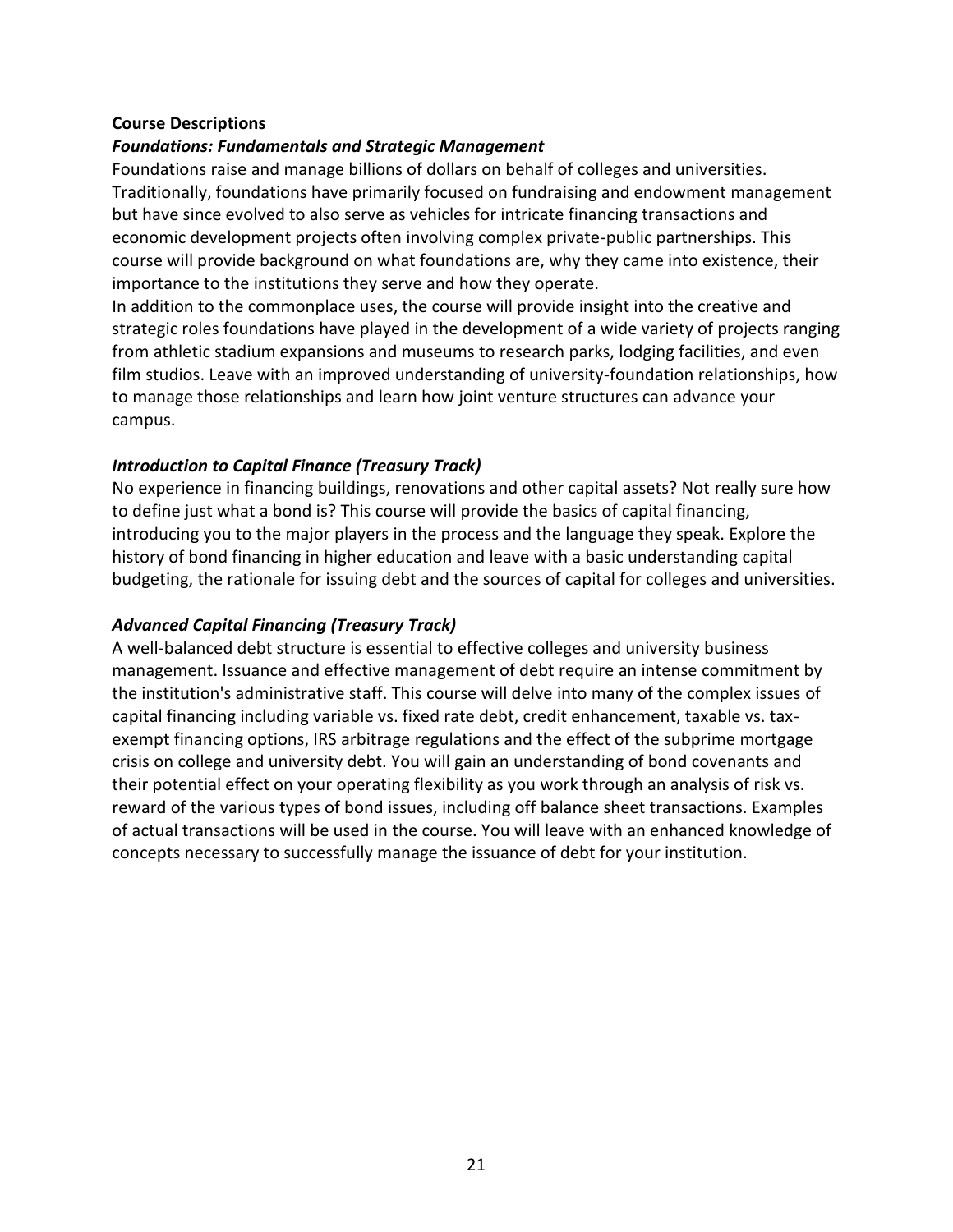

# <span id="page-21-0"></span>David Gleason

# **Biography**

David Gleason has 20+ years of experience in human services working in the public and private sector, forprofit, not-for-profit, business, government, and academia. Work experience includes: training, teaching, community education, program management, supervision, counseling, social service planning and research, quality control and consulting. He is a Member of the Association for Talent Development and holds multiple certifications including: Certified trainer for Character International Inc.; Certified Achieve Global Trainer; Certified trainer for EEO Compliance Training as required by the Texas Commission on Human Rights; Completed the 40 hour Basic Mediation course offered by the University Of Texas School Of Law, Center for Public Policy Dispute Resolution; Certified Trainer/Mediator for managing workplace conflict. He holds a Bachelor's degree in psychology from the University of Central Oklahoma (Edmond, OK) and a Master's in psychology from Wichita State University (Wichita, KS).

# **Course Descriptions**

# *Learning to Think With More Than One Hat*

The kind of thinking that goes on in most organizations today is based on a model that is often filled with confusion and sometimes influenced by factors other than reason and logic. It could be argued that the way most of us have learned to think is outdated and that we need a different approach to thinking. In this session we will talk about becoming "parallel thinkers." What's a parallel thinker, you ask? Come to the session and learn a different approach to thinking, decision making, and problem solving. You will be challenged to put on not just one thinking hat but six. You say, "I don't have six thinking hats." You will when you leave the session.

In this session participants will:

- Learn a different approach to thinking known as "The Six Thinking Hats."
- Review the primary influences that have shaped western thinking and understand how this has influenced the way in which we have learned to think.
- Be able to identify each of the six thinking hats and how they correspond to a particular style or approach to thinking.
- Join in a simulation exercise, where they will get to "try on" the hats and share their reactions about the experience.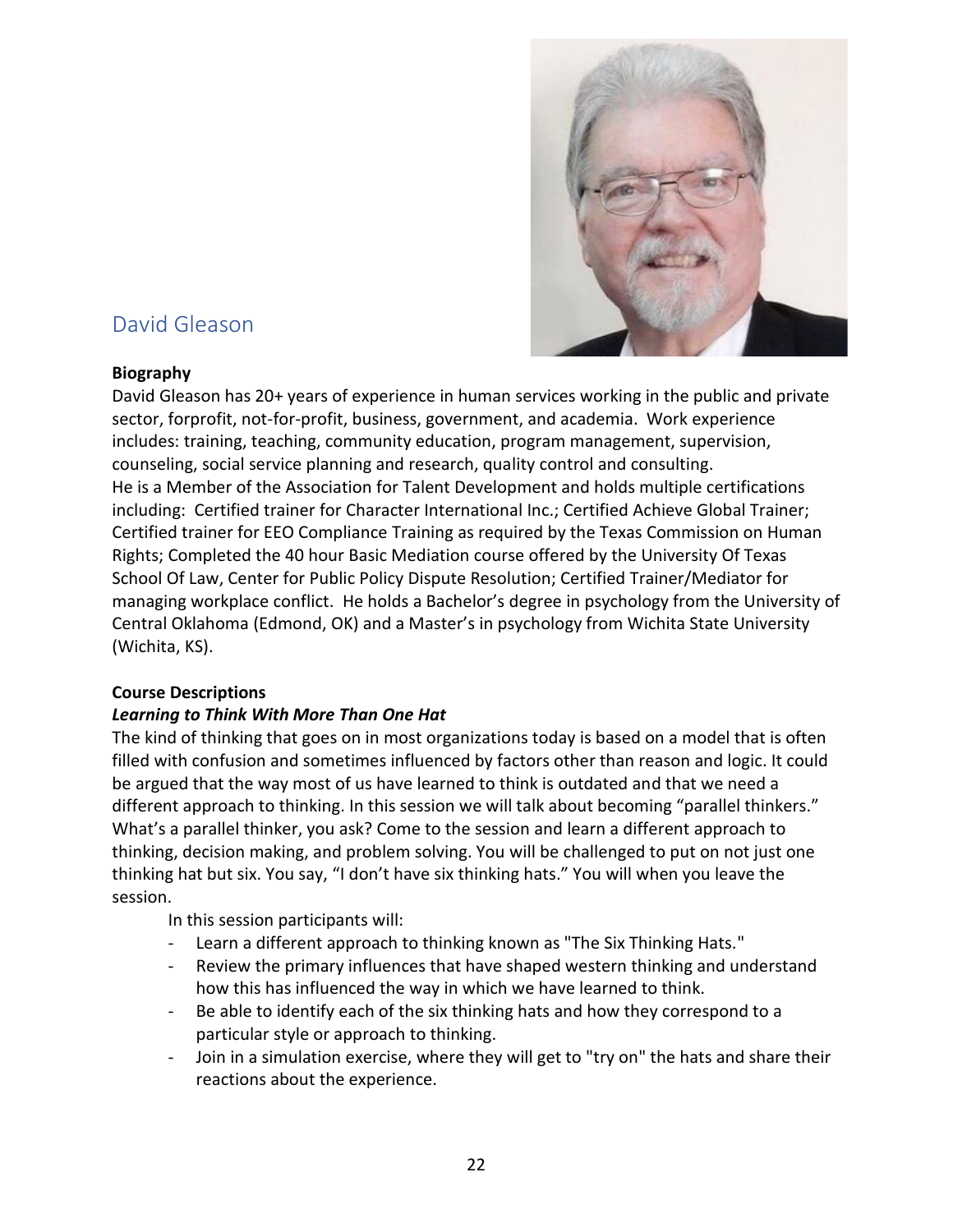- Understand the advantages of the six thinking hats model and review how it might be employed in their own work environments.

# *Teams That Cook Know How to Manage the Heat*

As baseball great Casey Stengel said, "Getting good players is easy. Getting 'em to play together is the hard part." Casey understood what every workplace manager and employee needs to understand— teamwork is hard work. One of the greatest threats to any team is unrecognized, unaddressed, and unresolved conflict. In this session, we will define and discuss the nature of workplace conflict, examine five common approaches for responding to conflict, identify personal tendencies we may have when responding to conflict. Additionally, we will review action steps to take when we detect conflict that threatens the integrity and effectiveness of a team. Participants will learn that even the best teams are not conflict free—they just know how to handle the heat.

In this session participants will:

- Define and discuss the nature of workplace conflict.
- Examine five common approaches for responding to conflict.
- Identify personal tendencies they may have when responding to conflict.
- Review action steps to take when they detect conflict that threatens the integrity and effectiveness of a team.
- Understand even the best teams will experience conflict, but they just know how to handle the heat.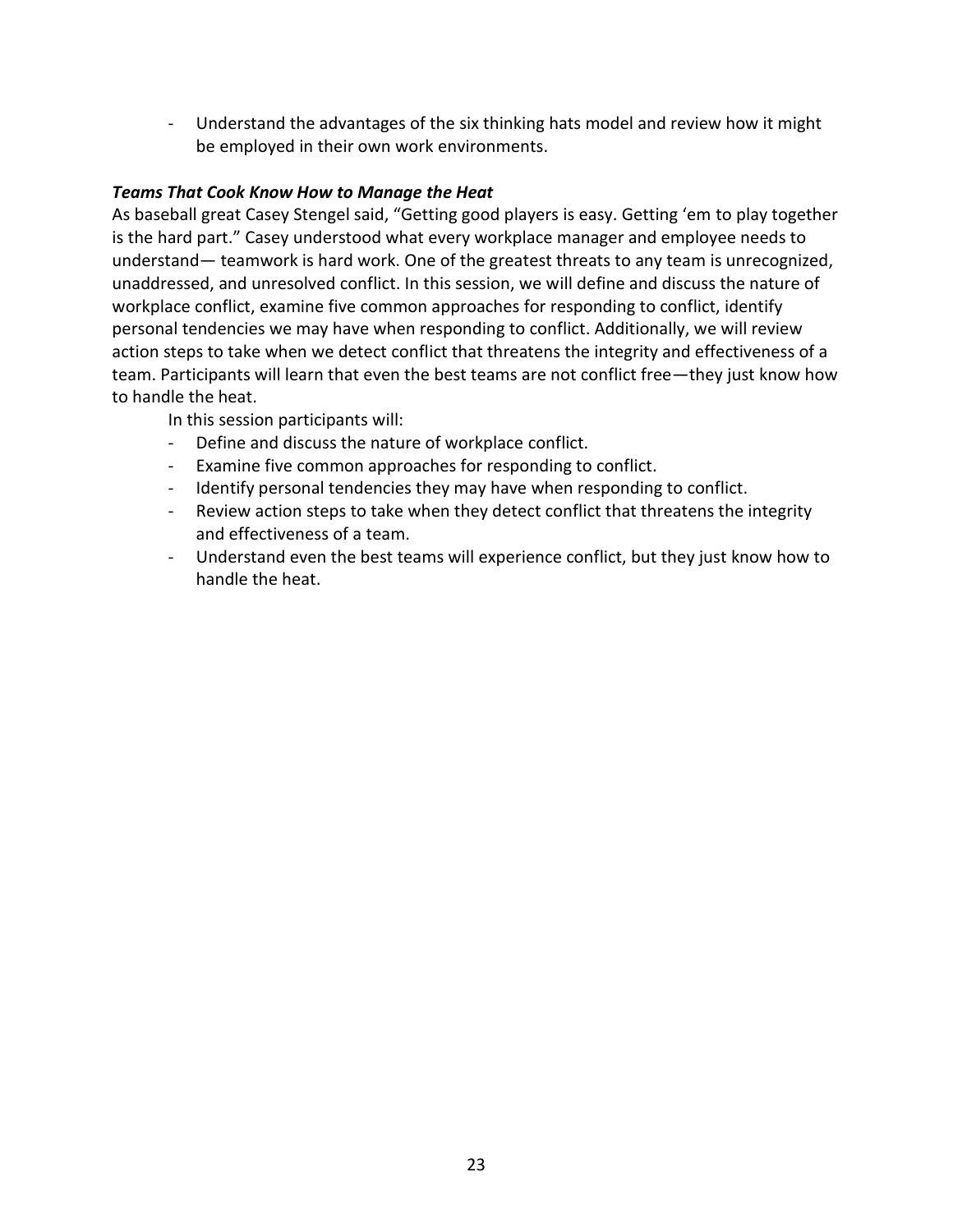

# <span id="page-23-0"></span>Larry Goldstein

# **Biography**

Larry Goldstein is the semi-retired president of Campus Strategies, LLC- a management consulting firm providing services to colleges and universities as well as organizations serving higher education. He has consulted to hundreds of colleges and universities, higher education systems, and various commercial entities providing services to colleges and universities. He also was involved in various professional activities including past service on GASB's Governmental Accounting Standards Advisory Council and the AICPA's Expert Panel on Not-for-Profit Organizations. Larry continues to write and speaks frequently on various subjects related to higher education finance and management. He presents and/or provides training for various higher education associations and individual colleges and universities. He is the author of College and University Budgeting: A Guide for Academics and Other Stakeholders, fifth edition, and has co-authored several other publications including Presidential Transitions. Prior to establishing Campus Strategies, Larry served as the senior vice president and treasurer of the National Association of College and University Business Officers (NACUBO). Before joining NACUBO, he spent 20 years in financial administration at four higher education institutions. In his last campus position, he was the University of Louisville's chief financial officer. He is a certified public accountant and earned a Bachelor of Accountancy degree from Walsh College (Michigan) and a Master of Science degree from the University of Virginia. He is a recipient of NACUBO's Daniel D. Robinson Award in recognition of his contributions to higher education accounting and financial reporting.

# **Course Descriptions**

# *Alignment of Planning with Resource Allocation*

Alignment of Planning, Resource Allocation, and Assessment Institutions can achieve improved effectiveness by integrating strategic, infrastructural, and operational planning and aligning them with resource allocation and assessment. Participants will learn about a comprehensive model built on collaboration. Institutions failing to plan in an integrated manner may succeed, but not over the long haul. Aligning the critical processes of planning, resource allocation, and assessment creates the greatest likelihood of success. Attendees will discover key aspects of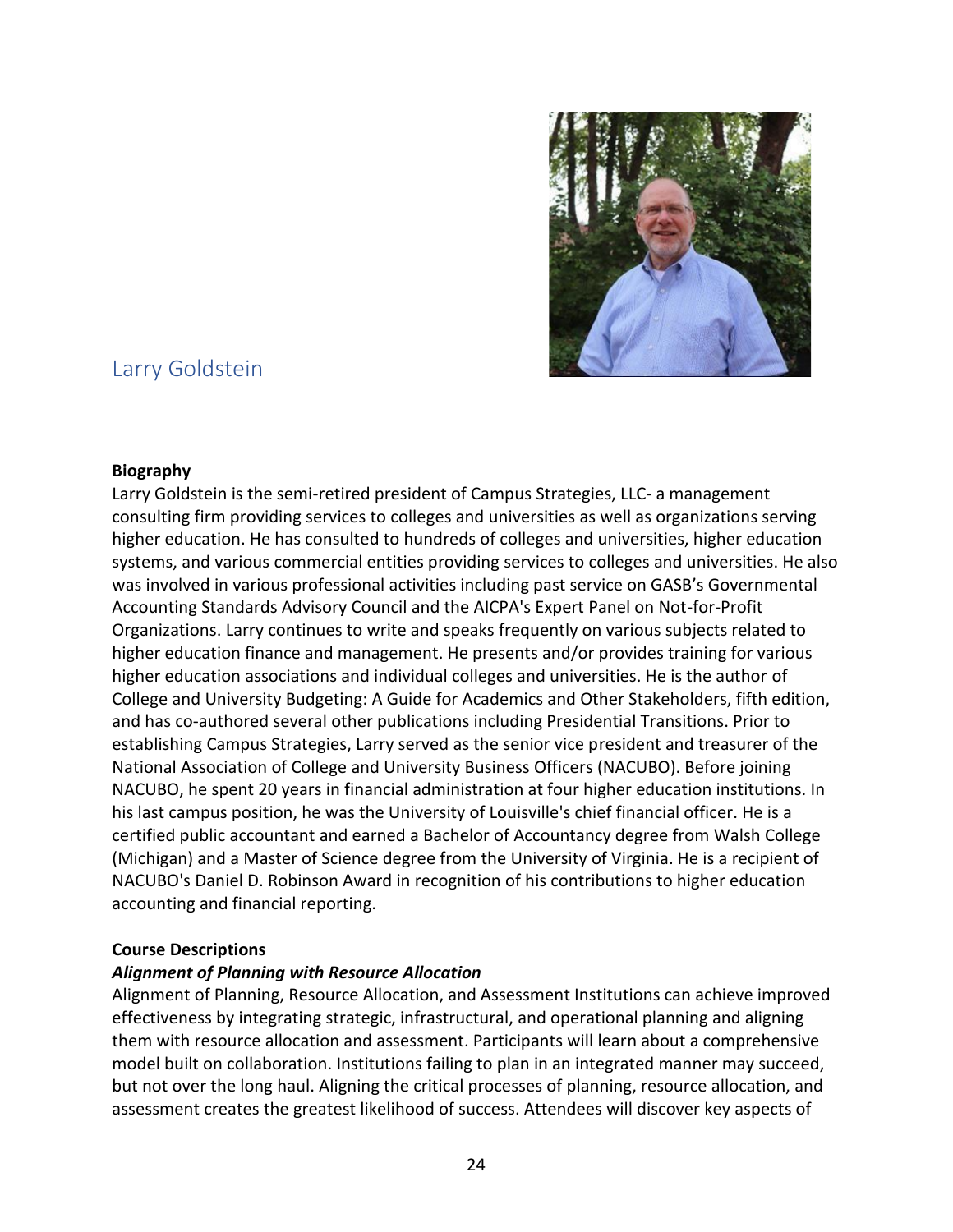collaboration, integration, and alignment focused on achieving institutional success. A planning activity which engages attendees will be conducted during the session. Specific models will be described, and successful institutional examples will be provided. Using Financial Ratios to Assess Institutional Financial Health This session combines lecture with hands-on experience focused on financial ratio assessment for colleges and universities. Following a presentation on the critical elements of higher education financial ratio analysis, with particular attention to the Composite Financial Index (CFI), participants will measure their institution's financial health utilizing the financial statements they will bring with them to the program. Using templates provided during the session, and guided by the presenter/facilitator, they will examine the financial statements to find key financial elements necessary for calculating the four key ratios that comprise the CFI. After participants have calculated one year's CFI, the results will be discussed and diagnosed. Time permitting, participants will calculate an additional year's CFI and emerging trends will be examined. Accounting expertise/experience is not required for this session; however, participants MUST BRING A PHONE OR CALCULATOR AND TWO YEARS OF AUDITED FINANCIAL STATEMENTS. THOSE FROM PUBLIC INSTITUTIONS SHOULD BRING THE FINANCIAL STATEMENTS FOR THEIR COMPONENT UNIT FOUNDATION(S) FOR THE SAME YEARS.

#### **Course objectives:**

Alignment of Planning, Resource Allocation, and Assessment Participants will be able to participate in planning teams at their campus. Participants will be able to engage in planning activities at their campus. Participants will be able to demonstrate that plans align with resource allocation and assessment. Using Financial Ratios to Assess Institutional Financial Health Participants will be able to calculate the Composite Financial Index for their institution. Participants will be able to calculate the Composite Financial Index for their institution. Participants will be able to diagnose their financial ratios and will know what steps to take to improve the ratios.

# *Using Financial Ratios to Assess Institutional Financial Health*

This session combines lecture with hands-on experience focused on financial ratio assessment for colleges and universities. Following a presentation on the critical elements of higher education financial ratio analysis, with particular attention to the Composite Financial Index (CFI), participants will measure their institution's financial health utilizing the audited financial statements they will bring with them to the program. Using templates provided during the session, and guided by the presenter/facilitator, they will examine the financial statements to find key financial elements necessary for calculating the four key ratios that comprise the CFI. After participants have calculated one year's CFI, the results will be discussed and diagnosed. Time permitting, participants will calculate additional years' ratios and emerging trends will be examined. Accounting expertise/experience is not required for this session; however, participants must bring a phone or calculator and two years of audited financial statements. Those from public institutions should bring the corresponding audited financial statements for their foundation(s).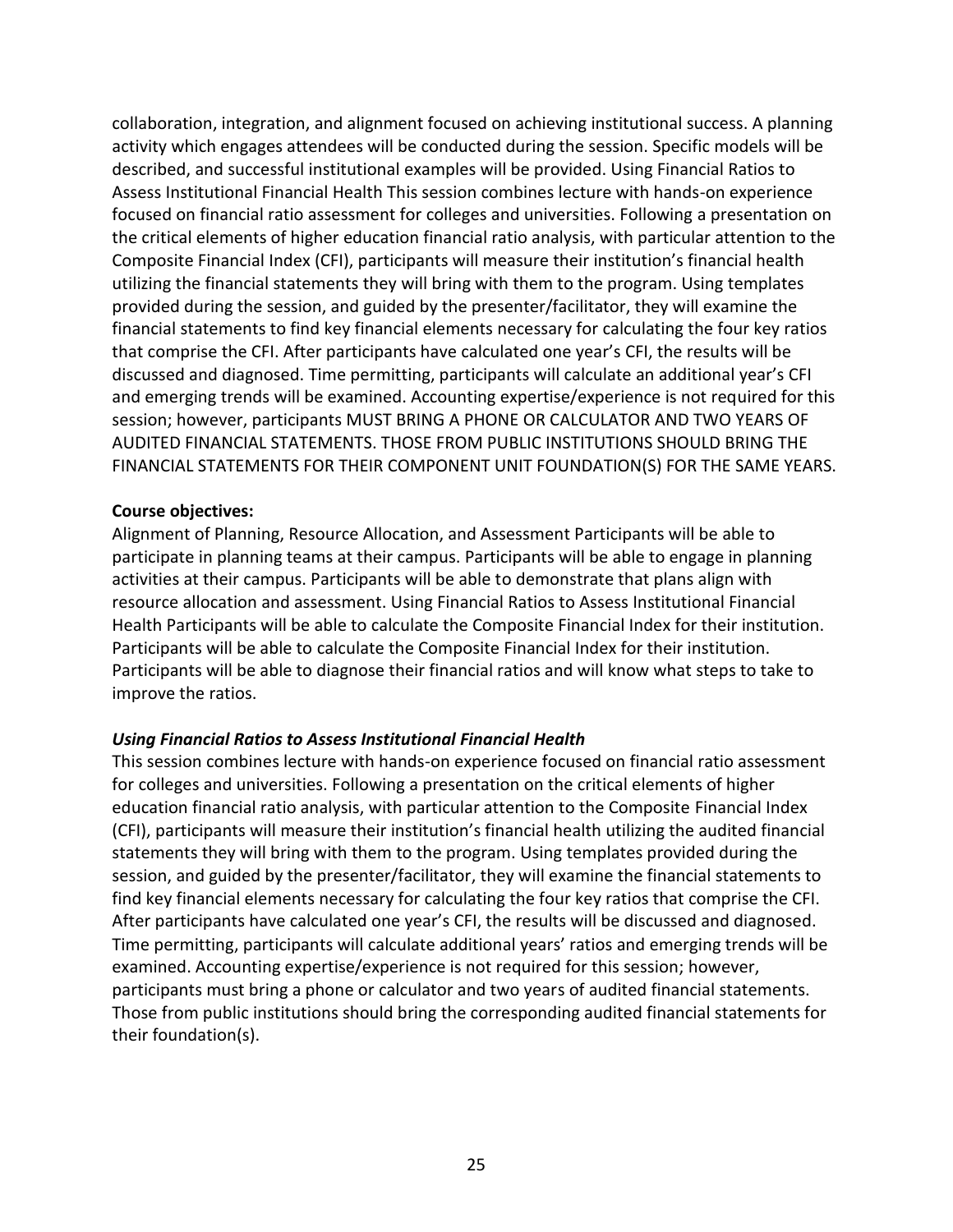

# <span id="page-25-0"></span>Russ Hannah

#### **Biography**

Russ Hannah is the Senior Associate Vice Chancellor for Finance and Associate Chief Financial Officer at Arkansas State University. He's worked at A-State for 29 years in various financial roles including treasurer, controller, assistant vice chancellor for finance, and associate vice chancellor for business and finance before assuming his current position in 2017. Prior to coming to A-State, he worked for Arkansas Legislative Audit for 8 years.

Russ holds undergraduate degrees in management and accounting, an MBA, a specialist in community college administration, and a doctorate in educational leadership, all from Arkansas State. He is a certified public accountant, a charted global management accountant, and a certified government financial manager and is a graduate of Harvard University's Institute for Educational Management and the Institute for Higher Education Management at Vanderbilt University. He is a member of the board of directors of NACUBO, the immediate past president of SACUBO, and a former chair of the NACUBO Accounting Principles Council.

#### **Course Description**

# *Higher Education Analytics*

Technology is advancing at a rapid rate. Massive amounts of data are being generated, stored, used, and analyzed. Business Officers are no longer charged with routine tasks and processes but expected to understand data—how it is created, collected, stored, accessed, and used. Business Officers and other higher education professionals must be able to adequately safeguard this data as well as work with it, think critically about the story it is telling, and use it to make better decisions. Thus, it is critical that all individuals in higher education become comfortable with large data sets and various technologies.

# **Course objectives:**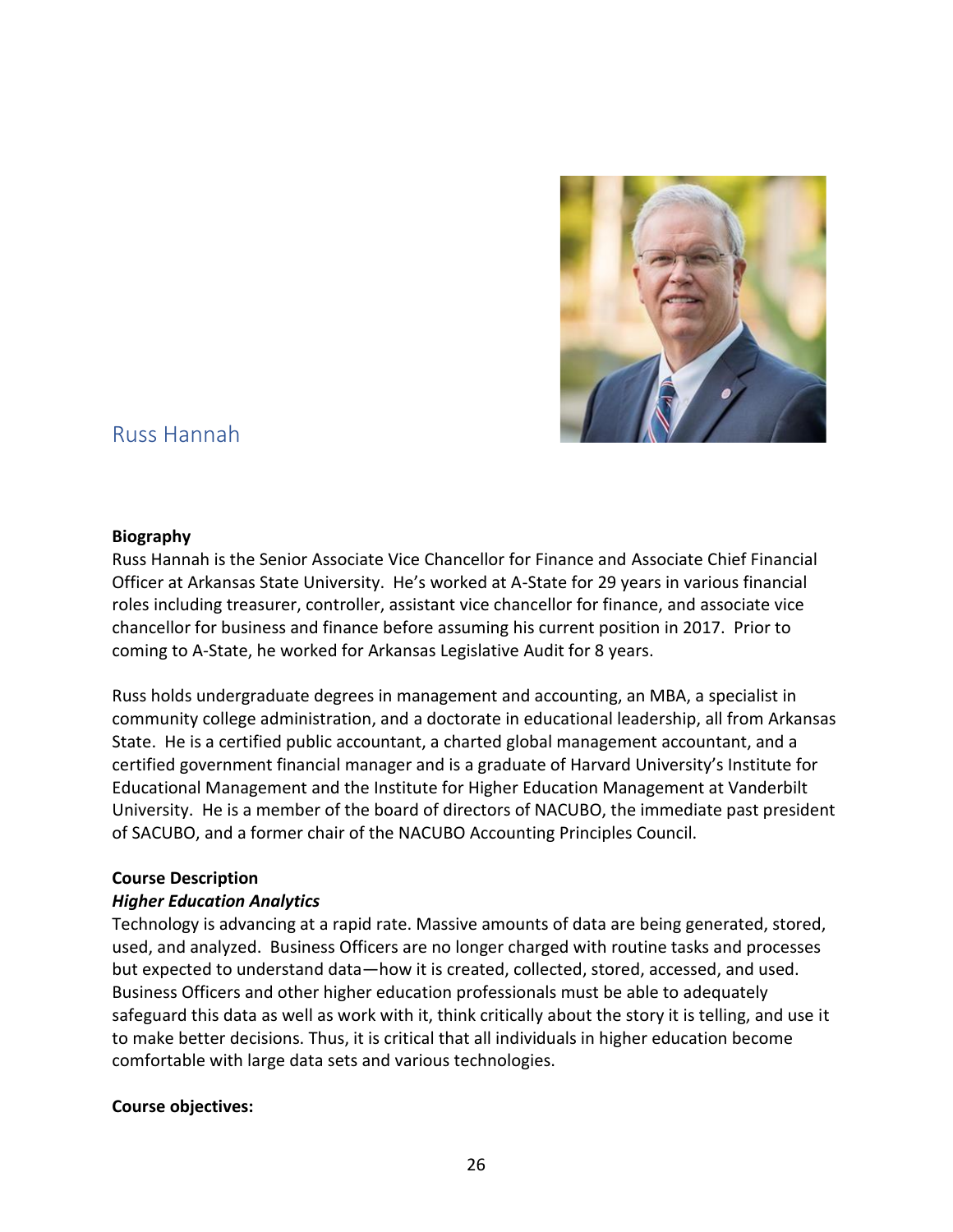- Introduce participants to the different technologies that are being used to capture data, evaluate data, make decisions, and report on the information.
- Explore the different ways higher education departments are currently evaluating data.
- Challenge participants to think about other opportunities to utilize data for decision making.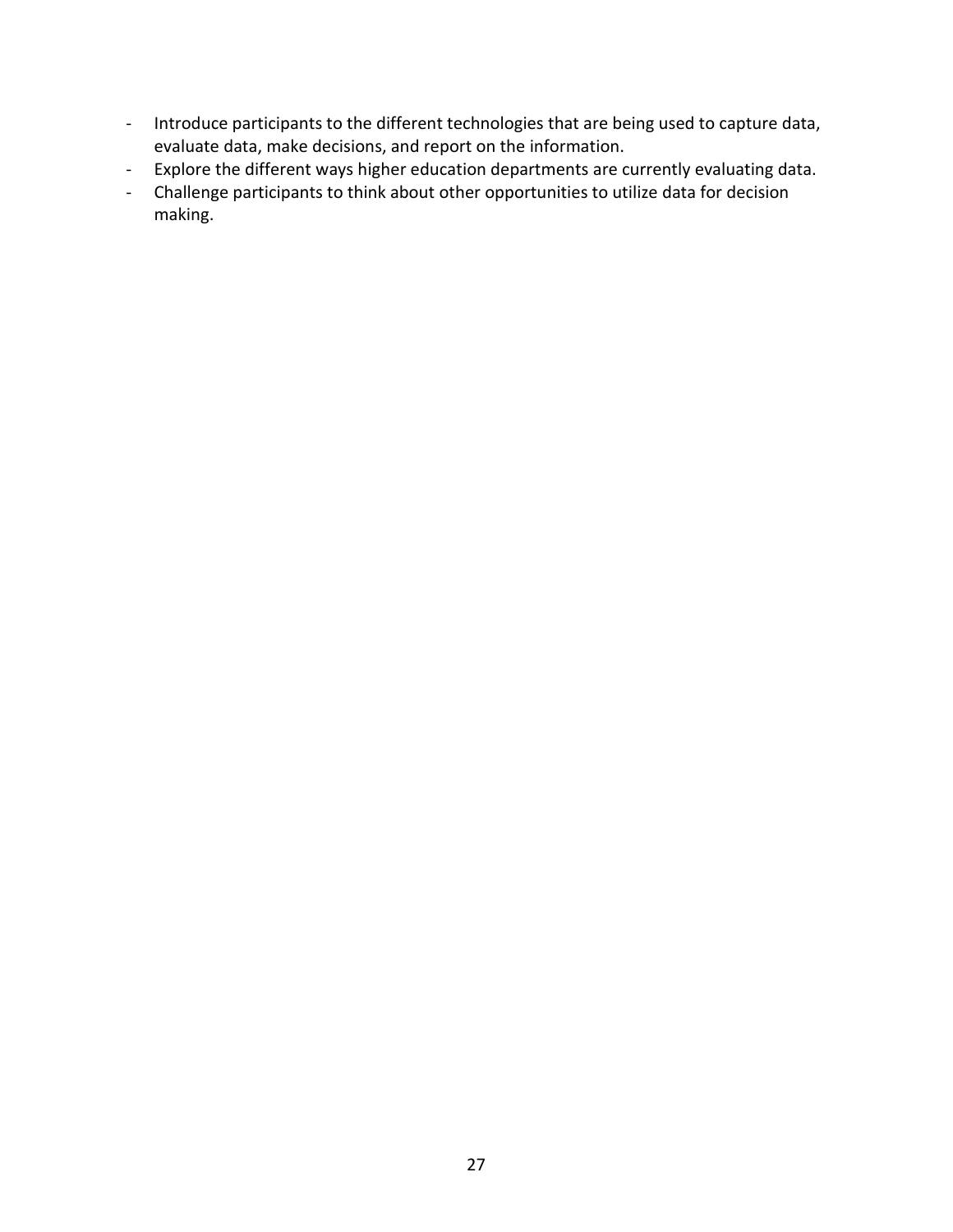

# <span id="page-27-0"></span>Steve Hoffman

#### **Biography**

Steve is a tax professional with many years of experience and education and is dedicated to providing education and consulting on taxes to colleges and universities and nonprofit organizations. He has served as Tax Manager of George Washington University, the largest nonprofit educational organization in Washington, DC. He is the former Director of Tax Services, and Payroll in the Business and Finance Division at the flagship West Virginia University. He also served for six years as the first ever Director of Taxation at The Ohio State University, the largest land grant university in the US. He is editor and publisher of the Tax Update Newsletter for Higher Education that is distributed to colleges and universities around the United States and publishes a Blog on taxes in Higher Education that is widely read. His background includes 15 years with the IRS and he is an Enrolled Agent Before the IRS. He has been employed in multiple areas of taxation such as local government, federal government, nonprofit organizations, and corporate taxation.

He was appointed by the Secretary of the Treasury to serve on the Advisory Committee for Taxation for the Tax Exempt/Governmental Entities Division of the IRS where he received the Commissioners Award and also on the Taxpayer Advocacy Panel of the IRS. Steve is also a Certified Financial Planner and graduated with a Master of Science in Taxation Degree from Capital University in Columbus, Ohio. He has been a member of the Southern Association of College and University Business Officers and served on the Doctoral and Research Institutions committee. He has presented at the SACUBO, CACUBO and EACUBO Annual Meetings, SACUBO Drive In Workshops, ACUA, and participated in NACUBO presentations. In addition, he has provided seminars and workshops for various other organizations. With his extensive experience with the IRS and as Tax Manager for 3 universities, Steve is well versed in tax controversy meaning that he successfully represents colleges and universities before the IRS in audit situations. Steve is an accomplished speaker who has earned his membership in the National Speakers Association and whose focus is on the audience learning. Known as the The Tax Translator, he makes tax law easily understood and has been called Tax with Personality. He has been quoted in the USATODAY, and The Christian Science Monitor, Baltimore Sun and the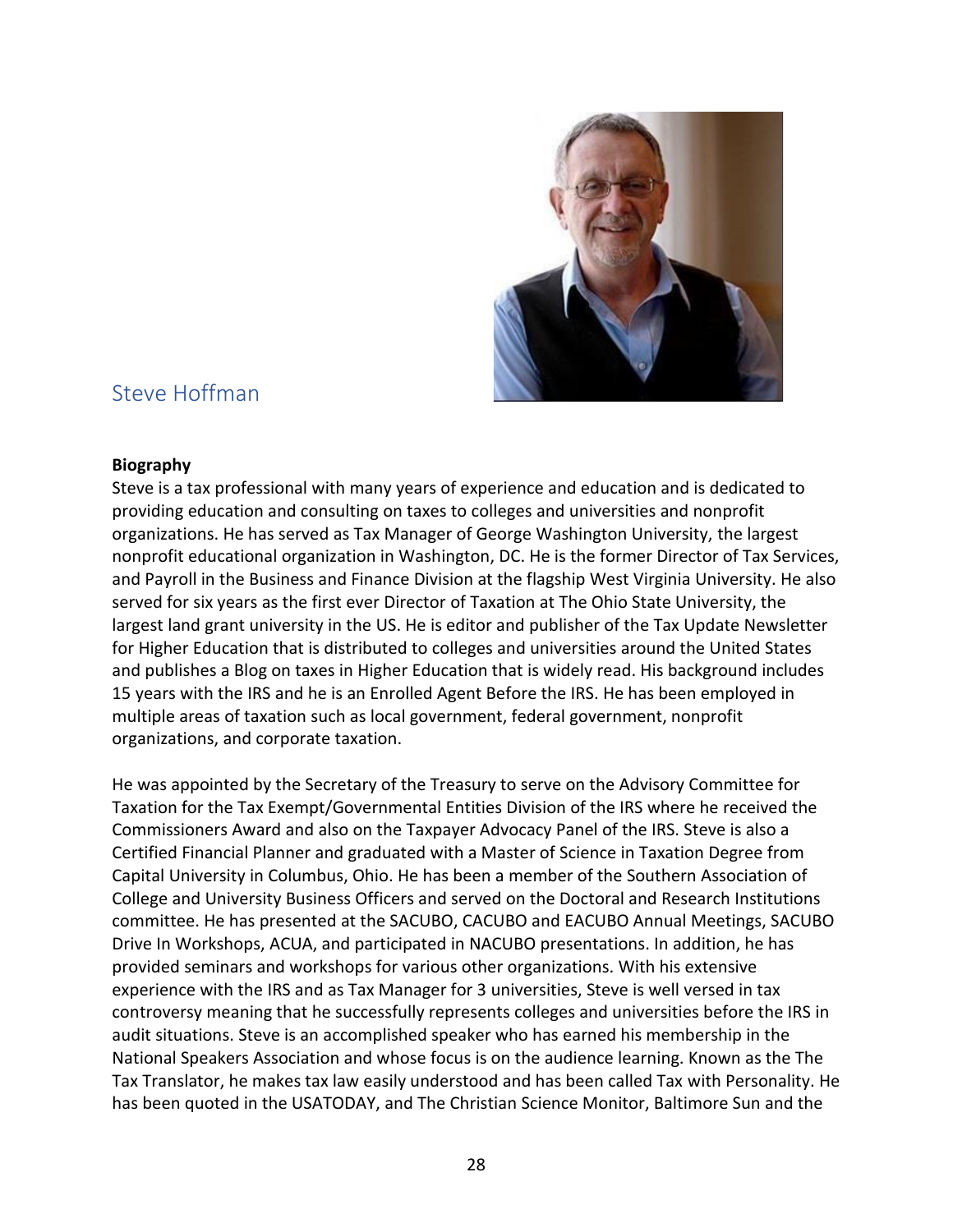Dominion Post newspapers. He has also appeared on WBOY- TV for a series of tax tips. His book, Taxation for Universities and Colleges: Six Steps to a Successful Tax Compliance Program was recently published by Wiley Publishing. His second book, Resources from The Tax Translator is over 400 pages of samples of policies related to tax, questionnaires, flowcharts, decision trees and other helpful articles to implement the six steps of a successful tax compliance program at your school.

#### **Course Description**

#### *Six Steps to Successful Tax Compliance Program*

Is responsibility for tax filings, depositing and reporting disbursed throughout your university? Do people only have tax responsibilities as a small part of their position? This decentralized method of attempting to be compliant with tax law allows for error resulting in costly penalties from the IRS and state and local taxing authorities. Learn how to build a tax compliance program through these seven steps you can start tomorrow, so you can sleep at night. Steve Hoffman, The Tax Translator, has developed and implemented Seven Steps to a strategic Tax Compliance Program for colleges and universities. This program will show you six steps to take to build one at your school. Let Steve Hoffman take you through the steps of: Awareness of Tax Liabilities, Identification, Compliance (Policies and Procedures, Internal Controls) Monitoring, Reporting and building an audit defense BEFORE the audit. He brings a wealth of experience with best practices built on practical and useful tips and techniques to take you to the top of the Tax Compliance Pyramid.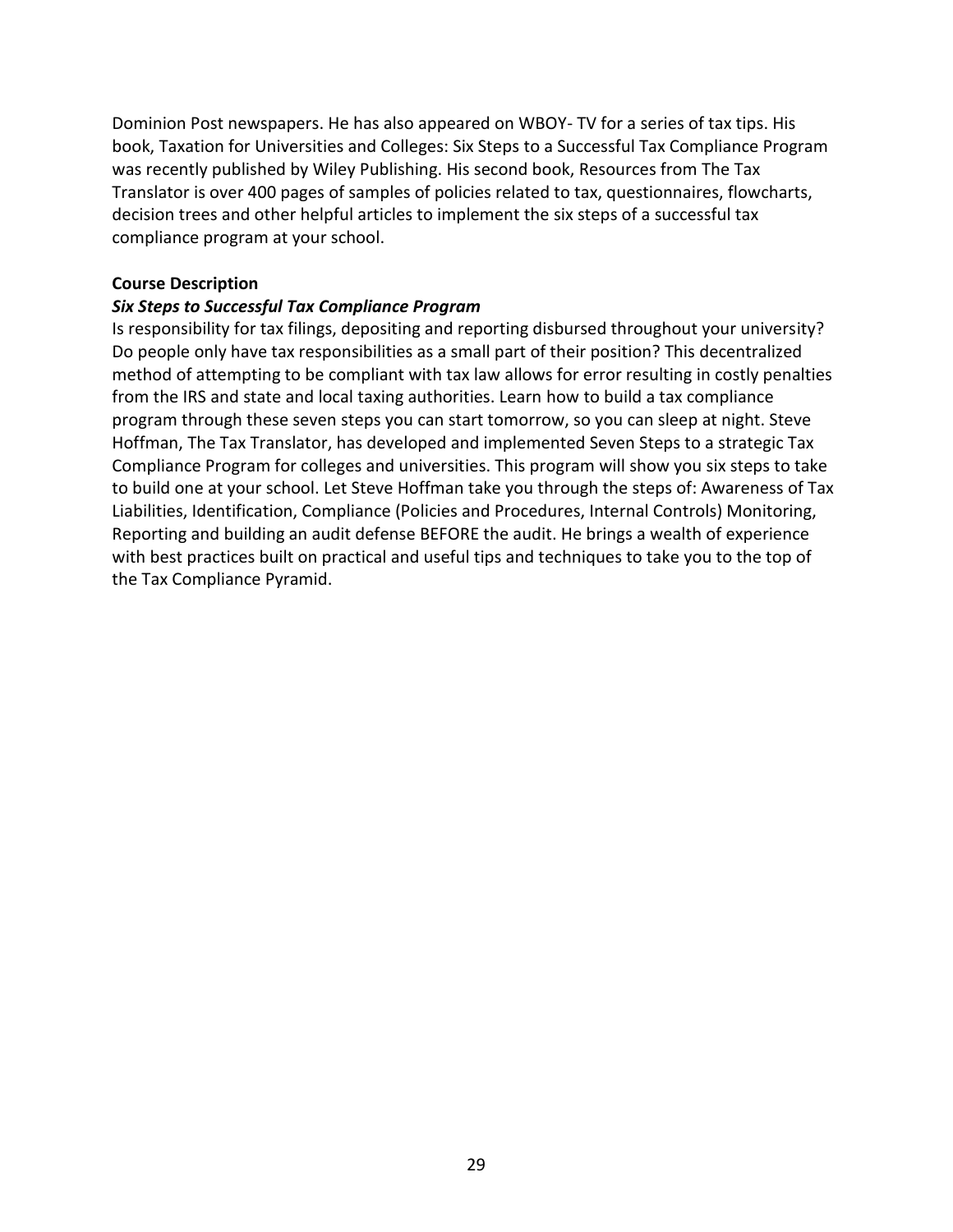

# <span id="page-29-0"></span>Jairy Hunter Jr.

#### **Biography**

Dr. Jairy C. Hunter, Jr. is President Emeritus and Professor of Management at Charleston Southern University. Charleston Southern University is one of the largest private, accredited universities in South Carolina. Dr. Hunter teaches graduate courses in the College of Business. Previously, Dr. Hunter has served as Vice Chancellor for Business Affairs, Chancellor for Development, and Associate Professor of Accounting at the University of North Carolina at Wilmington, Vice President for Administration at Broward Community College, and Vice-President for Business at Blue Ridge Technical College. He also served as Dean of Students and Professor of Higher Education and Management at Appalachian State University. Dr. Hunter earned an Associate Degree in Business from Wingate University, B.S. in Business and an M.B.A. and M.A. in Student Personnel Services from Appalachian State University. He received a Ph.D. in Educational Administration and Management from Duke University. He is a member of the faculty of the College Business Management Institute at the University of Kentucky. He also serves as a member of the WACUBO Business Management Institute faculty at the University of California, Santa Barbara. The National Association of College and University Business Officers (NACUBO) recently presented Dr. Hunter the Distinguished Business Officer award at the annual meeting. The Governor of South Carolina recently bestowed the Order of the Palmetto to Dr. Hunter, the highest civilian honor. Dr. Hunter was also awarded the Order of the Silver Crescent, which is South Carolina's highest civilian award for significant contributions and lifelong influence. Dr. Hunter is an effective leader and keynote speaker in higher education. He is married to Carolyn (Sissy) Hunter. The Hunters have two grown children in the medical profession and four grandchildren.

# **Course Descriptions**

# *Management Problem Solving*

Management Problem Solving: Every organization experiences two basic types of problems: people problems and institutional problems. Administrators and supervisors are faced with an ever-increasing abundance of adversity, miscommunication, change, low morale and diminishing resources. Professionals must be good problem solvers. Albert Einstein said, "You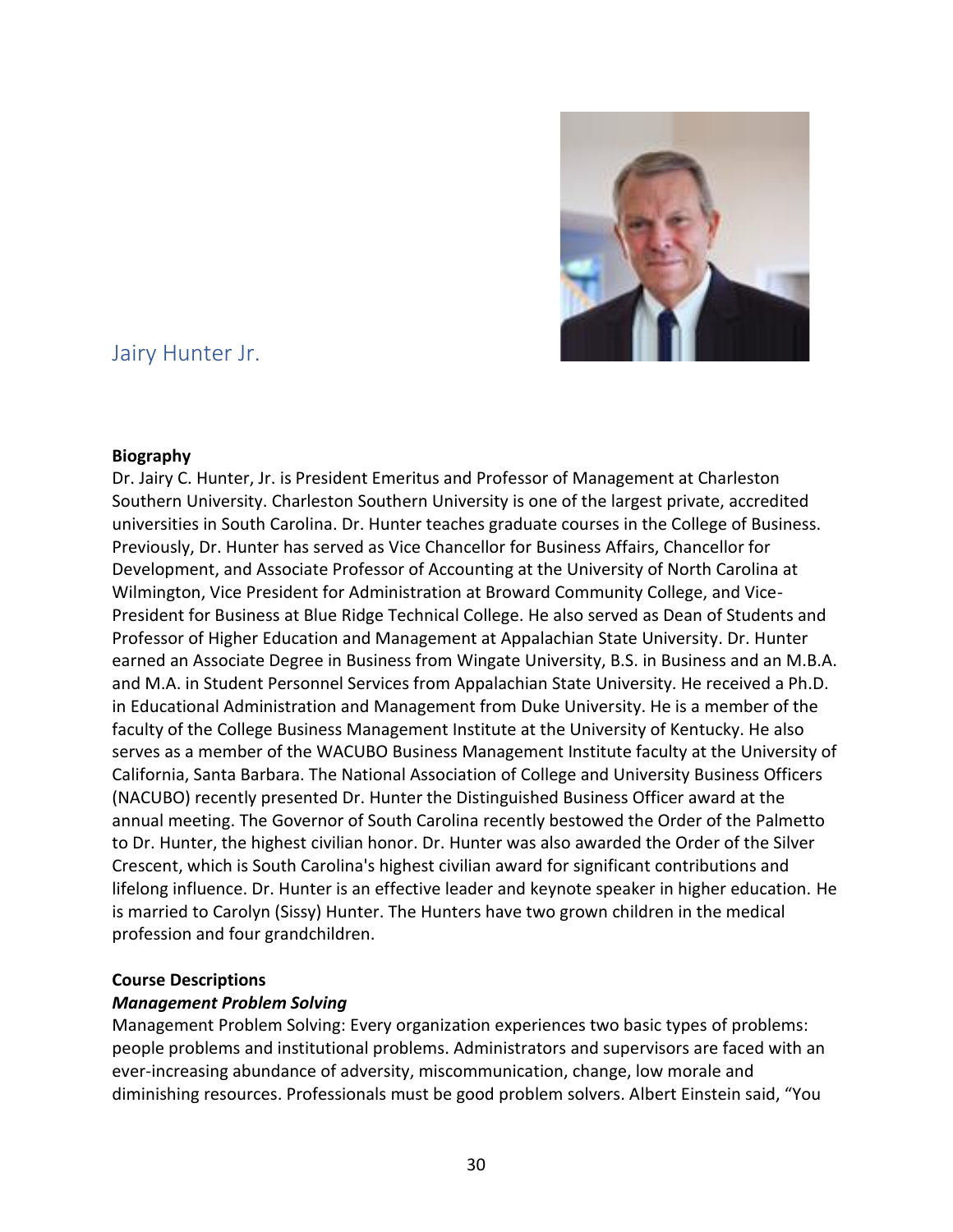can never solve a problem on the level on which it was created." The best problem solvers have patience, step back to see the big picture, and consider everyone's opinion before determining the best strategy to implement. Problems and conflicts must be dealt with in a timely manner to prevent problems from escalating throughout the organization. This course will equip higher education professionals with the skills to identify, analyze and develop strategies for implementation to resolve problems and conflicts.

# *The Business of Higher Education*

This course presents an overview of the organization, administration, and critical role of college and university business officers in the educational process. Lectures and discussions will focus on effective leadership practices, business affairs issues, and challenges facing college business professionals.

# *Strategic Planning for Universities*

The strategic planning process in higher education institutions, shortcomings of old approaches, new approaches to planning, and the organizational conditions required for strategic planning will be covered in this course. This session also focuses on the relationship strategic planning has on institutional effectiveness and the significant role of the business officer in this process.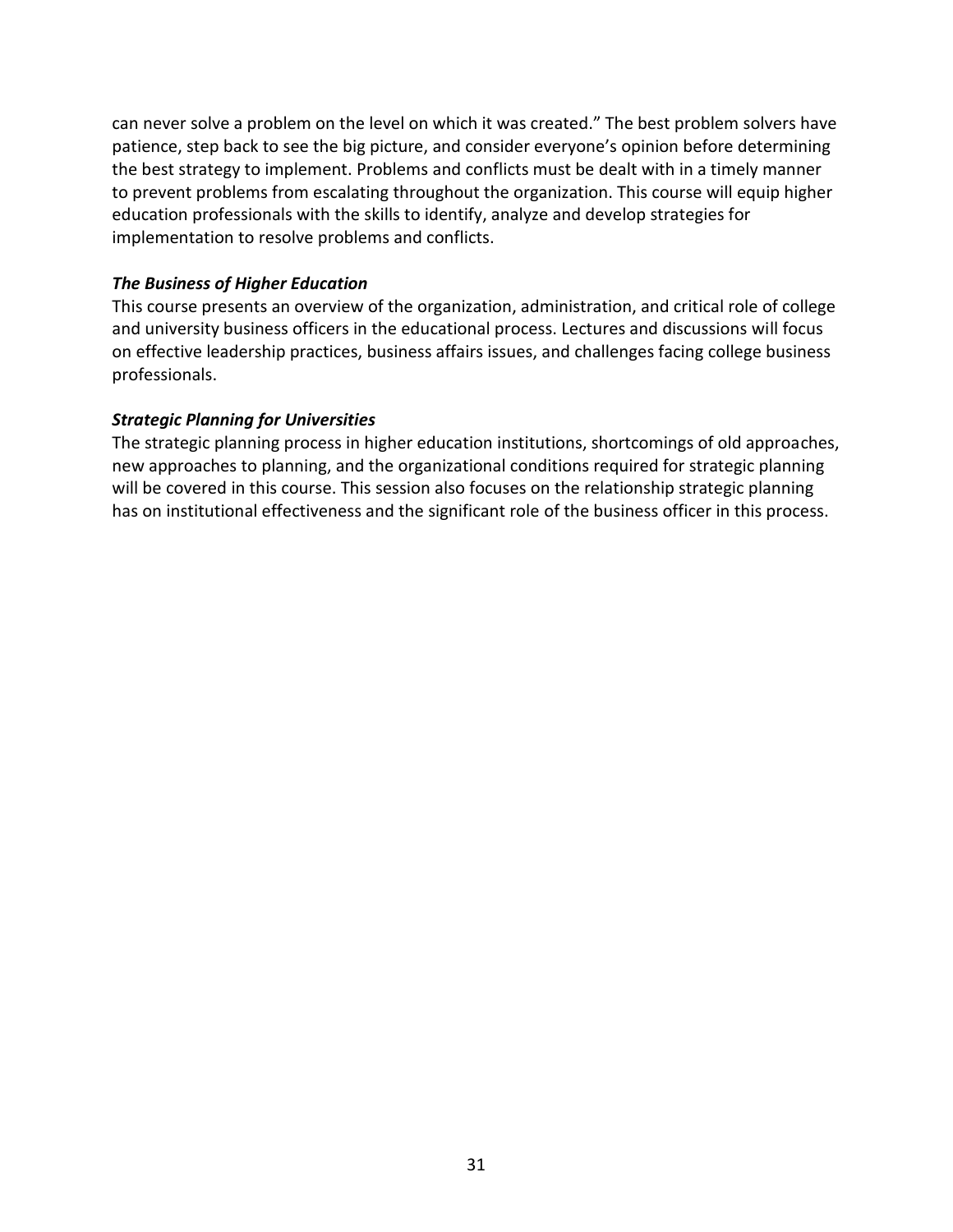<span id="page-31-0"></span>

# Phil Hurd

#### **Biography**

Phillip is currently the Chief Audit and Compliance Executive at the University of Houston System. For over twenty-one years Phil has delivered vital Ethics, Enterprise Risk Management, Compliance and Internal Audit leadership to organizations with multi-billion-dollar operations. Phil has recruited, trained and lead staffs of audit and investigative professionals that have changed the way business was conducted at the organization and system level. Phil's responsibilities have included the development and implementation of policies, processes, standards and analytic work tools to increase efficiency, effectiveness, and operational savvy.

Phil and his teams have uncovered millions in fraud, malfeasance, theft and misdirection. Hundreds of fraud and investigative interviews, participation in numerous prosecutions of fraud, and thousands of hotline cases have tempered his investigative skills and given him enhanced insight into ethics and the lack thereof.

Before entering the world of higher education, he spent a decade in the United States Army. Through that experience as an electronic warfare and intelligence professional he learned the real-world critical need of integrity, confidentiality and availability of information assets. His diverse portfolio of skills and experience has given him the ability to speak authoritatively on ethics, fraud, data analytics, leadership, internal control structures, compliance and motivation. Phil is a frequent presenter at professional conferences and teaches purchasing card and data analytics classes at the College Business Management Institute (CBMI)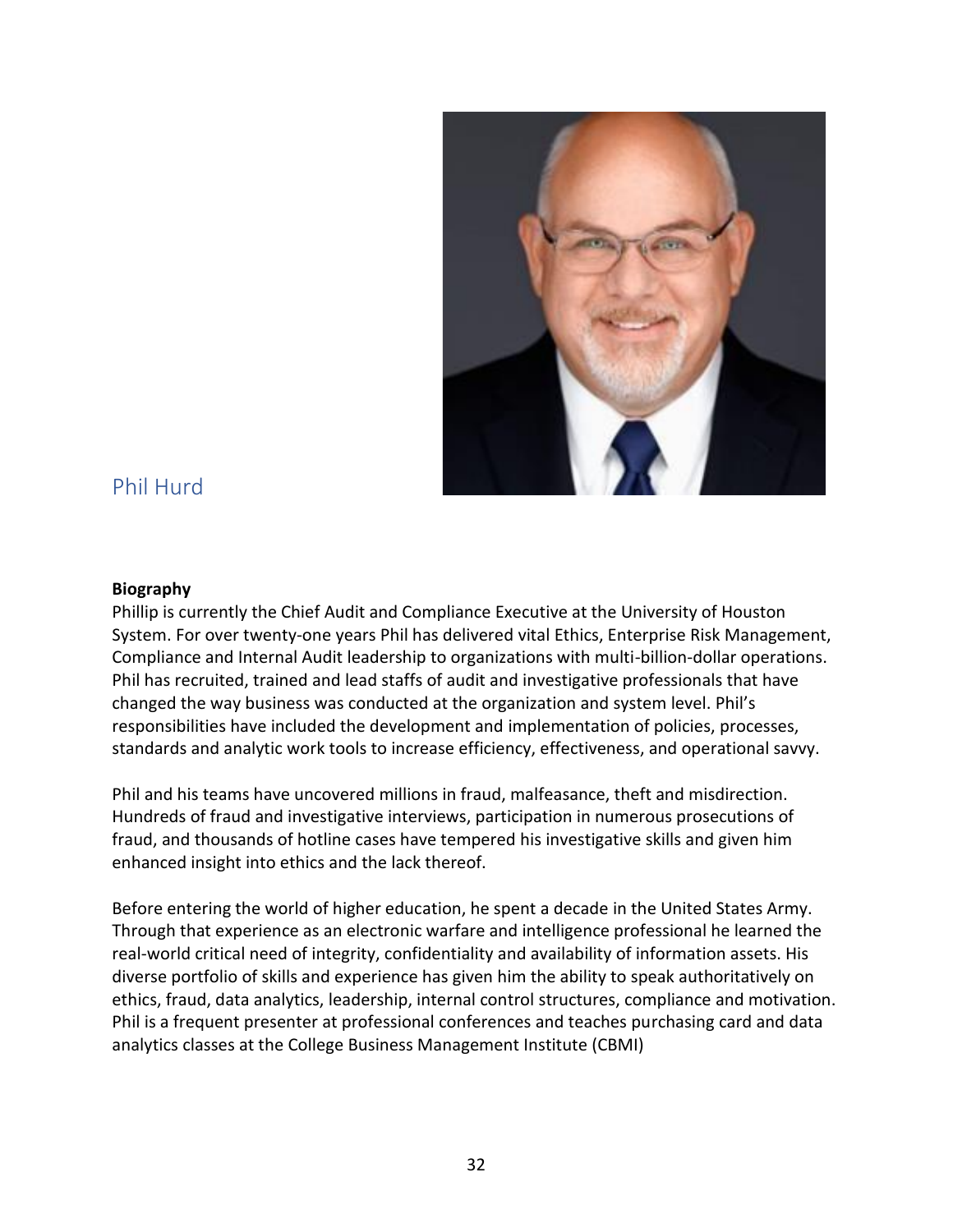Phil is a certified Compliance and Ethics Professional (CCEP), a Certified Information Systems Security Professional (CISSP) and holds a Master's Degree in Information Systems (MSIS).

# **Course Descriptions**

# *Using Business Intelligence Systems to Gain Insight into Processes and Finances*

This is a data-analytics starter class that will introduce the participant to large scale business intelligence systems and how to create visualization to gain insight into any process that is data driven. Example of data driven systems include budgets, parking systems, investigations, compliance, and federal cost analysis. Anything that you can collect data on can be analyzed using this course. For those taking the "Travel and Procurement Card Management" class the data discussed in that class will be used in this class. A walkthrough using an extracted data sample example using Microsoft platforms will be given.

# *Modern Payment Systems: Evaluation, Control and Management*

This course is an introduction and overview of modern payment systems that are used in Institutions of Higher Education (IHE.) The course will introduce the learner to control systems that should be in place. The course will discuss and review credit card (procurement card systems), crypto currencies and monetary substitutes (block-chain) as well as electronic catalog payments. Fraud schemes in each of these systems will be discussed. The learner will leave being able to do the following:

# **Course objectives:**

- Develop and evaluate risk assessments for payment systems.
- Identify current fraud schemes and the control structure to prevent them.
- Engauge compensating controls for protection in credit card payments.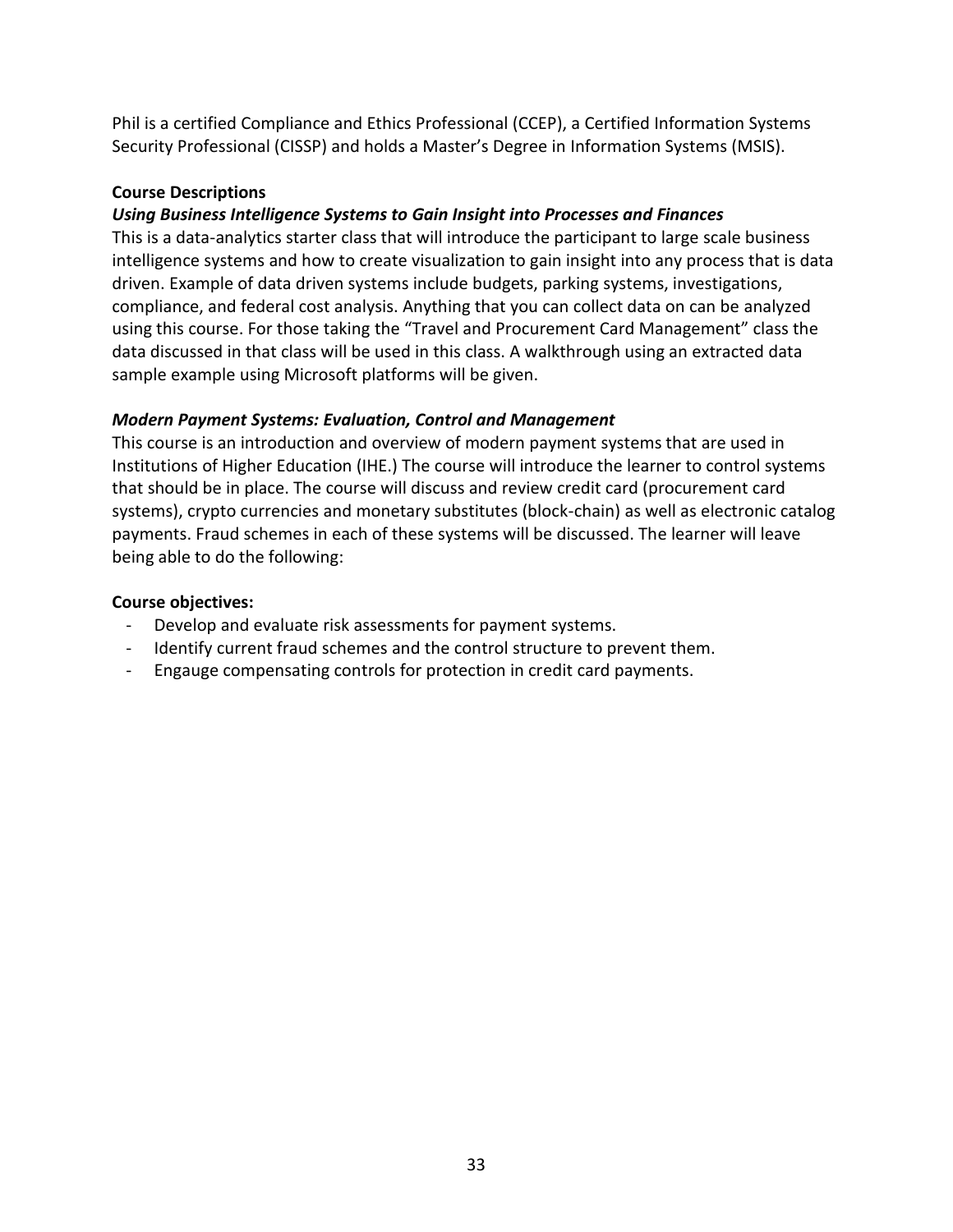<span id="page-33-0"></span>

# Susan I. Krauss

#### **Biography**

Susan currently serves as Associate Director for the Treasury Institute for Higher Education, an independent not for profit organization that promotes excellence in higher education treasury and financial management through development of educational programs and sharing of best practices. Susan was active with the Institute for several years as a practitioner and formerly served as a Board member. Susan is also serving as Senior Fellow for the Kentucky Council on Postsecondary Education (CPE) to assist with CPE's oversight of Kentucky State University and other projects as needed.

Prior to her retirement in April 2020, Susan served as Treasurer for the University of Kentucky (UK) and was responsible for overseeing various financial and treasury functions including investments, endowments, debt, banking, payroll, accounts payable, travel management, student billing and collections, research accounting, cost accounting, property records, and accounting and preparation of internal and external financial reports. Susan joined UK in 1999 as the Manager of Treasury & Endowment Services and served in various positions prior to her appointment as Treasurer in 2014.

Prior to joining the University of Kentucky, Susan served as a financial analyst for Lexmark International, Inc., an audit manager for Coopers & Lybrand (now PwC), and an internal auditor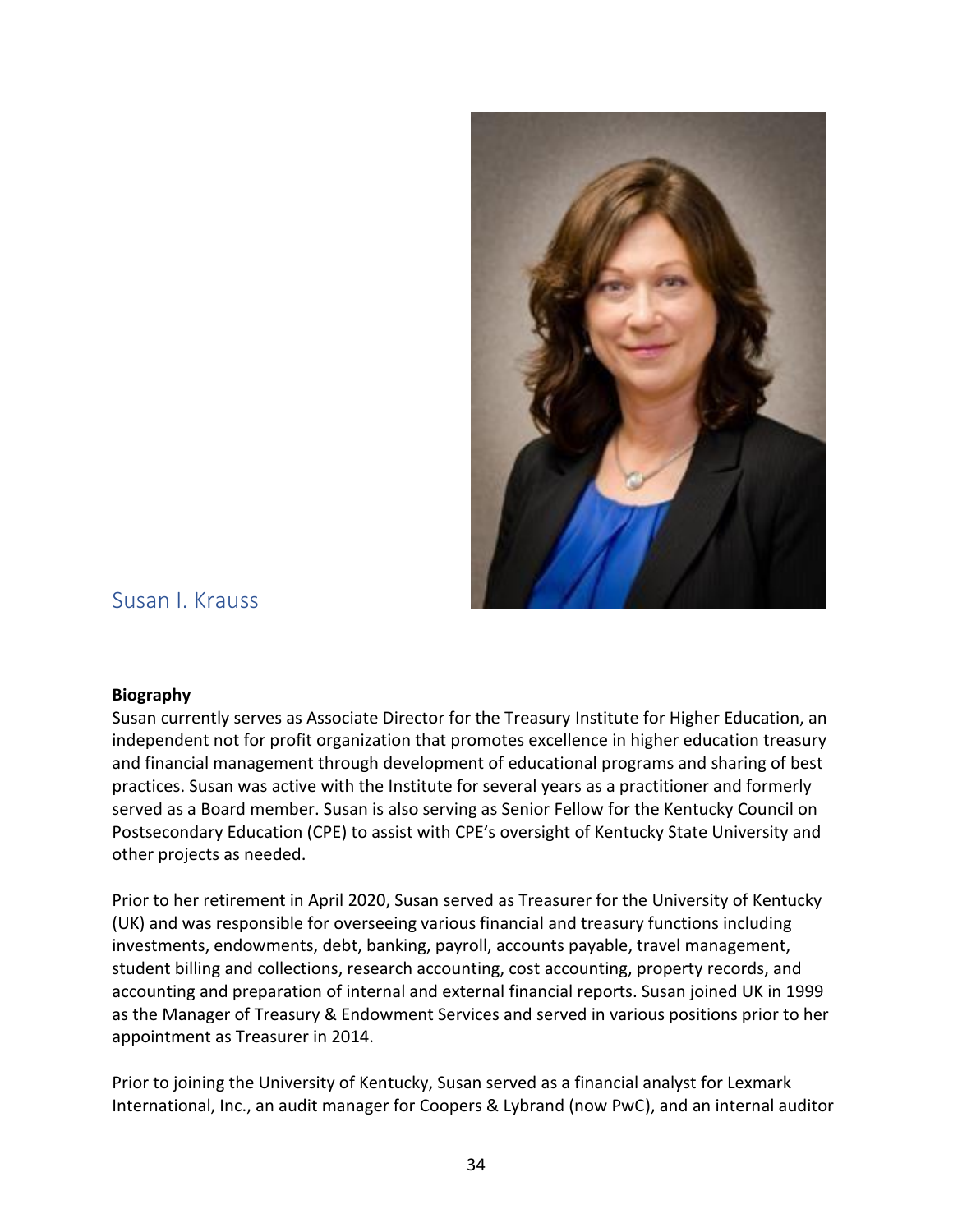for Kentucky Utilities, Inc. During her tenure at Coopers & Lybrand, Susan performed financial statement audits for clients in the higher education, banking, and manufacturing industries.

Susan remains engaged in the higher education industry through her work with the Treasury Institute and CPE, and by serving as a faculty member for the College Business Management Institute and a mentor for the UK Gatton College of Business & Economics Women Business Leaders program. Susan is also active in her community, serving on the UK Sanders-Brown Center on Aging Philanthropy Council, Bank of the Bluegrass Advisory Board and the Bluegrass Community Foundation Board and Investment Committee.

Susan holds Bachelor of Science degrees in Accounting and Business Administration and is licensed as a certified public accountant in Kentucky.

# **Course Description**

# *Fundamentals of Higher Education Investments (Treasury Track)*

This session will provide an overview of how higher education entities invest and develop investment policies to achieve the goals of short-term, operating reserve and endowment portfolios. The discussion will focus on the purpose, policies and execution of each area of investment. From this session, participants should gain an understanding of the risk management of investment portfolios and the role treasury managers play in the oversight.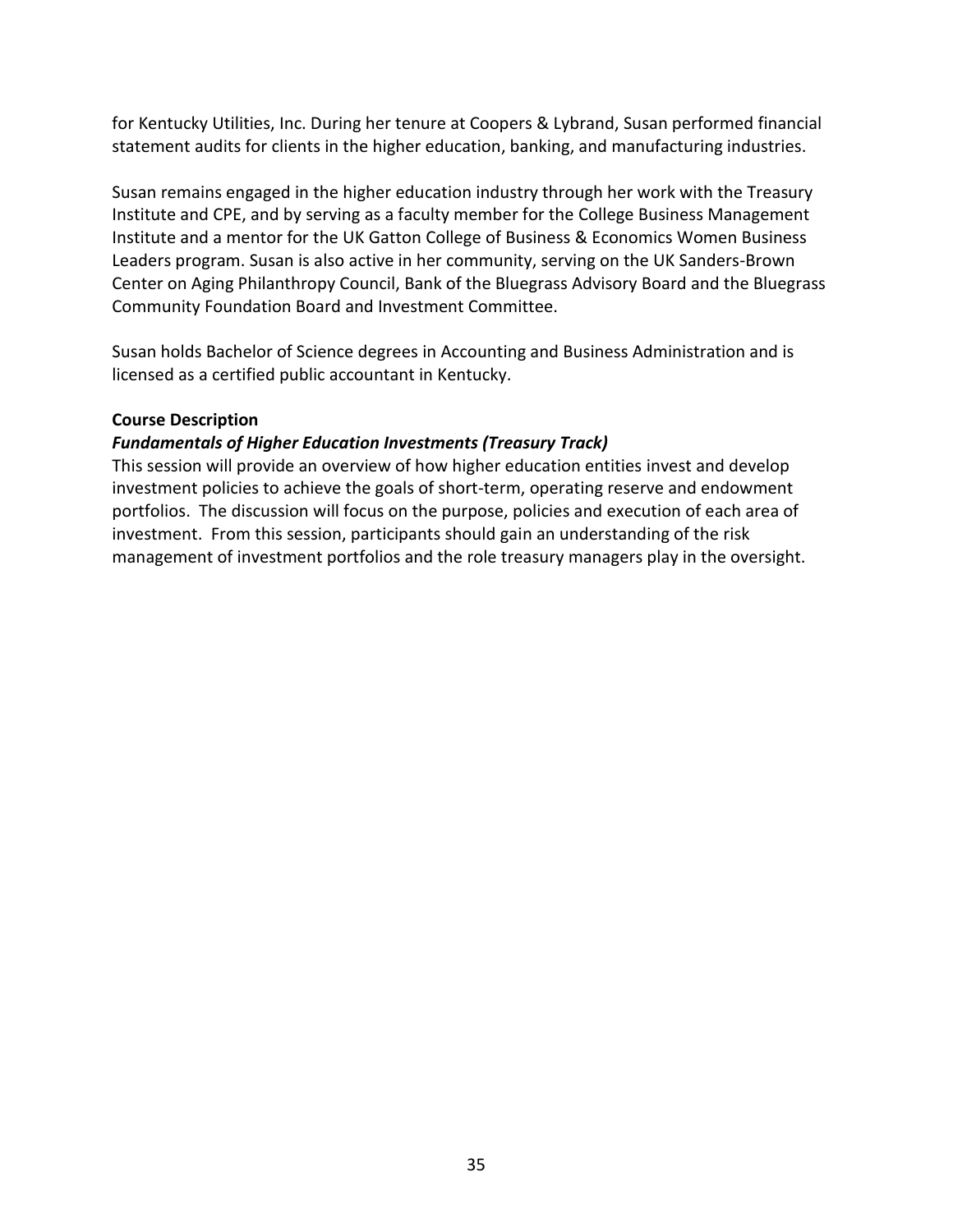<span id="page-35-0"></span>

# Beverly Ledbetter

# **Biography**

Beverly Ledbetter recently retired from her position as the Vice President and General Counsel at Brown University (Providence, Rhode Island). She serves on the Bryant University Board of Trustees and is also Expert Consultant, Higher Education Center, International Advisory Board, Center for Excellence in Higher Education Law and Policy, General Counsel Advisory Board, National Association of Independent Colleges and Universities , Co-Chair, University Symposia Committee, Federal Court Bench/Bar Committee, RI Bar Association, Faculty Member, Management Development Program, Harvard University, Faculty Member, College Business Management Institute, University of Kentucky. She is the recipient of 3 Honorary Doctorate Degrees: Brown University (2018), Bryant University (2018), and Roger Williams Law School (2005).

# **Course Description**

# *Current Legal Issues in Higher Education*

This course provides an overview of the law of higher education including a basic understanding of the internal and external legal environment. Participants will review distinctions between public and private institutions and learn how federal, state, and local laws apply. Basic concepts will be illustrated using questions for discussion based on current and emerging legal issues in areas such as academic freedom and free speech, student discipline, discrimination and harassment, privacy and electronic, fraud and other criminal acts.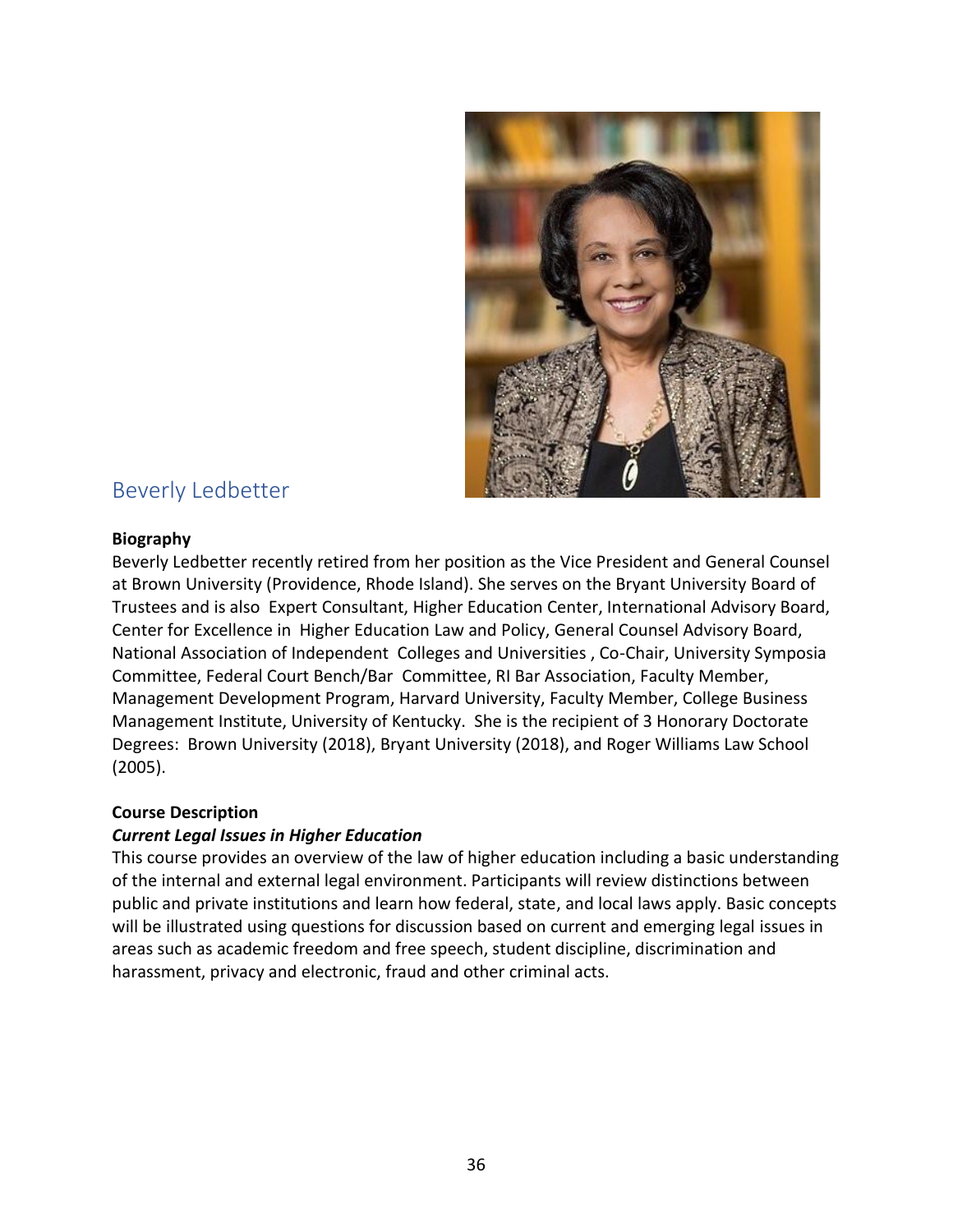

# <span id="page-36-0"></span>Jeff Marsee

#### **Biography**

Jeff Marsee, Ph.D., is a higher-education consultant, presenter, retired college president, author, and former Fulbright Scholar to Russia. He earned Economics degrees from the University of Southern California (BA) and California State University at Long Beach (MA). His Ph.D. in Community College Leadership (Higher-Education Administration) was awarded by the University of Texas, at Austin. During Dr. Marsee's career, he worked in the non-profit and forprofit higher education sectors as an instructor, chief financial officer, provost, and president. He also spent nearly a decade as a higher-education consultant, working with college stakeholders to improve processes that impacted on-time graduation rates. The culmination of his experiences and research has resulted in the writing of Finish in Four: Challenging College Norms to Improve Graduation Rates, Austin Macauley Publishers, New York (2020).

Dr. Marsee has presented at CBMI for more than thirty-five years, sharing his experiences as a career "change agent" while working and consulting in change resistant environments. Jeff will be presenting the following topics at the 2020 CBMI conference: Managing Teams in a Changing Environment (HED 2224); Finish in Four: Strategies for Improving On-time Graduation Rates (HED 2289); Strategic Budgeting: Instruction-First Budgeting (BUD 2246); and Why I Like You, Why I Don't (PER 2259).

# **Course Descriptions**

# *Finish-in-Four: Strategies for Improving On-Time Graduation Rates*  Higher education is in a state of crisis!

College budgets are becoming a challenge to balance. Expenses are continually increasing in an environment of declining enrollments, endowments, and government support. The Stop-gap solution for decades was to increase tuition which is no longer viable.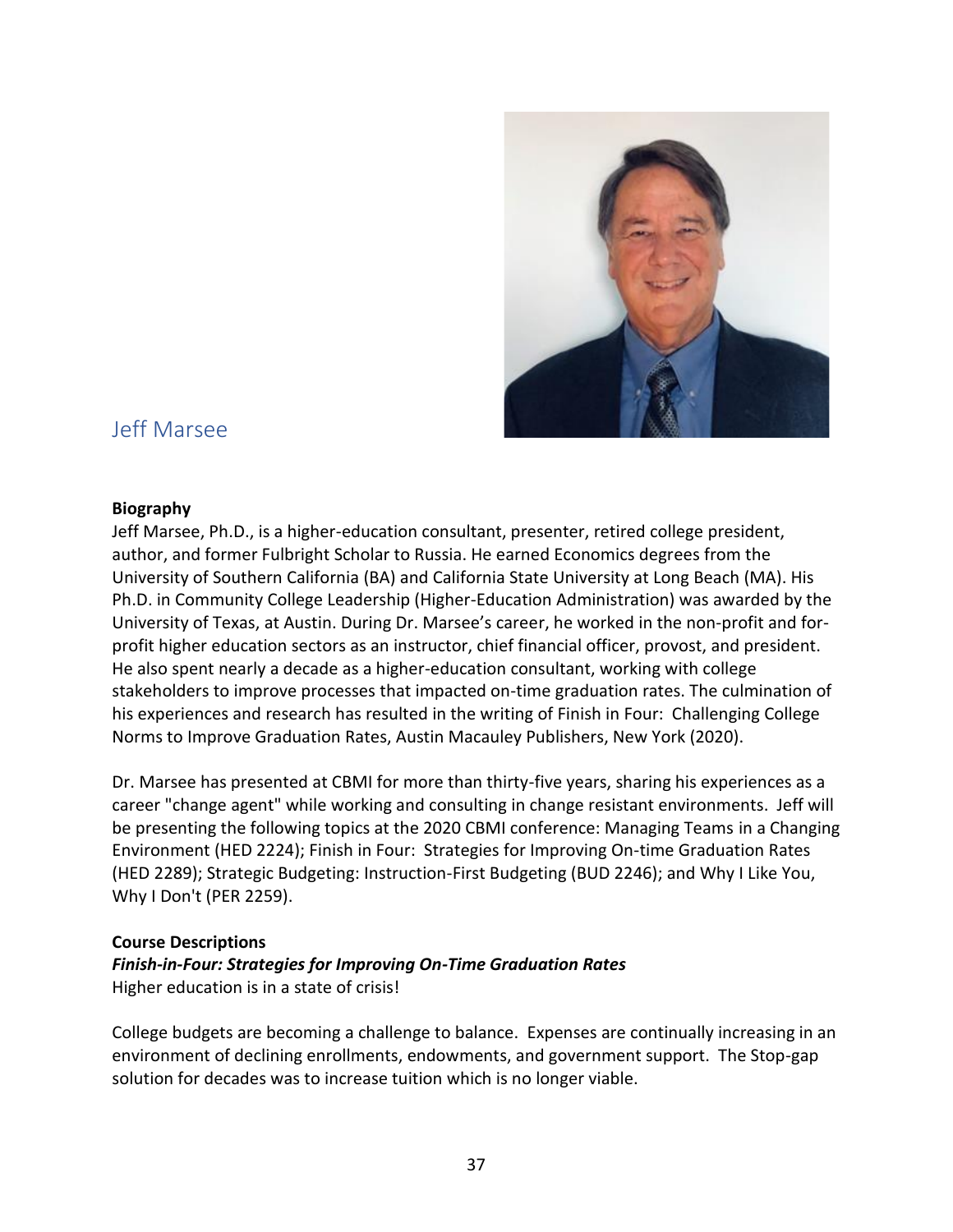Students, parents, donors, and government agencies are scrutinizing the cost and return on investment of a college education. Colleges are under pressure for their underperformance of only graduating 40% of full-time students on time while the national student debt, often caused by delayed graduation, is skyrocketing. Addressing the issue of approximately 2 million students annually dropping out of college provides an opportunity for colleges to turn the crisis around. Finish in Four introduces a data driven model and examples of best practices for developing strategic solutions in ten key areas to improve ontime graduation rates, reduce student debt, and improve fiscal stability for America's colleges. Class participants will learn about the leading concepts and strategies used to retain students and what the business officer can do to be an important participant in the assessment, development, and participation of enrollment strategies. Attendees will be provided a comprehensive check list and score sheet to assess their college's institutional effectiveness related to enrollment and retention practices.

# *Strategic Budgeting: Instruction-First Budgeting*

During the post-COVID college era, understanding how to efficiently allocate actual instructional resources (approximately 50% of a college's budget) has become a critical skill for institutional survival. This presentation explains how to use data (faculty productivity, projected enrollments, ratio of full and part-time faculty, etc.) to build an instruction-first budget.

Participants will collaboratively calculate a hypothetical instruction-first budget given certain macro assumptions. The instructor will then guide the class through a case study to evaluate a university's actual resource allocation decisions following a significant (25%) decline in enrollment. Data will be used to compare faculty load/productivity information before and after enrollment declines occurred. Discussion about how well the case study university adjusted its instructional expenditures will be encouraged.

Participants will learn how to build a budget by first establishing instructional-related assumptions related to enrollment projections. This class will also provide examples of how to assess faculty productivity, necessary for avoiding politically motivated allocations and potential institutional fiscal instability. Previous experience in developing a college budget is not necessary.

# *Managing in a Changing Environment*

The work environment is changing rapidly. Successful managers need to develop leadership skills that will effectively motivate and retain today's employees.

Participants will obtain insights to improve mentoring skills and employee motivational strategies. Concepts will be introduced that can be used to support employees that have different generational workplace preferences, unique needs related to communication and recognition, and differing career path expectations.

Following a brief overview covering the evolution of management theories, the participants will complete several self-assessment managerial behavior surveys including the popular "Big-5"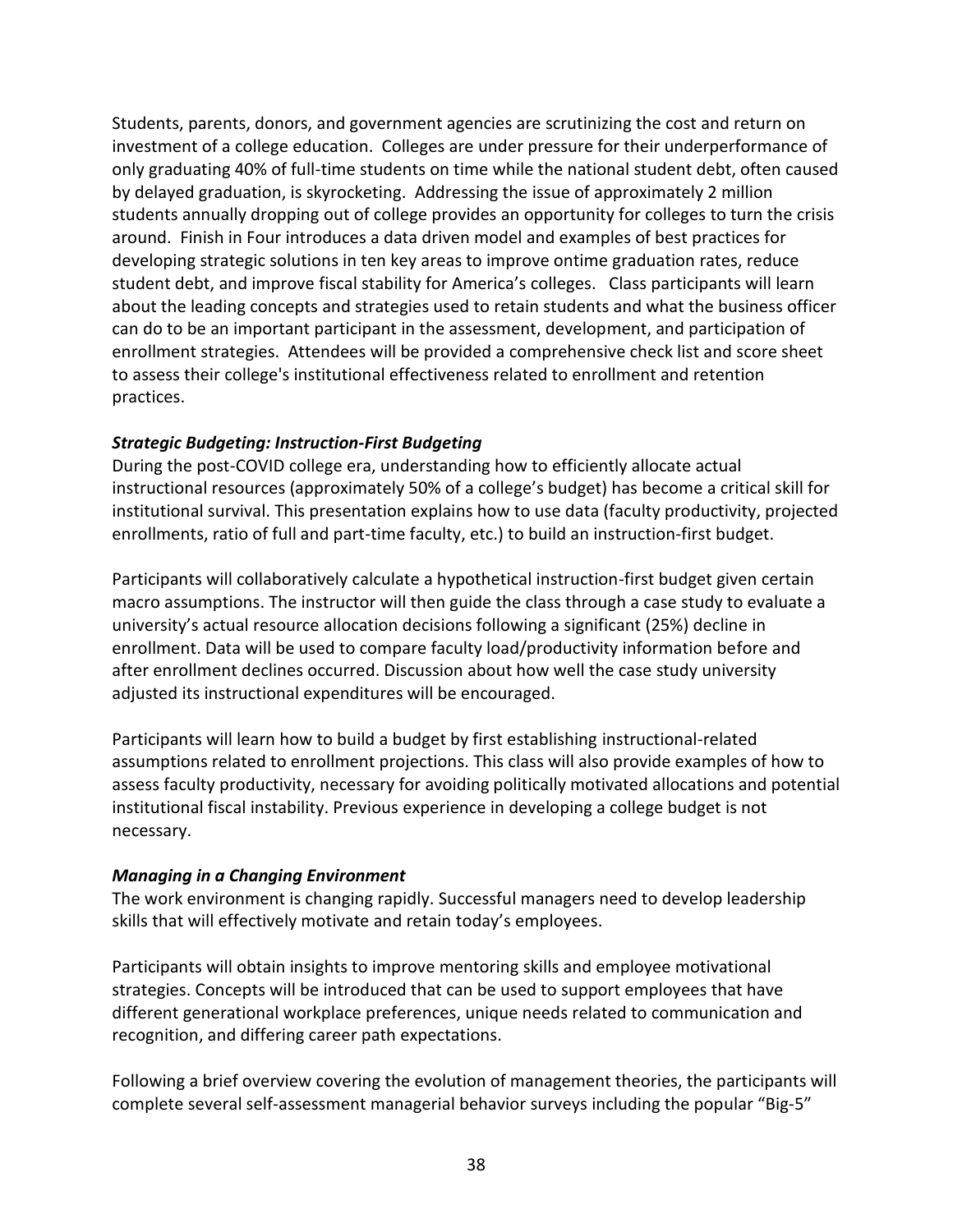personality appraisal. The self-assessment questionnaires will help participants understand how their preferred supervisory approach can best impact their work environment.

The presentation will culminate by explaining how understanding a college's culture is important when implementing organizational change initiatives. This section will complement the leadership behavior skills information presented in the "Why I Like You, Why I Don't" program.

The expected outcome from this class will help new and experienced managers better understand how to motivate and retain employees in a changing and diverse work environment.

# *Why I Like You, Why I Don't*

We don't like to admit it but determining whether we like a new acquaintance occurs within the first half-second of contact. People react to others based on which of four behavior styles their new contact immolates. People with similar behavior styles tend to like each other. Opposites, not so much. These initial subconscious reactions to others impact personal and professional relationships. To be effective team builders, managers must be able to neutralize first impression reactions, especially when attempting to integrate staff that don't think and act alike. Why I Like You, Why I Don't, is a popular class that includes a self-administered behavior assessment questionnaire ("As I See Myself") that gives each participant the opportunity to understand their preferred way of doing things. The objective is not to change personal behaviors, but through a better understanding of others' style preferences, improve relationships that will result in stronger teams.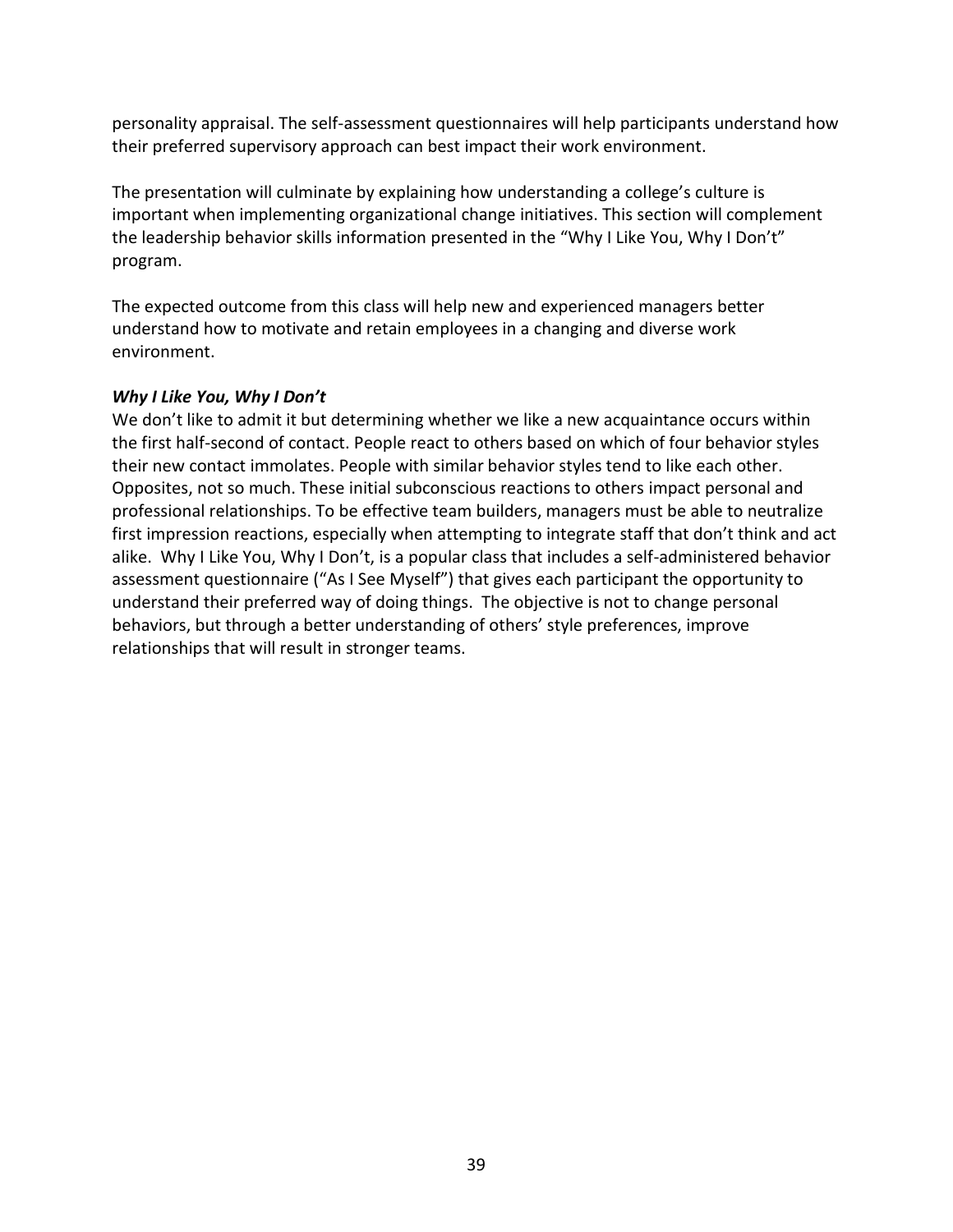<span id="page-39-0"></span>

# Lisa Marie McCauley

#### **Biography**

Dr. Lisa Marie McCauley, CPA, currently consults with schools and colleges in Finances and Accreditation areas. Previously, she has served as President of the Middle States Association of Colleges and Schools, CESS, Senior Vice President for Finance at the Commission on Higher Education and CFO of several colleges. Her Ed.D is in Higher Education Leadership from Widener University. She holds an MBA in Accounting and Finance from the University of Scranton, and a BS in Accounting and Theology from King's College. She has worked in the educational environment for over 25 years, coming from the corporate banking sector in Pennsylvania and New Jersey and Public Accounting / Consulting at Deloitte and Touché. Dr. McCauley has taught as an adjunct faculty member in lecture and online courses at the University of Maryland Global College, King's College, Northampton Community College, and Middlesex Community College. She has served on numerous educational committees, such as the Institutional Resources and Planning Committee (budget and strategic planning), facilities development, and finance and investment committee. She is a published author, a frequent speaker, and has significant experience in educational administration. Additionally, Dr. McCauley serves on various volunteer and service organizational boards and activities; she resides in Northampton PA.

# **Course Descriptions**

# *Accreditation*

Accreditation is a process used by colleges, universities, and other institutions of higher education to sustain and strengthen their quality. To earn and maintain accreditation, colleges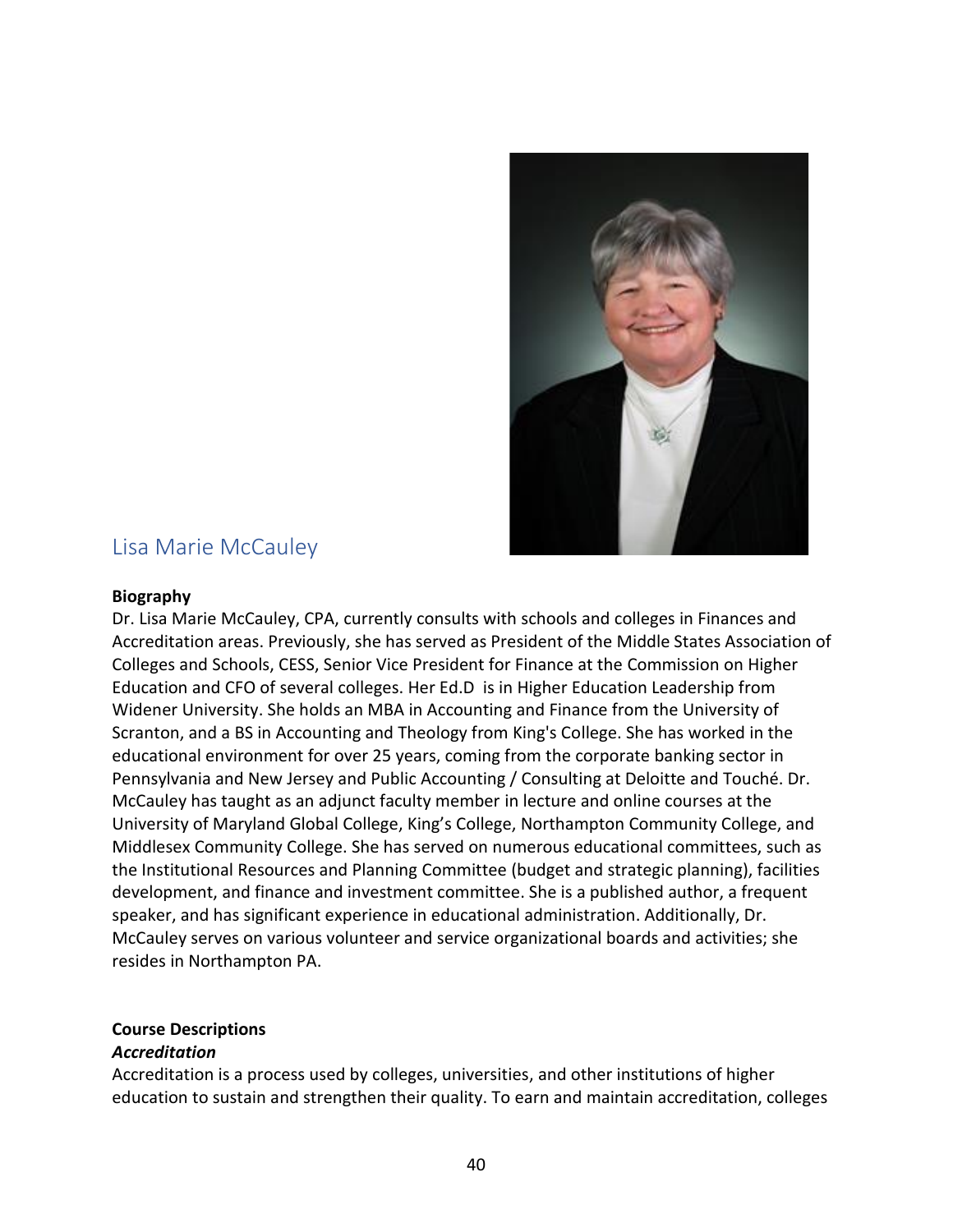and universities must demonstrate to colleagues from peer institutions that they meet or exceed mutually agreed-upon standards. In the United States, accreditation is a significant way that colleges and universities can give the public confidence that they provide a quality education. Accreditation offers a number of specific benefits to students and their families as well as to the colleges and universities themselves. Updates on the Re-Accreditation Act of 2020 (effective 7/1/2020) will be highlighted.

# *Alternate Revenue Sources: Supporting a Positive Bottom Line*

Declining enrollment and declining state and local funding, institutions must seek alternative ways to secure additional funding. What have institutions used to help the bottom line? What Works and What Doesn't? Bring your ideas to the discussion and let's think outside the box.

#### *Budgeting: Small Schools*

This course provides a general overview of different budgeting techniques and concepts with an emphasis on budgeting terminology that will help the participant to make relevant enhancements and recommendations to their own college budgetary process and implementation. The broad concepts included in the discussion will touch on the following: principles of operating and capital budgets, allocation decisions, and budget cycles. Various budgeting methodologies will also be covered -- incremental, formula driven, zero-based, responsibility based, and performance driven. There will also be a discussion on the linkage of strategic planning and the impact of financial ratio analysis with the budget development process.

# *Budget Process and the Business Officer*

Budgets are a means of allocating resources to achieve the institution's strategic objectives while controlling expenditures within the institution's financial parameters. Discussion will involve the role of the business officer and the budget process in building institutional commitment, encouraging alternative scenarios for resource maximization, and reinforcing accountability. This course is intended for those involved with budgeting or planning and assumes a basic knowledge and understanding of budget systems and approaches. Prior participation in an institution's budget process at some level (central administration or departmental) will be helpful. Class discussion and participation will be encouraged.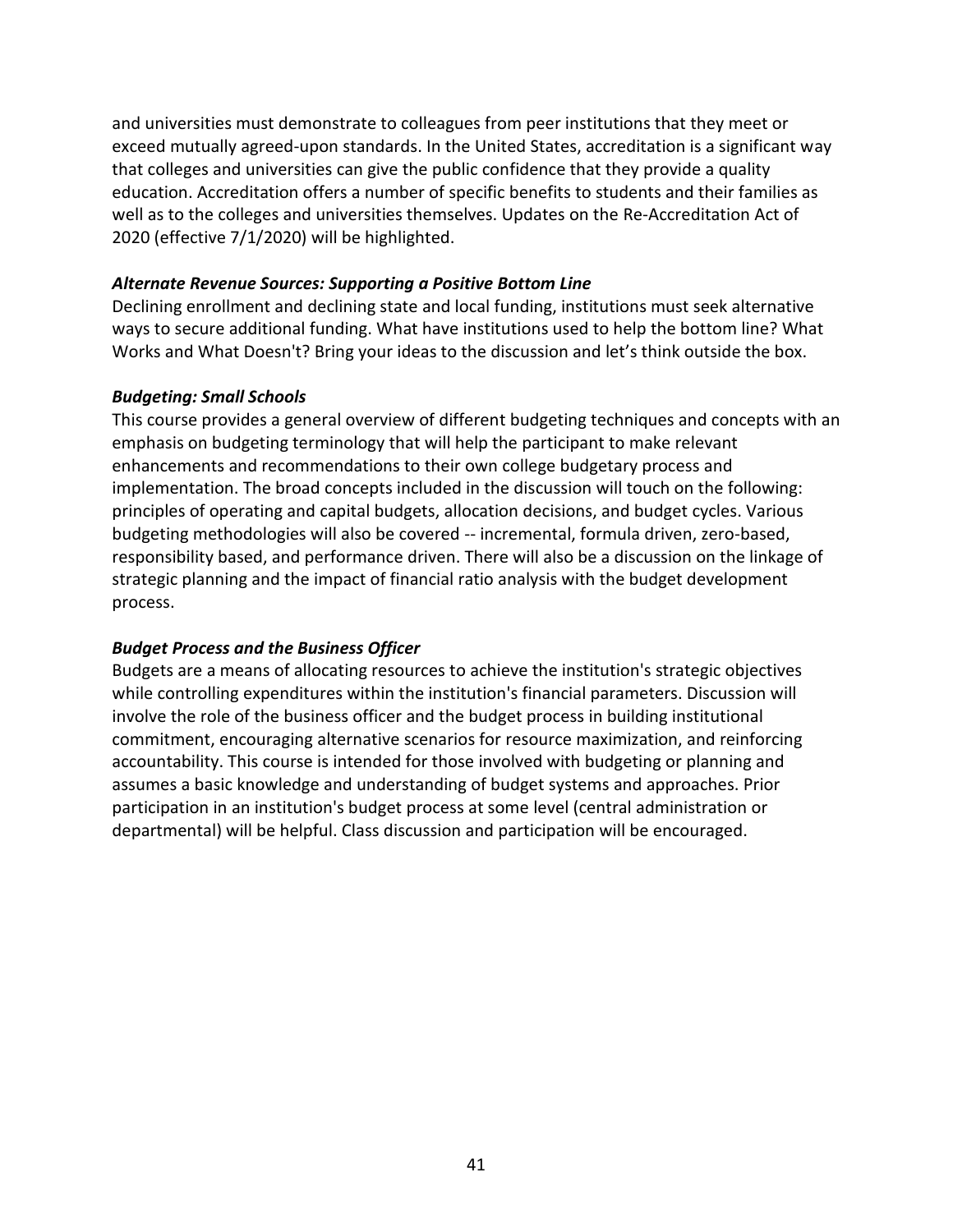

# <span id="page-41-0"></span>Sarah Nikirk

# **Biography**

Sarah Nikirk is the Executive Director of Auxiliary Services at the University of Kentucky. Sarah oversees several associate directors/managers and works with several business partners who respectively perform the "city of services" that enhance the college experience.

She is a member of several professional organizations such as NACAS, ACUHO-I, SEAHO and KAHO. Sarah's department oversees the College Business Management Institute (CBMI) and she has 20 + years of experience working with the staff and faculty that orchestrate the conference.

Sarah also chairs or resides as a representative on several Presidential appointed committees at the University of Kentucky. She is also a board of director for the Bluegrass Region of the American Red Cross.

While Sarah leads many managers at UK and has experience in Housing, Dining, Bookstore, Post Office, and Print and Design services, her real love is sharing with students the benefits of living on campus. "I love meeting new students and their families every year and tell them why I loved college and living on campus, and I can explain to them how they're going to learn so much about themselves by living with other people…real life experiences that make us rich outside of the classroom." Auxiliary Services departments across the country are enhancing the college experience by the services they offer.

A graduate of Western Kentucky University, Sarah holds a Bachelor of Arts degree in Public Relations and a minor in Human Services. Sarah also has 31 years of business and marketing experience in Auxiliary Services. Auxiliary Services departments across the country are enhancing the college experience by dedicating their hard work and services to students, faculty, and staff.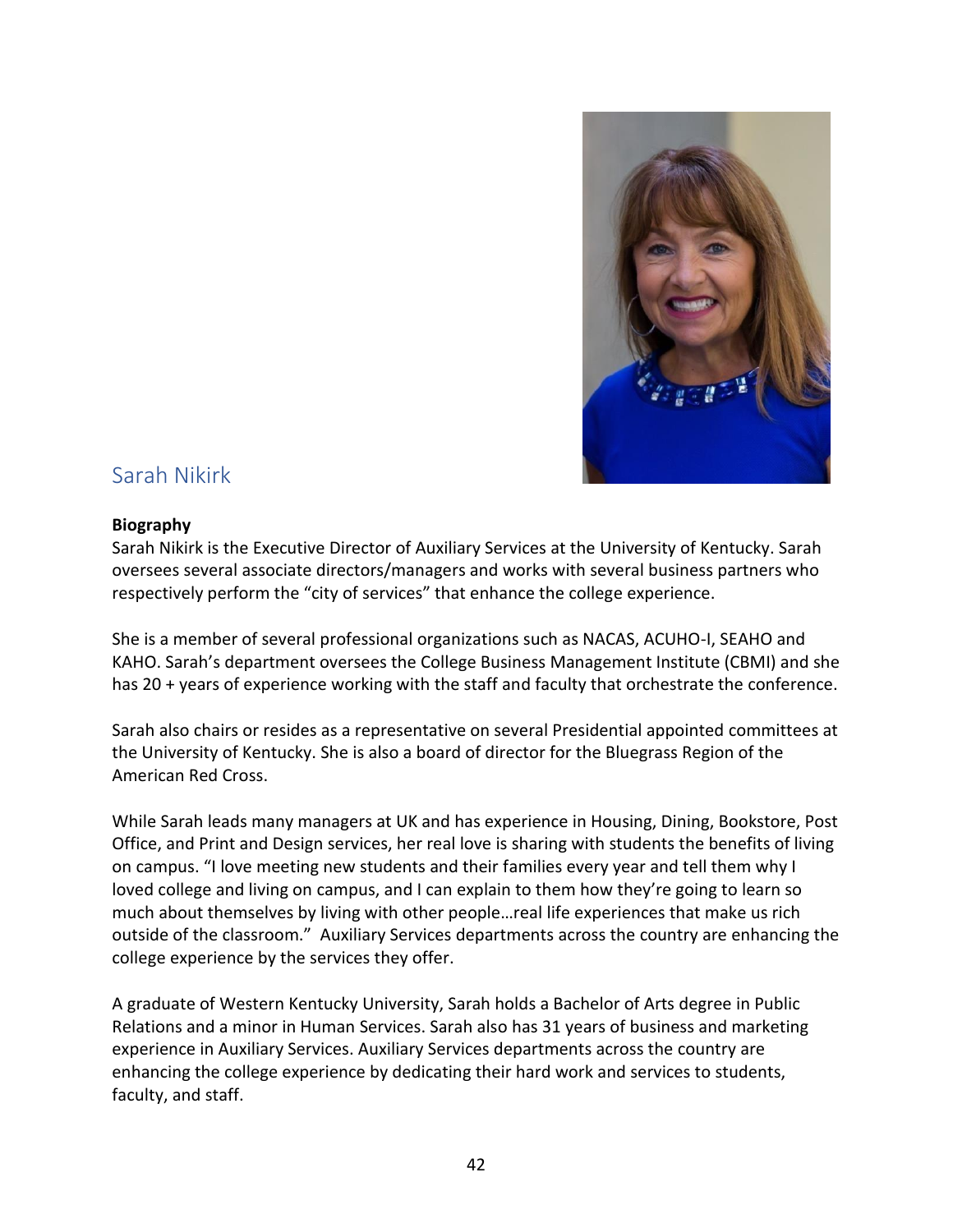# **Course Description**  *Auxiliary Services*

The type of services requested by students today differs from that of their predecessors. The need to change many of the traditional services offered by campus service organizations is significant. Freedom of choice, variety and flexibility are the challenges facing today's service providers. This session focuses on the basic services offered by colleges and universities and the changes that need to occur if customer satisfaction is to be sustained. The types of changes will be discussed including their financial benchmarks. Methods of cost analysis and their financial impact will be discussed. Representatives from three institutions (large, medium, small; public and private) will describe what services are provided by their unit and how auxiliary services supports the mission of their institution.  The panelists will also share how auxiliary services has played a role in supporting their institution during COVID-19.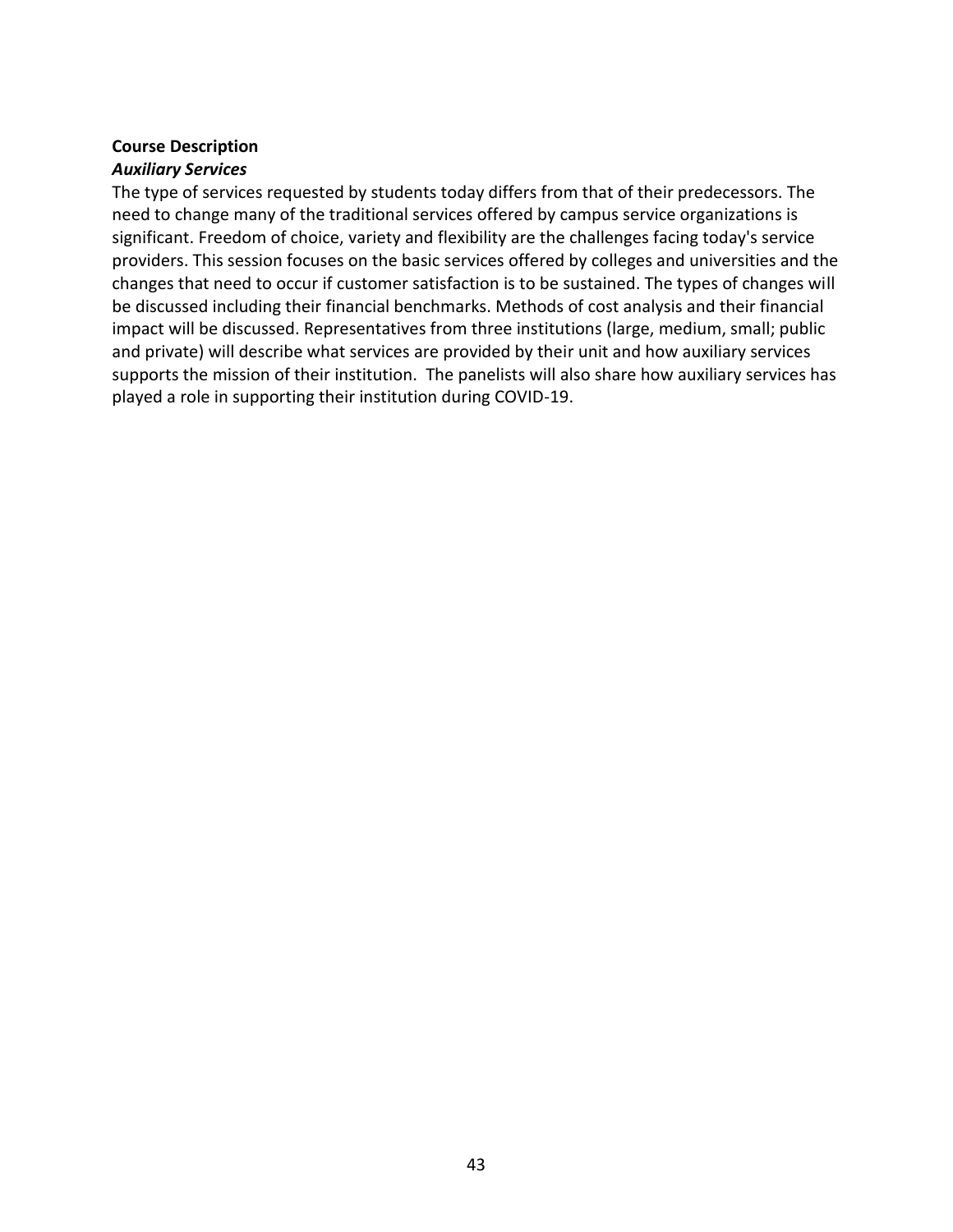

# <span id="page-43-0"></span>Tonga Pham

#### **Biography**

As the Associate Vice President for University Facilities, Tonga leads the charge to maintain a safe, healthy, and attractive campus environment at the largest public research university in the Northeast.  She specifically oversees 11 million gross square feet across nearly 200 buildings on 1,200 acres of land at the University at Buffalo. 

Tonga is an enthusiastic innovator and focuses on integrating the latest evidence-based customer service models, organizational change, construction processes, building maintenance and energy and sustainable design into her work to meet the complex needs of today's higher education environment. Prior to taking on her current role, Ms. Pham was the Director of Facilities at Ryerson University where she successfully oversaw the planning, operations, and maintenance of a 4 million gross square feet urban campus.   She also has over 20 years of engineering experience combined with 15 years of progressively senior management roles across multiple sectors including manufacturing, pharmaceutical, and higher education. Ms. Pham holds a Bachelors of Chemical Engineering from McMaster University and a Masters of Business Administration from Ryerson University. A lover of "all things outdoors," Tonga enjoys camping, canoeing, and hiking with her husband, David, and their two dogs.

#### **Course Description**

# *A Foundation in Facilities*

This course provides an overview of the management of facilities development, including the process of developing a long-range campus plan, design, construction, and financing of college and university facilities.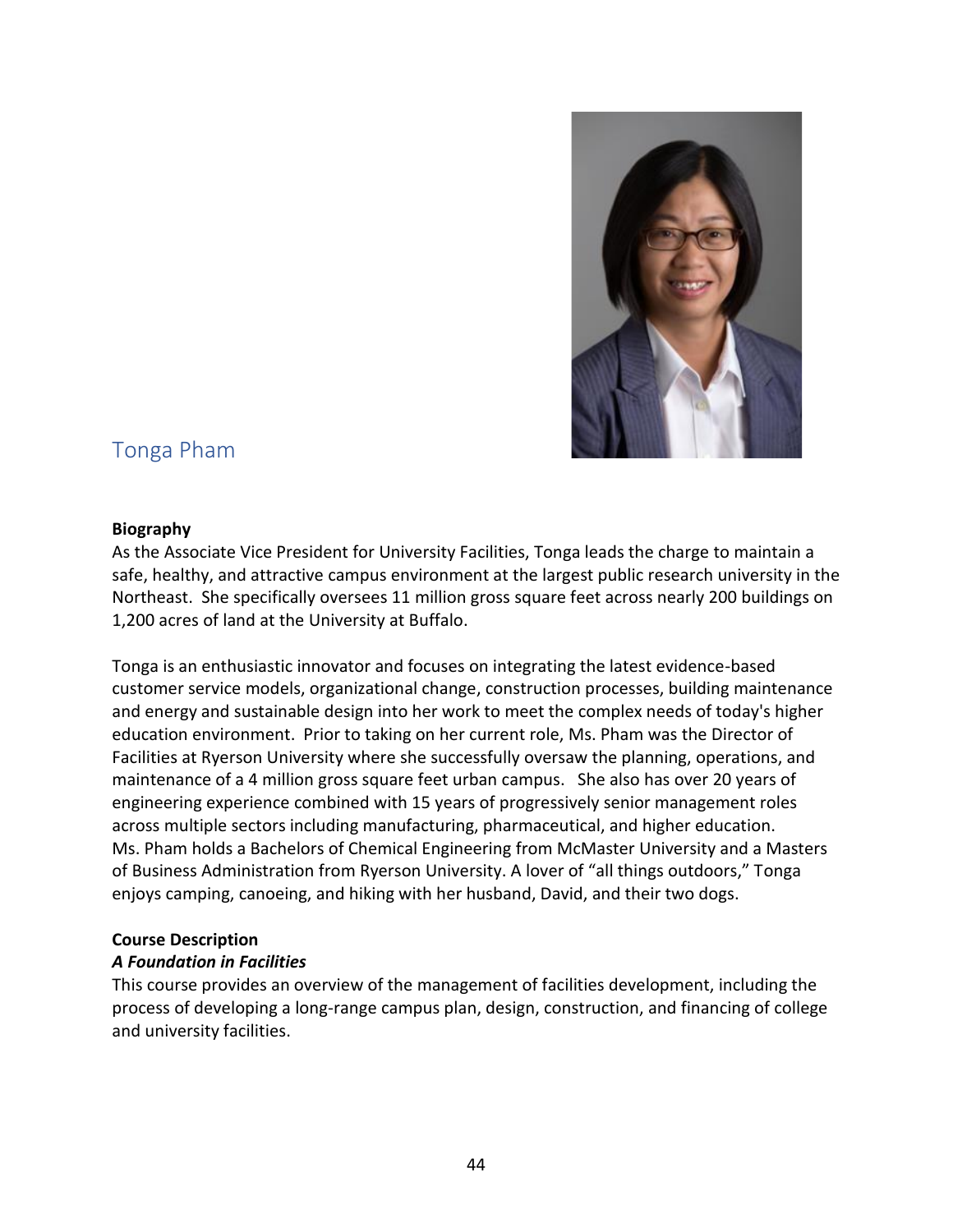<span id="page-44-0"></span>

# Lewis Prewitt

#### **Biography**

Lewis has more than 40 years of human resources and leadership experience in industry, government and higher education. He serves as the President of Prewitt Management Consultants, LLC, a consulting firm focused on human resources and leadership development. In the many key leadership positions held, he has developed and implemented numerous complex human resources initiatives in a wide variety of organizational cultures. Having served in interim senior leadership roles and consulting assignments he has worked with executive leadership and boards of directors during times of change and implementation of new initiatives. In addition, he has served as an adjunct faculty member with Bluegrass Community and Technical College and Midway University.

Lewis is a graduate of Transylvania University with a bachelor's degree in business administration and holds an MBA from the University of Kentucky. He is accredited as a SHRM-SCP; has a lifetime certification as a Senior Professional in Human Resources (SPHR).

# **Course Descriptions**

# *Leadership in a Virtual Environment*

This session will explore how the pandemic impacted how leaders survived in 2020 and the implications for the future. Leaders must always be flexible and adapt to change, but this is more than could have ever been anticipated! Colleges and their leadership teams were challenged to make alternative arrangements for faculty, staff, and students on the fly while all of the rules kept changing. A review of leadership skills and how they were applied during the pandemic will be discussed, with participants sharing lessons learned, best practices and emerging trends from their colleges.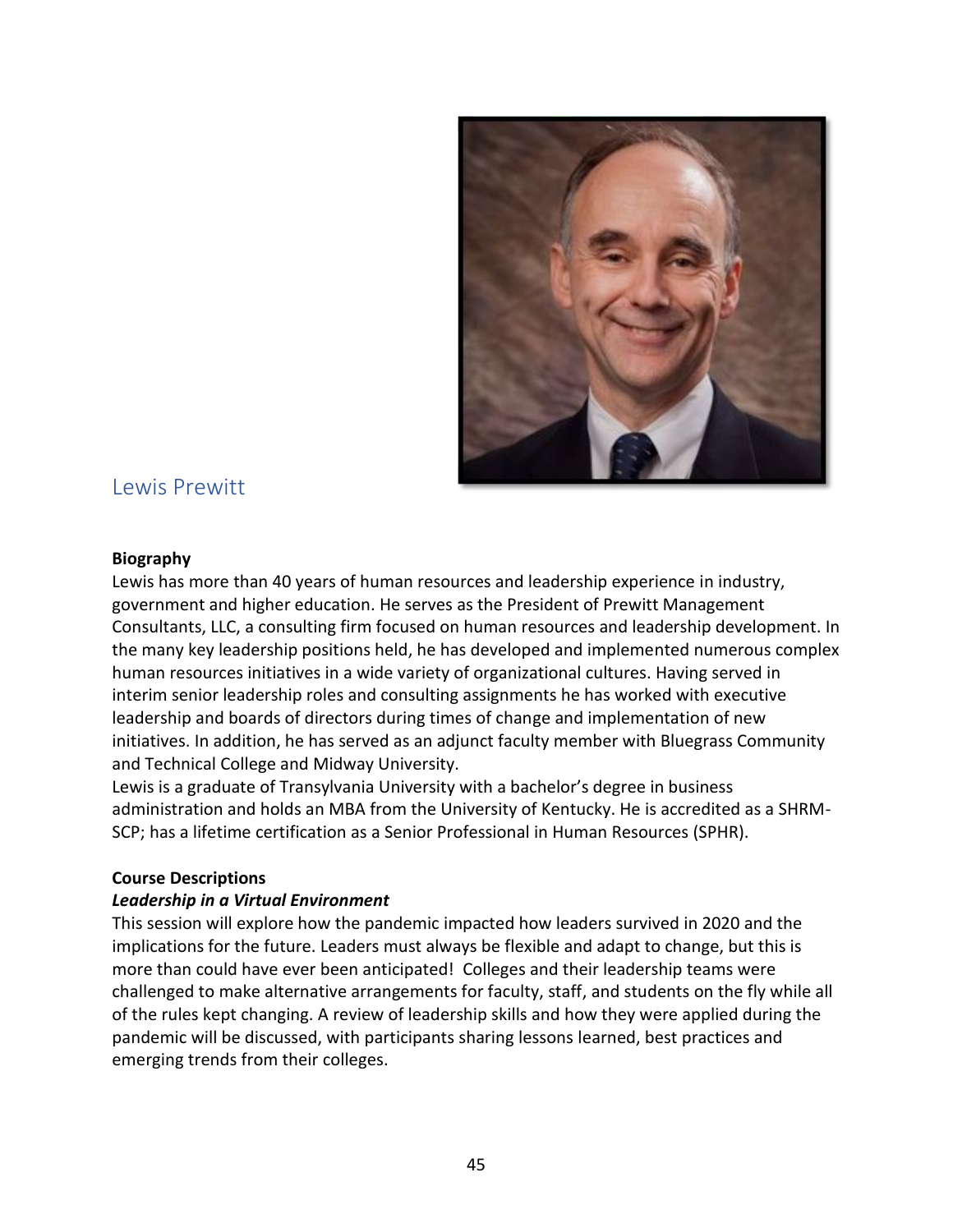Upon completion of the course, you will learn about what leadership skills worked (and some that didn't!) in higher education and other industries. You will gain knowledge that can guide you in being the best leader you can be as the traditional class and office environment continues to evolve.

# *Talent Management Strategies in Challenging Times*

The session will explore strategies for effective Human Resources planning and forecasting; recruitment; selection; and retention of quality employees. Investing the time in hiring and developing the best employees, benefits the faculty, staff, students, and the entire college community. During the session, participants can share experiences to help understand what works…and what doesn't throughout the employment cycle.

At the end of this course, you will understand the employment cycle and the need for REAL commitment to the selection process, and the consequences of not having a focus on talent management in the college.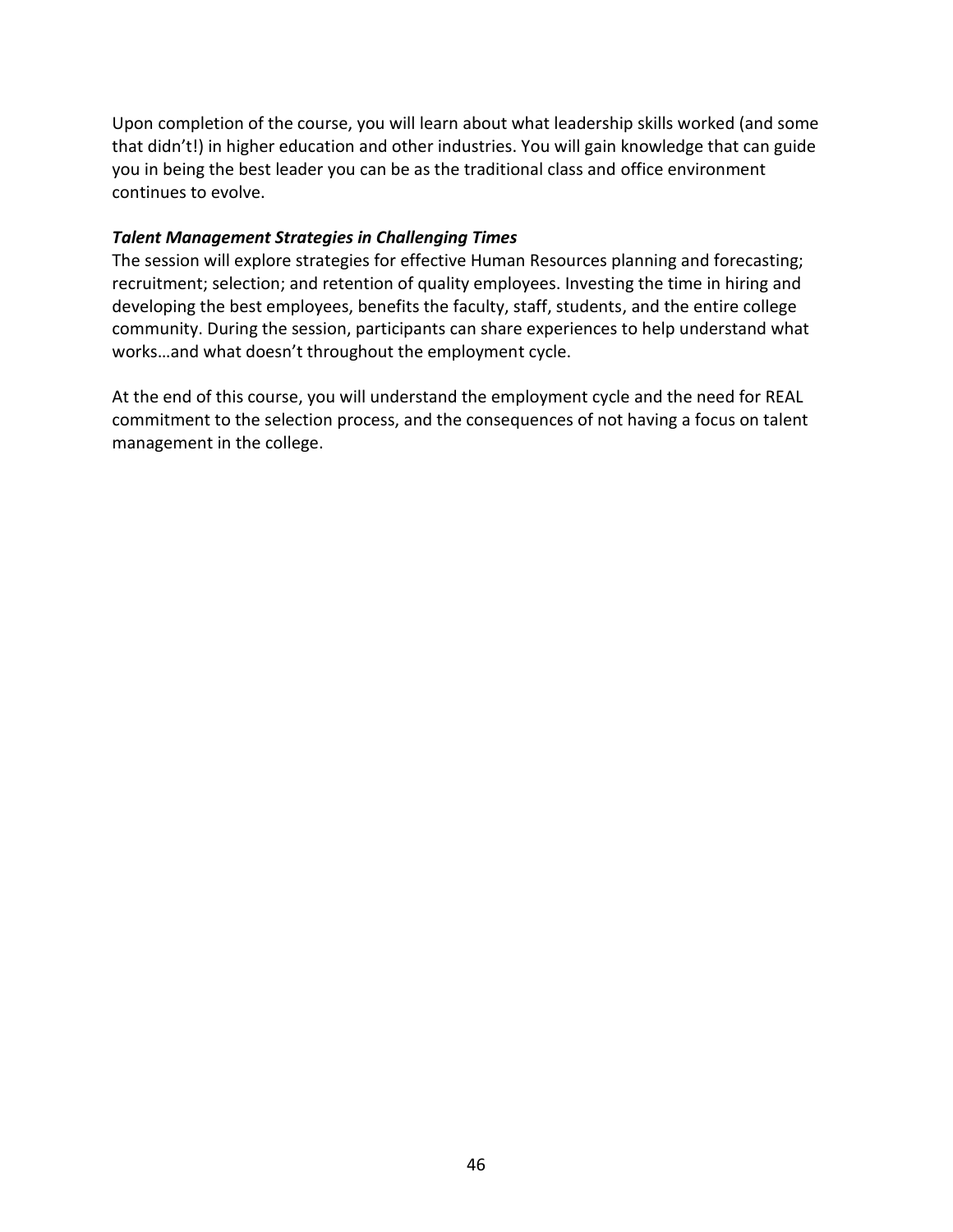

# <span id="page-46-0"></span>Bill Redwine

#### **Biography**

An outspoken proponent of technology applications and their use in education, Bill Redwine served as Director of Auxiliary Services at Morehead State University from November 1998 until December 2006 when he was named Assistant Vice President for Auxiliary Services. Responsible for oversight and management of the University Bookstore, Food Service, Concessions & Vending, Laundry Service, Postal Service, EagleCard Office, Document Services, Environmental Health & Safety, Risk Management and Eagle Trace Golf Course, Bill has been heavily involved in the implementation of various technology applications on the campus until his retirement in 2019.

A native of Sandy Hook, KY, Bill assumed his role in Auxiliary Services following 15 years in the Office of Alumni Relations and Development at Morehead State where he held a variety of positions, the last one as Director of Alumni Relations and Development. During his tenure with Alumni Relations and Development, he was instrumental in the development and implementation of a computerized database and tracking system for the alumni office. Under his guidance in 1998, the University surpassed \$2 million in private gifts for the first time during a fiscal year.

Mr. Redwine holds a bachelor's degree in government and public affairs from Morehead State where he was a member of Sigma Nu Fraternity and active in the Student Government Association. His graduate studies include the areas of higher education, business, and sociology.

Bill's expertise in student auxiliary services was recognized by his election as the 2006 President of NACAS-South, the regional group representing fifteen states in the National Association of College Auxiliary Services followed by a term on the NACAS national board of directors representing the Southern Region. In 2015 he was elected Vice President of NACAS followed by President-elect and in 2017 assumed the Presidency of NACAS at the national level and currently serves on the NACAS Foundation Board of Directors. Mr. Redwine has written a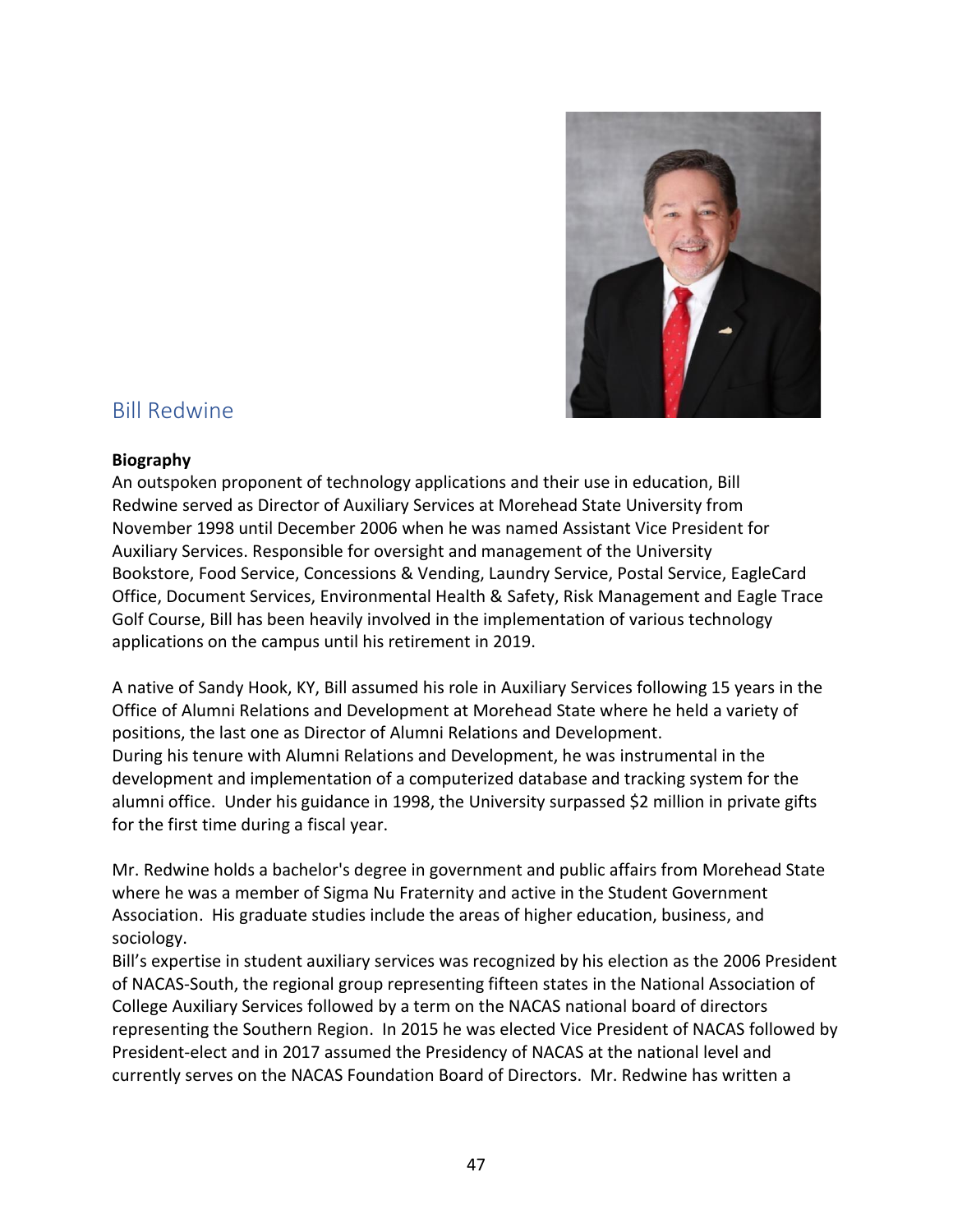variety of articles for higher education publications and technology newsletters on such issues as fundraising in higher education and applications for smartcard technology. Bill is active in the Morehead community where he served 26 years as a member of the Rowan County Board of Education, 5 of which as Chair of the Board as well as a member of the Morehead Optimist Club, The Morehead Chamber of Commerce, the Advisory Board of Kentucky Bank, Chair of the St. Claire Medical Center Foundation Board, the board of directors of St. Claire Healthcare, Hepburn Masonic Lodge #576, Valley of Covington Scottish Rite Masons, El Hasa Shrine and the MSU Alumni Association. Bill currently serves as President of the Morehead Optimist Club.

Mr. Redwine and his wife, Susette, have two adult children and two grandchildren.

# **Course Description**

# *Auxiliary Services*

The type of services requested by students today differs from that of their predecessors. The need to change many of the traditional services offered by campus service organizations is significant. Freedom of choice, variety and flexibility are the challenges facing today's service providers. This session focuses on the basic services offered by colleges and universities and the changes that need to occur if customer satisfaction is to be sustained. The types of changes will be discussed including their financial benchmarks. Methods of cost analysis and their financial impact will be discussed. Representatives from three institutions (large, medium, small; public and private) will describe what services are provided by their unit and how auxiliary services supports the mission of their institution. The panelists will also share how auxiliary services has played a role in supporting their institution during COVID-19.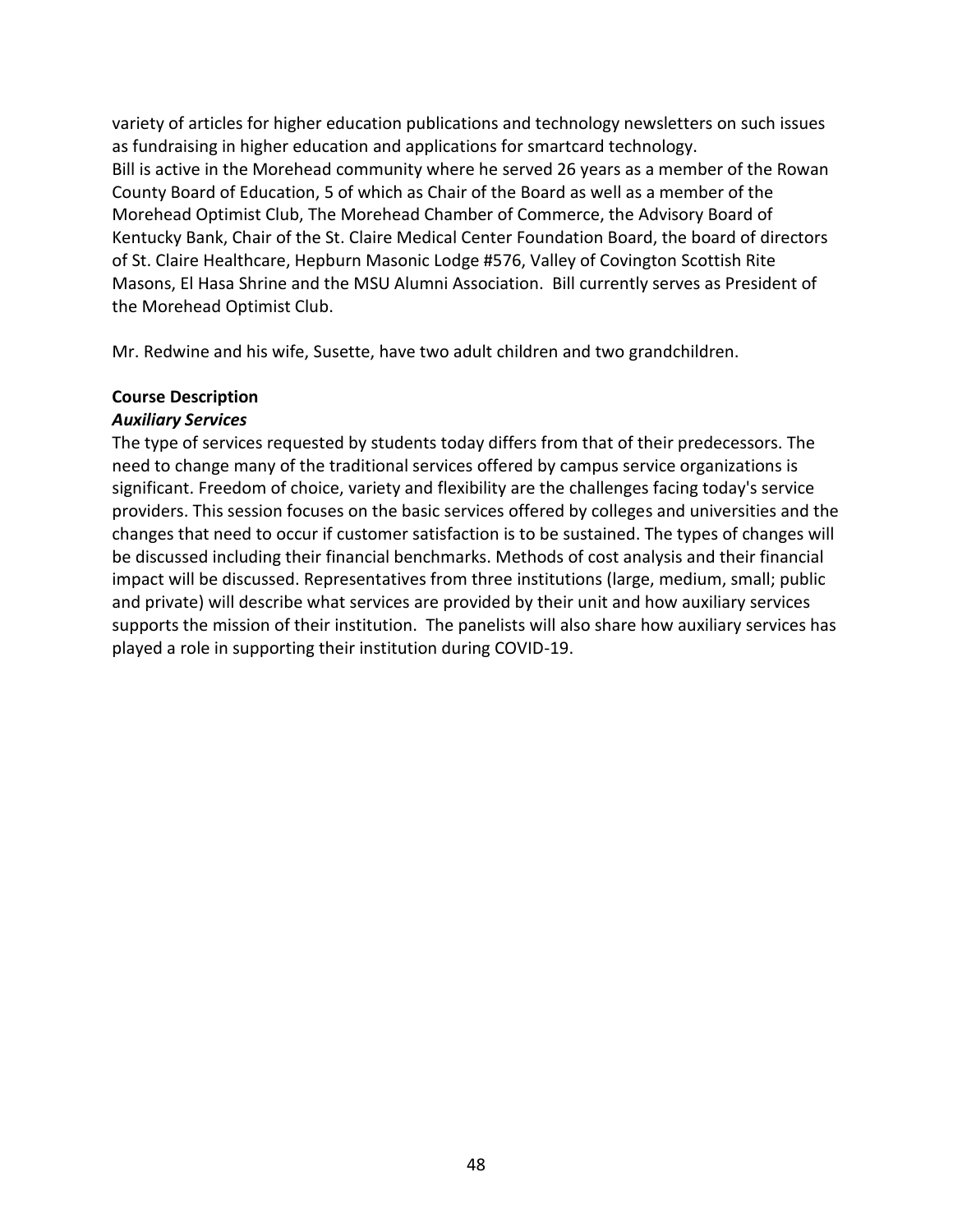

# <span id="page-48-0"></span>Al Rodack

# **Biography**

Al Rodack is Vice President Finance & Administration at Ohio Dominican University. He oversees all Treasury, Investment, Accounting, Facilities and Human Resources operations. Previously he spent 35 years in the Office of the Treasurer at The Ohio State University. His responsibilities included overseeing treasury management, debt management, all non-endowment investments and operations of an internal bank. He also worked with risk management, bursar and accounts receivable. He also worked as an Investment Officer and fixed income portfolio manager for PNC Bank. A Certified Treasury Professional (CTP), Al was on the Board and served as Chairman of the Treasury Institute for Higher Education.  He served as Chairman of the Political Action Committee for the Association of Financial Professionals (AFP) and served on the AFP Board of Directors.  He is currently on the Board of Directors of the Columbus Medical Association Foundation and the Board of Trustees of the Mount Carmel college of Nursing. Al taught finance classes at Ohio State. He received a B.S. degree in Accounting and an M.B.A. in Finance, both from The Ohio State University.

# **Course Descriptions**

# *Financial Asset and Liability Management (Treasury Track)*

Many institutions manage their financial assets without regard to the liability side of the balance sheet and vice a versa. This class would take a strategic look at how to manage both sides of the balance sheet in tandem to create opportunities and efficiencies in financial performance. Topics would include cash flow forecasting, matching investments with debt, creation of an internal bank and longer-term financial planning.

# *Stewardship of Gift Funds (Treasury Track*)

This course will be a review of endowment and gift funds from the accounting perspective and the development perspective. Topics include similarities and differences between endowment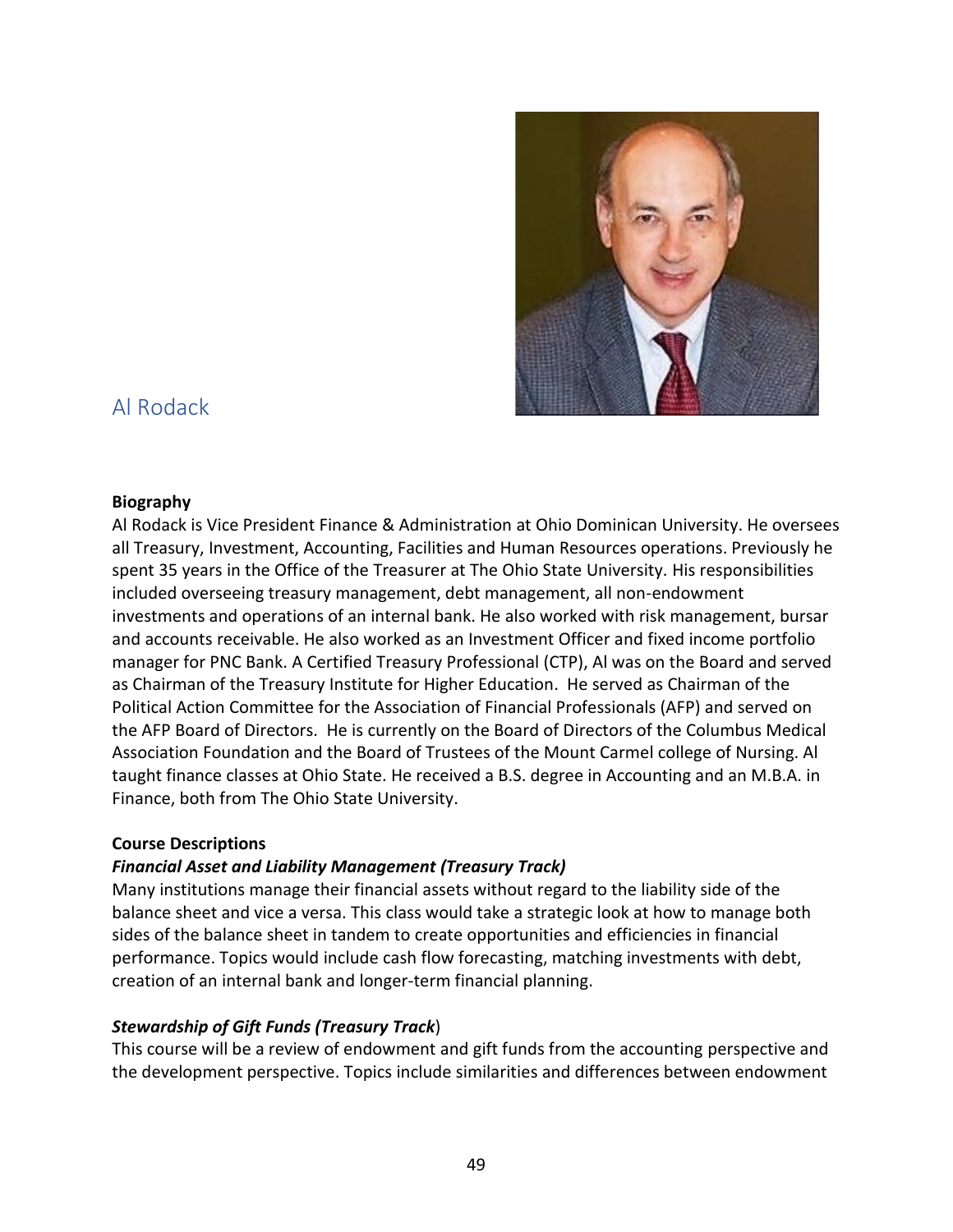and gift funds, when is a gift really a gift, tax related issues, receipting and donor recognition, restricted and unrestricted funds, and recordkeeping.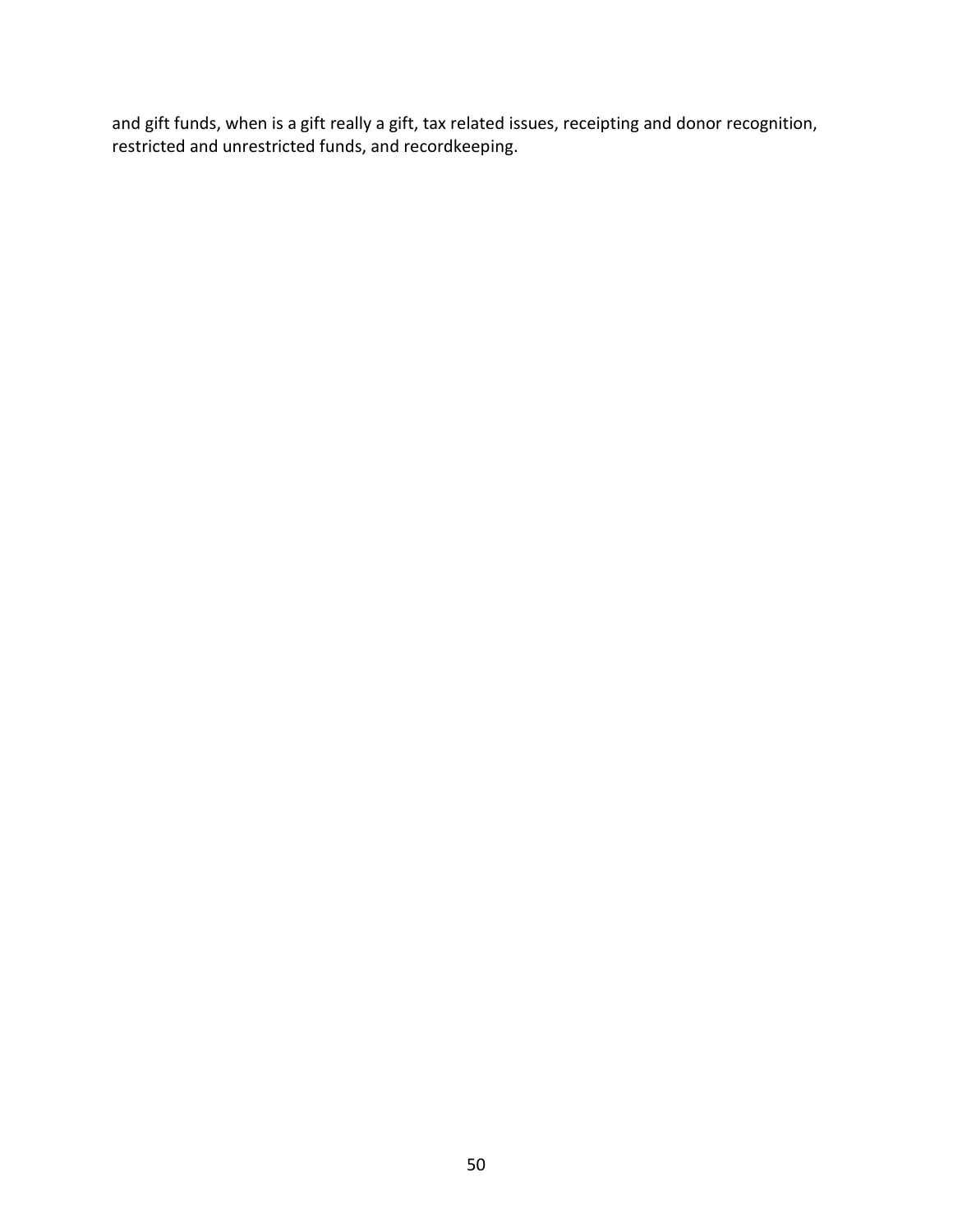<span id="page-50-0"></span>

# Kevin Sisler, CTP

#### **Biography**

Kevin Sisler serves as the Director for Treasury Services in the University Financial Services division at the University of Kentucky. For the past 13 years, Kevin has led the Treasury Services department at UK overseeing deposit operations, cash management, payment card acceptance and the Payment Card Industry Data Security Standards (PCI DSS) Compliance Program. Additionally, he teaches various courses for university staff, including Cash Handling Operations, Imprest Account Management, and PCI DSS Compliance. Kevin is a faculty member of SACUBO's College Business Management Institute (CBMI), having taught PCI DSS Compliance for CBMI since 2012. Kevin regularly presents at various other higher education conferences, such as the Treasury Institute for Higher Education PCI DSS Workshop, Kentucky Public University Business Officers meetings, and the Kentucky Association of Student Receivable Officers conferences. He also serves the Treasury Institute for Higher Education as a member of the PCI DSS Workshop planning committee since 2017. Kevin earned his Master of Business Administration (MBA) from Xavier University and his undergraduate degree in Computer Information Systems from Eastern Kentucky University. In January 2018, Kevin earned his Certified Treasury Professional (CTP) designation from the Association of Finance Professionals. In his spare time, Kevin spends most of his time with his wife and two young daughters, ages 12 and 19.

# **Course Description**

# *PCI Compliance (Treasury Track*)

This course will provide you with an overview of accepting credit cards and other payments on campus, as well as the challenges of complying with the Payment Card Industry Data Security Standards (PCI DSS).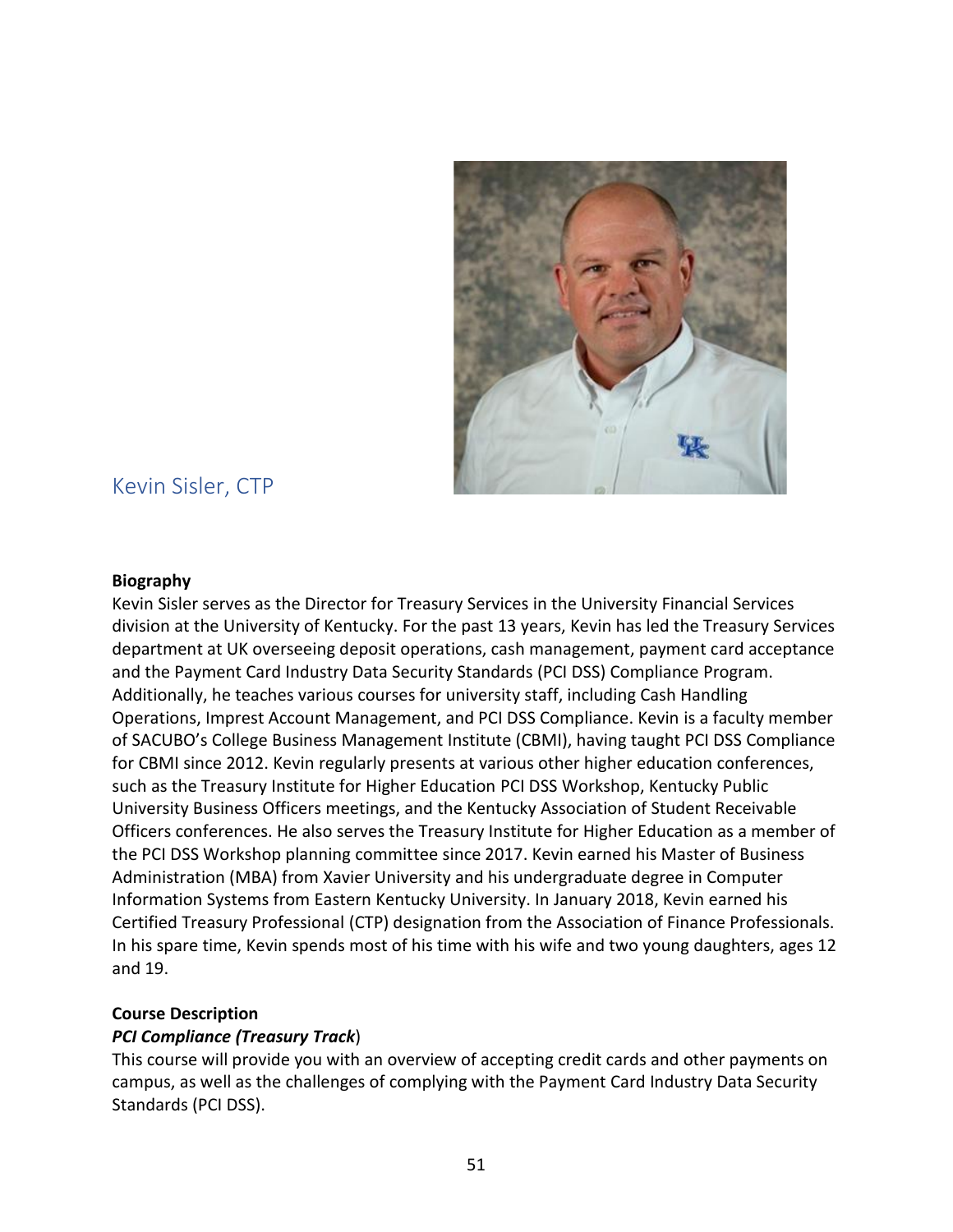Discussion will include what is PCIDSS and from where did it come, what is required for compliance, and introduction of a roadmap to get your campus in compliance with the standards.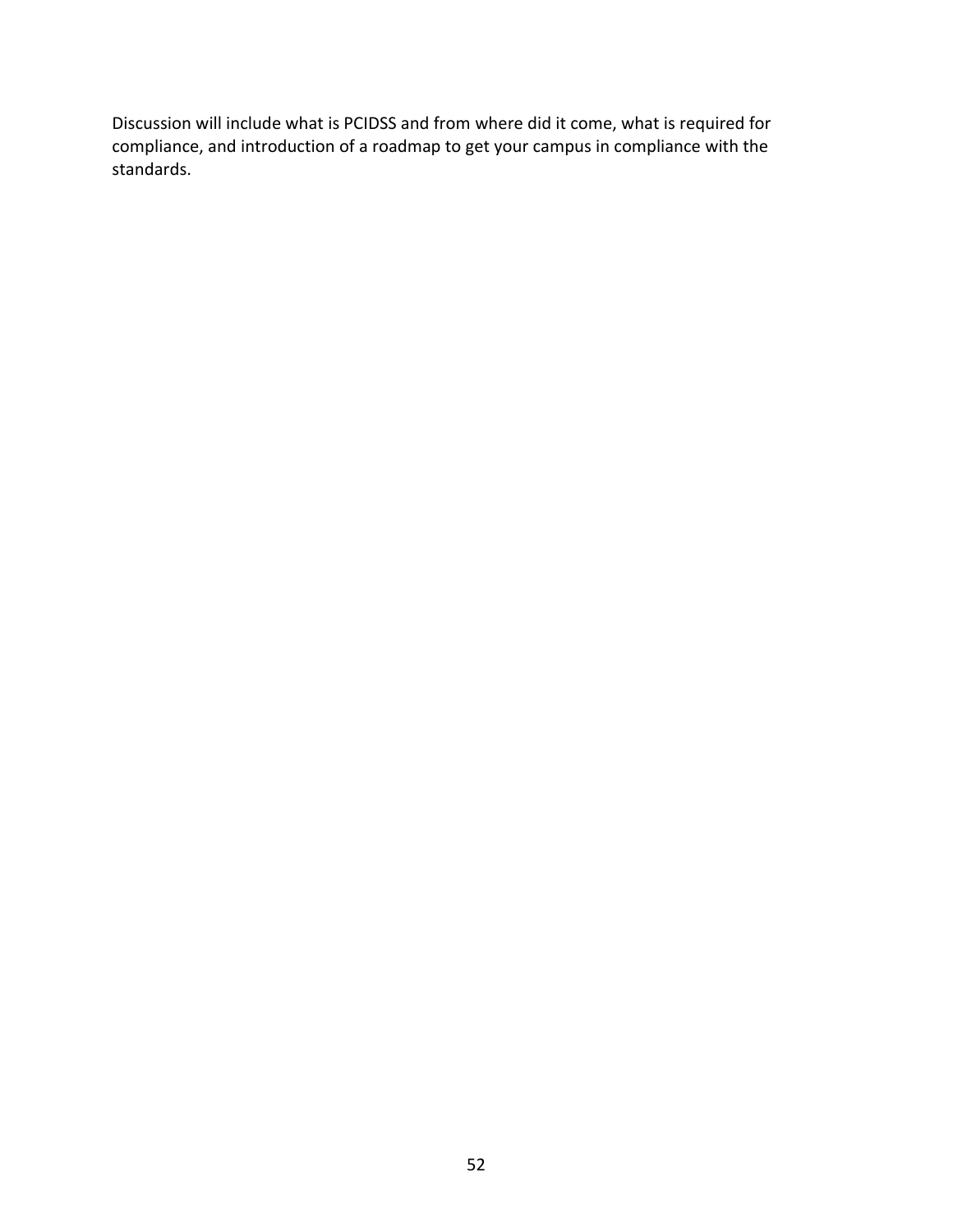

# <span id="page-52-0"></span>Bob Smith

# **Biography**

Dr. Smith is Senior Associate for Executive Talent and Leadership Development at the University of Tennessee. He is Chancellor Emeritus of the University of Tennessee at Martin (UTM) and President Emeritus of Slippery Rock University of Pennsylvania (SRU). His leadership at both institutions led to significant turnarounds resulting in national commendations and rankings for both educational achievements and organizational performance. He is credited with refocusing the UTM vision resulting in resolving accreditation challenges and leading to the highest retention and graduation rates in the University's history. At SRU, in addition to achieving alltime enrollment, retention, and graduation records, the university was recognized with multiple "Best Places To Work" accolades. He has also held positions at Wichita State University, Princeton University, Ohio University, and Temple University.

# **Course Descriptions**

# *Developing Your Leadership Capacity from the Inside Out*

Getting things done through others depends on leaders creating a vision both for themselves as well as their followers. This session explores the inner dimensions of personal leadership through self-assessments, exercises, and case studies. You will develop in-depth understanding of your personal leadership strengths and weaknesses and develop your personal strategies for improving.

# *Building Teams to Produce Results*

The course offers proven ideas for building teams and improving your team skills. You will leave knowing what a learning organization is and why it is important to your successful leadership. You will learn about your strengths and weaknesses as a team member. You will know how to deal with groupthink and face "wicked problems." You will develop a message to use in helping others understand your leadership style.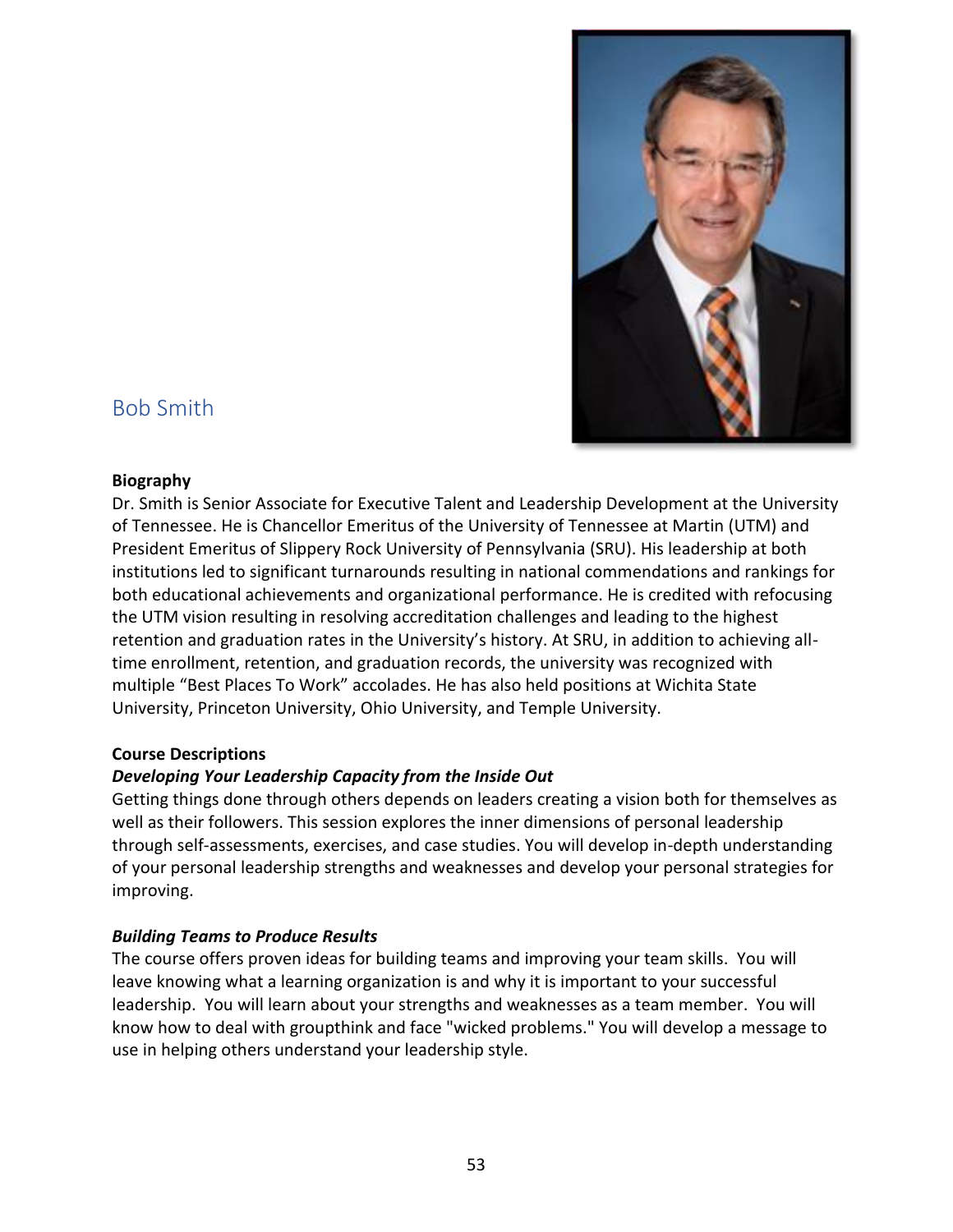

# <span id="page-53-0"></span>Jon Speare

#### **Biography**

Jon is an Executive Director of The Treasury Institute for Higher Education, an independent not for profit organization that promotes excellence in treasury and financial management through developing educational programs. In addition to his work with the Institute, Jon was a Managing Director and Group Head for Commonfund, an investment service provider to schools, universities and other not for profit organizations. He had been with Commonfund for over twenty years in various investment and client service roles, including Head of Treasury/Short Term Investments, the Investor Resource Client Service Group, the Strategic Treasury Solutions Team and the Treasury Access Program. During his tenure at Commonfund, the firm has become a leader in treasury management. A major part of Jon's role is to promote educational programs and best practices for larger education institutions.

Prior to joining Commonfund in 1996, Jon was with MAS Funds overseeing Client Service Administration. He was responsible for a client service area of fourteen professionals servicing over seven hundred clients with a total of \$10 Billion. Before entering investments, Jon was a Vice President with CoreStates Bank, developing and marketing cash management services to the Education industry. Over his ten years at CoreStates, he was the Relationship Manager the bank's largest not for profit accounts including Temple University, City of Philadelphia and Commonfund.

Jon has been a faculty member with the National Association of College and University Business Officers (NACUBO), the Professional Development Group, the College Business Management Institute and has written articles for Robert Morris Associates, NACUBO, The Association for Financial Professionals' Journal of Cash Management and Commonfund Institute. He has a B.A. from The Colorado College and an M.B.A. from Villanova University. Jon was a trustee of the Crozer Keystone Health System and a Finance Committee member of the Chester Community Improvement Project.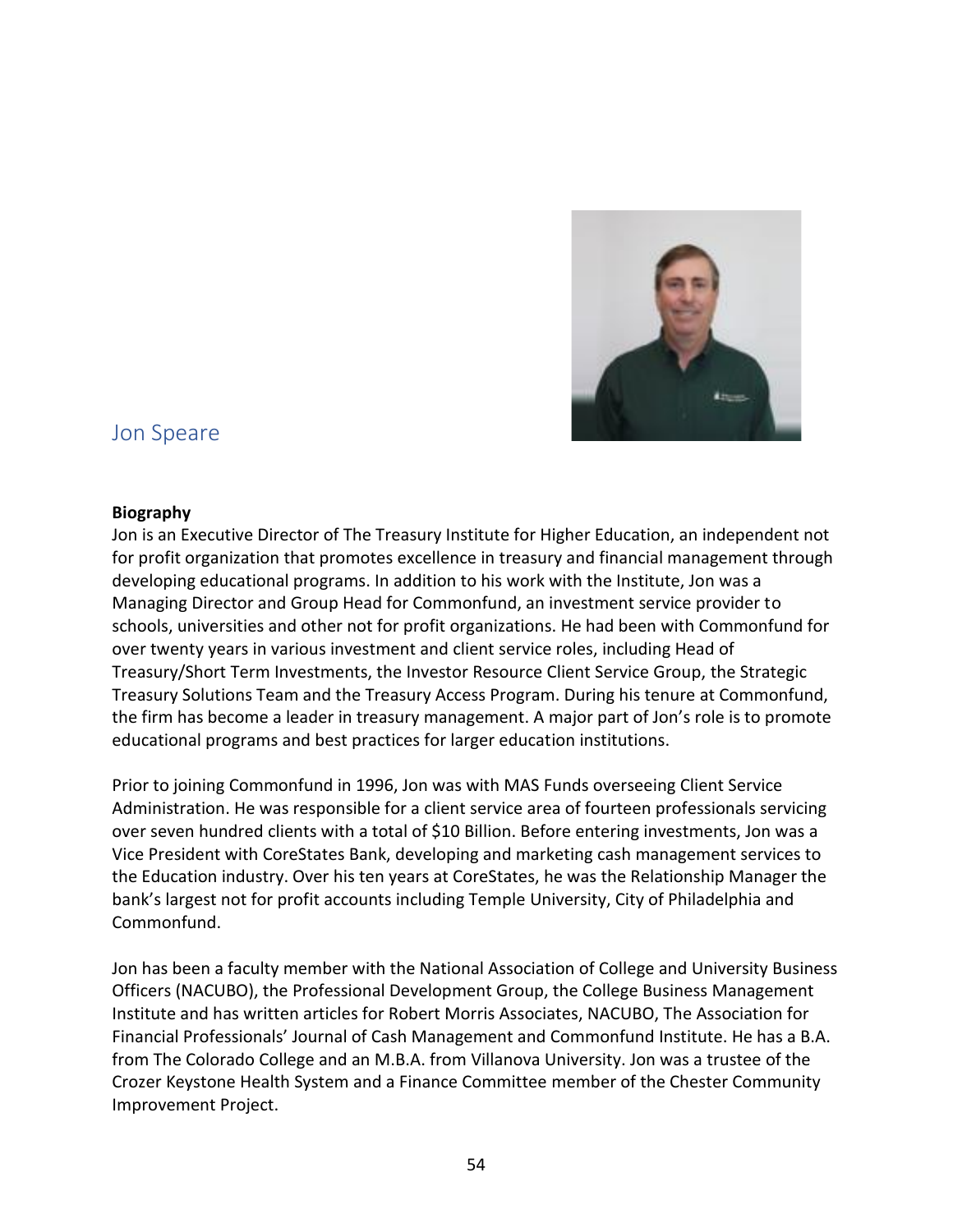# **Course Descriptions**

# *Treasury Management (Treasury Track)*

Treasury management touches all parts of higher education institutions. The ability to manage financial transactions and operating assets may determine the amount of working capital available as well as the financial health of the university. Participants will gain an understanding of:

- The role of treasury management within a higher educational institution
- How the financial system works in the U.S.
- Fraud in the treasury system and prevention
- Investment of working capital
- An overview of debt strategies, and asset/liability management
- The concept of an Internal or Central Bank within the organization
- Learn how treasury processes interact with entire educational institutions

# *Fundamentals of Higher Education Investments (Treasury Track)*

This session will provide an overview of how higher education entities invest and develop investment policies to achieve the goals of short-term, operating reserve and endowment portfolios. Our discussion will focus on the purpose, policies, and execution of each area of investment. From this session, participants should gain an understanding of the risk management of investment portfolios and the role treasury managers play in the oversight.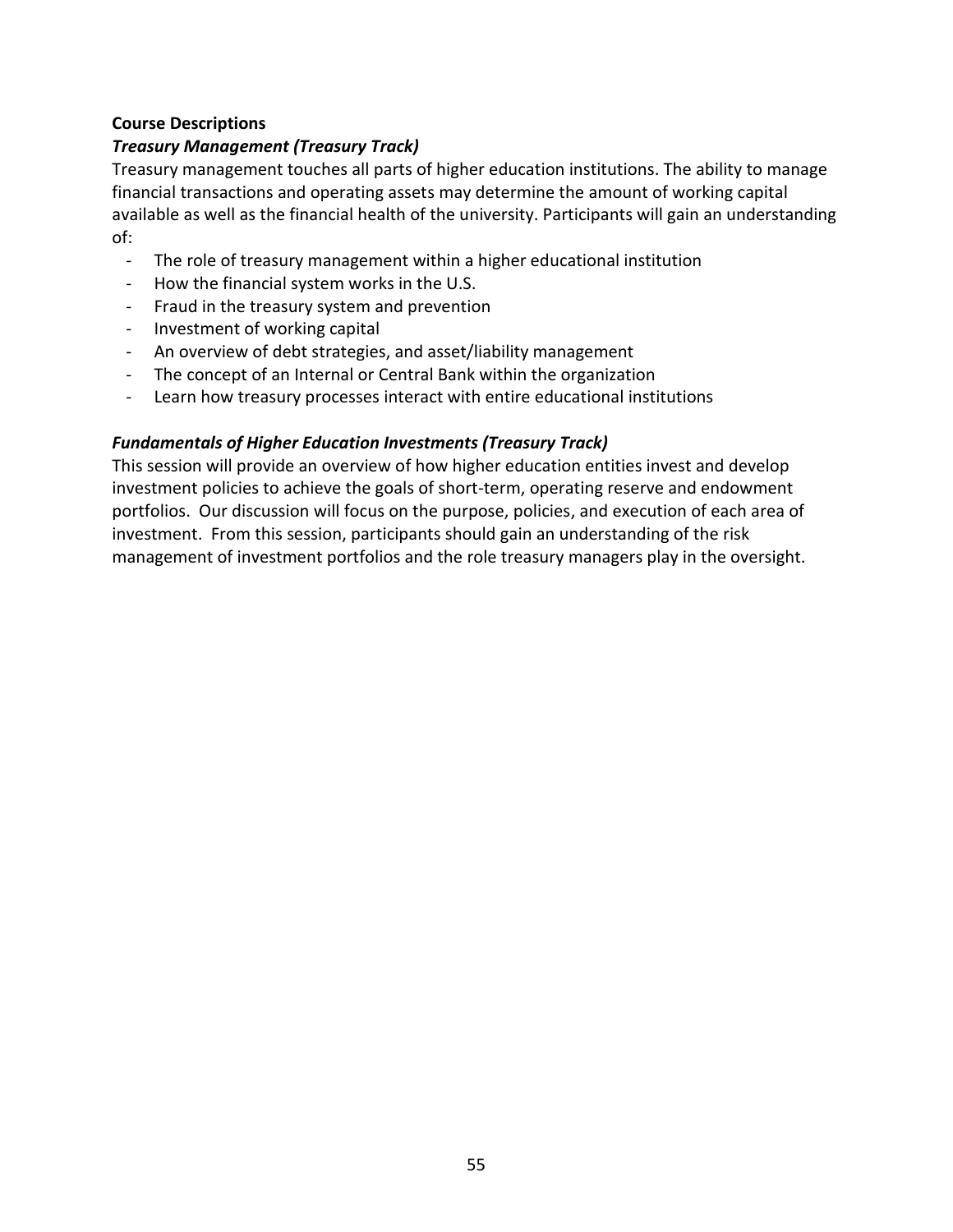

# <span id="page-55-0"></span>Barry Swanson

#### **Biography**

Barry Swanson currently serves as Chief Procurement Officer (CPO) at the University of Kentucky. Barry joined UK in 2017 and leads a division that includes a Central Unit, Healthcare Unit, Construction Unit, the UK Supplier Diversity Program, UK Supply Center, and UK Surplus Property. Barry serves on several university committees including the Presidents Sustainability Advisory Committee, the UK Economic Development Collaborative, and the UK Diversity, Equity, and Inclusion Initiative. Barry is also serves as a member of a Community Collaboration that includes local Black Faith Leaders, Commerce Lexington, Lexington Fayette Urban County Government, Fayette County Public Schools, and members of the UK Community.

Prior to taking his position at UK, Barry served as the Associate Vice Provost for Campus Operations/Chief Procurement Officer for the University of Kansas, where he was responsible for leading seven departments – Design and Construction Management, Facilities Services, Parking and Transit, Environmental Health and Safety, the KU Center for Sustainability, Procurement Services, and the Campus Operations Business Center.

Barry joined KU in 1998 as Director of Purchasing and during his nearly 19-year tenure at KU also served as the Associate Comptroller with responsibility for the Payroll, Bursar, Central Accounting, Financial Management and Financial Systems areas at KU.

Barry has worked in the private sector as Director of Purchasing for Seaboard Farms, in government as a Procurement Officer for the State of Kansas Division of Purchases, and he began his career serving as a staff member in several political offices.

Barry has served as chair of the Purchasing Committee for the Midwestern Higher Education Compact and as the Kansas Board of Regents representative on the State Use Committee, which provides oversight to the Blind and Handicapped Workshop Program in Kansas. He has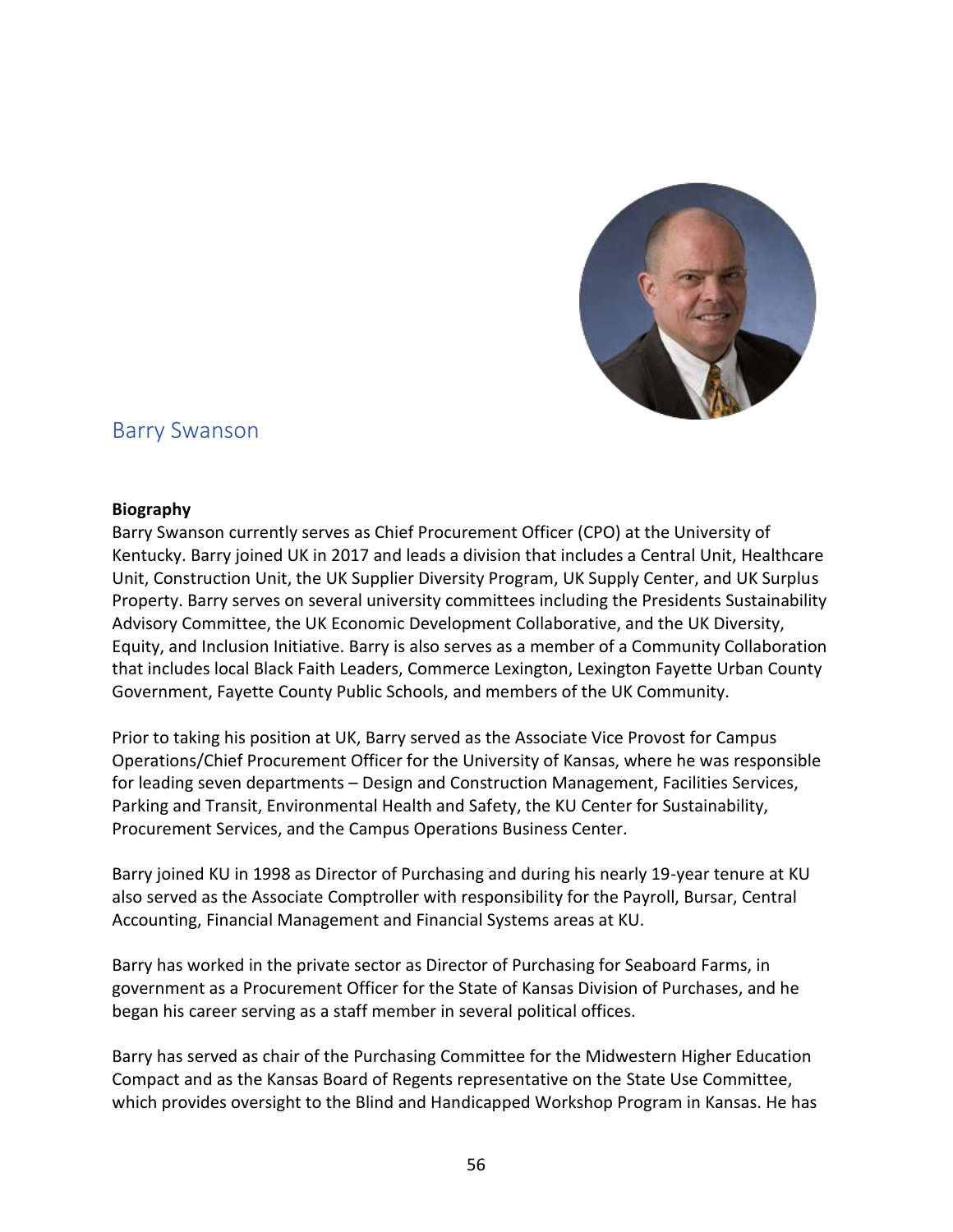also served as the District V Representative on the NAEP National Board of Directors, and as co-President of the NAEP Great Plains Region. Barry currently is a member of the Board of Directors for E and I Cooperative Services, Inc. His E and I service includes serving as Board Chair from 2018-2022.

Barry is a graduate of the University of Kansas with a degree in History and Political Science. He also has a Juris Doctor degree from the Washburn University School of Law.

# **Course Description**

# *Purchasing Policies*

This course provides a general overview of the role of purchasing in an institution of higher education, the organization of the purchasing operation, and the responsibility that purchasing has to the campus community and suppliers. Also provided will be a detailed discussion of the fundamental business and ethical principles on which purchasing is based. Emphasis will be given to techniques utilized to achieve the twin objectives of service to the campus community and savings to the institution.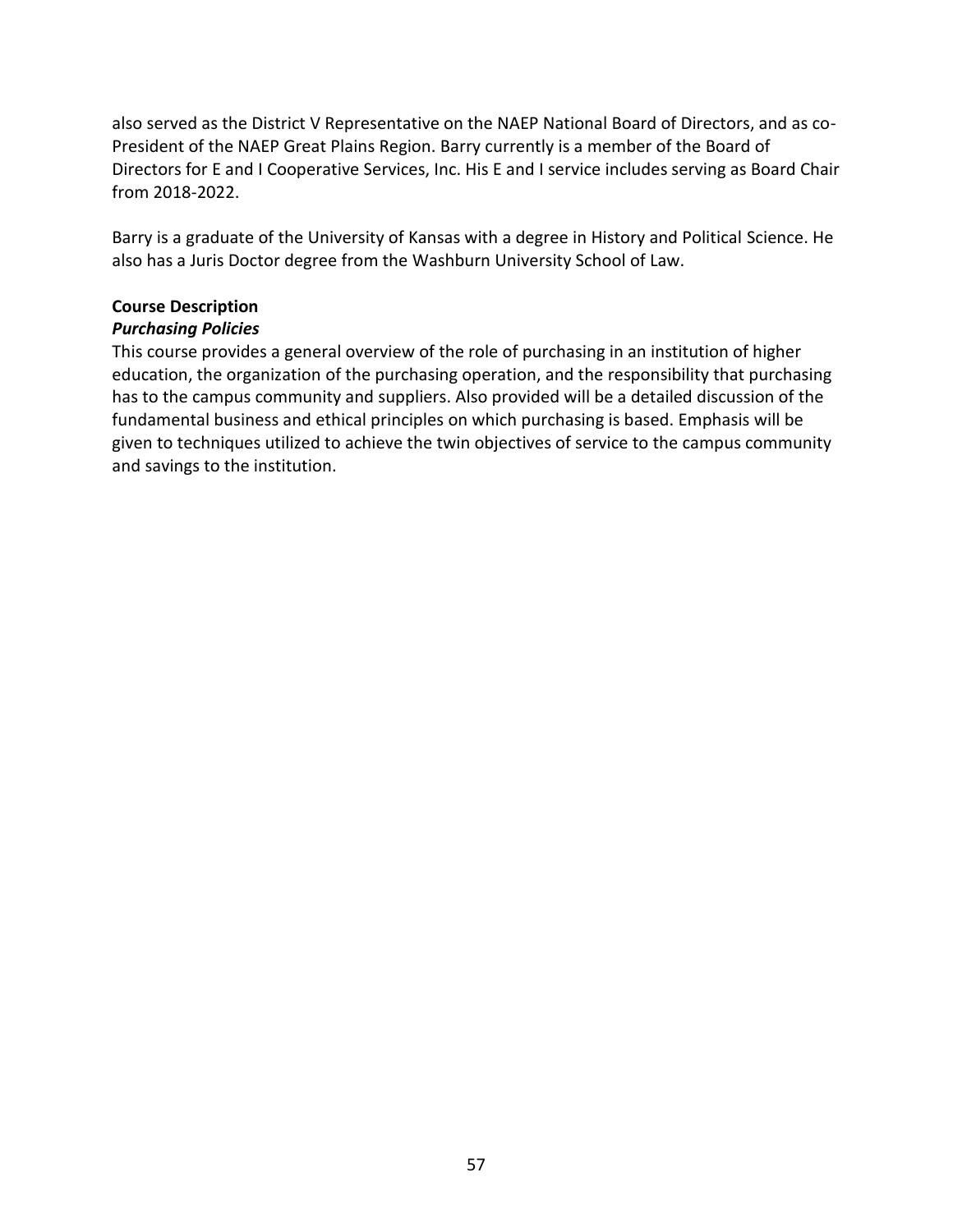

# <span id="page-57-0"></span>Scott Verzyl

#### **Biography**

Scott Verzyl is Vice President for Enrollment Management at the University of South Carolina. He is responsible for Undergraduate Admissions, Financial Aid and Scholarships, University Registrar, the Visitor Center, New Student Orientation, TRIO Programs, Veterans Services and Enrollment Data Analytics. During his tenure at the University of South Carolina he has helped lead the university's efforts to increase overall enrollment and student success outcomes by implementing new recruiting and retention initiatives. Since 2004 undergraduate enrollment at UofSC has grown over 55%, applications to the freshman class have quadrupled, and the size of the freshman class has doubled. Before joining UofSC in 2004, Verzyl held leadership positions at the University of Alabama in Huntsville, including associate vice president for enrollment services, registrar, and director of admissions. He previously was associate registrar and assistant director of admissions at the Georgia Institute of Technology, where he also led the efforts to implement the Banner Student Information System. Verzyl is active in many professional organizations and currently serves on the College Board's Higher Education Enrollment Leaders Group as well as the Oak Circle, the College Board's advisory council for prior members of its Board of Trustees, and EAB's Enrollment Advisory Council. He previously served on the National Association for College Admission Counseling Intercollegiate Athletics Advisory Committee and ACAOPU, the Association of Chief Admissions Officers of Public Universities. He was the recipient of the 2012 National Strategic Enrollment Management Excellence Award from the American Association of Collegiate Registrars and Admissions Officers. Verzyl earned a bachelor's degree from Georgia Tech and an MBA from Kennesaw State University.

# **Course Descriptions**

# *Student Affairs*

Anybody can do Student Affairs, right? That statement might have been true fifty years ago, but in today's highly-functional institution of higher education the work of Student Affairs requires a high degree of professionalism; strong philosophical and educational core values; keen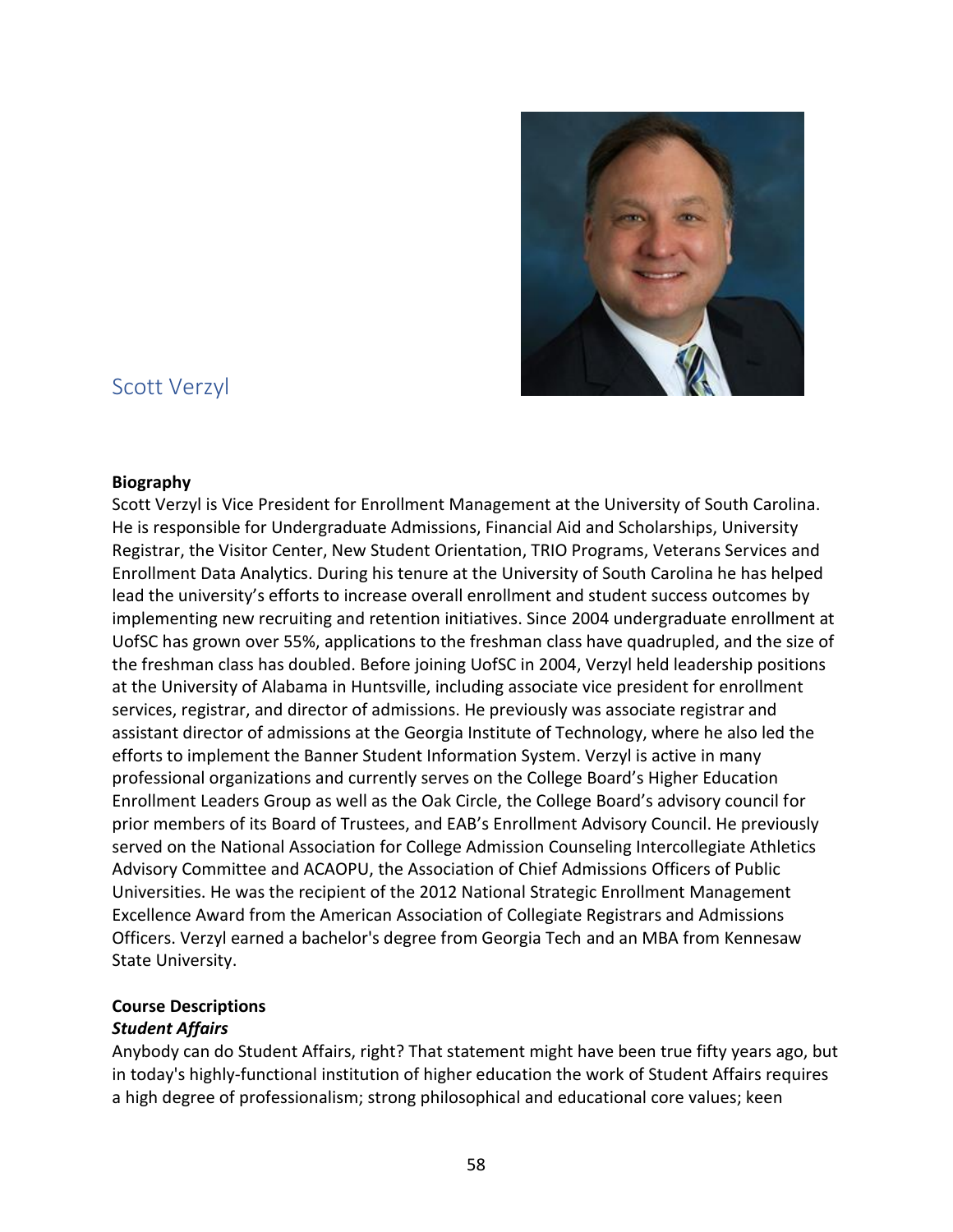boundary spanning skills that foster relationship management and collaboration with a long list of internal and external stakeholders; advanced execution of the key functional areas normally assigned to divisions of student affairs; and the ability to manage on behalf of the institution what are often bizarre contingencies (threats and opportunities to one's institution). The student affairs course will explore these concepts. Additionally, the course will provide exposure to the significant issues facing college students and how changes in the characteristics and composition of student populations as well as evolving market and societal conditions affect and make more complicated divisional as well as institutional goals, programs, and services (including those provided by the offices assigned to business affairs). A focus on the trends and issues facing institutions of higher education from the student affairs (functional areas) perspective as well as the organizational and working relationship of student affairs and business affairs will be discussed. The role the senior student affair officer plays in managing the division of student affairs, providing institutional management, molding institutional services, and advancing admissions and retention efforts will be shared. At the conclusion of this session, you may be surprised: not everyone can actually do student affairs work, and in fact, many others don't want to!

#### *Enrollment Management*

Enrollment Management Enrollment management can be defined as the strategic technique to manage the quantity, quality, and demographic profile of an institution's first-year class. This course is designed to introduce enrollment management concepts, focusing primarily on admissions, recruiting and financial aid, but including comments on the role retention programs, visitor programs and tour centers, orientation, academic advising, career centers, transfer programs, institutional research, and student success services contribute to the achievement of enrollment goals. Once a concern for mostly private institutions; the management of enrollments has become a key factor for both the ranking status and the financial health of virtually all institutions of higher education. This course will provide the "fundamentals" of enrollment management, including the ingredients for a successful strategic enrollment plan, and will share trends, issues and techniques institutions of higher education are using to manage their enrollment.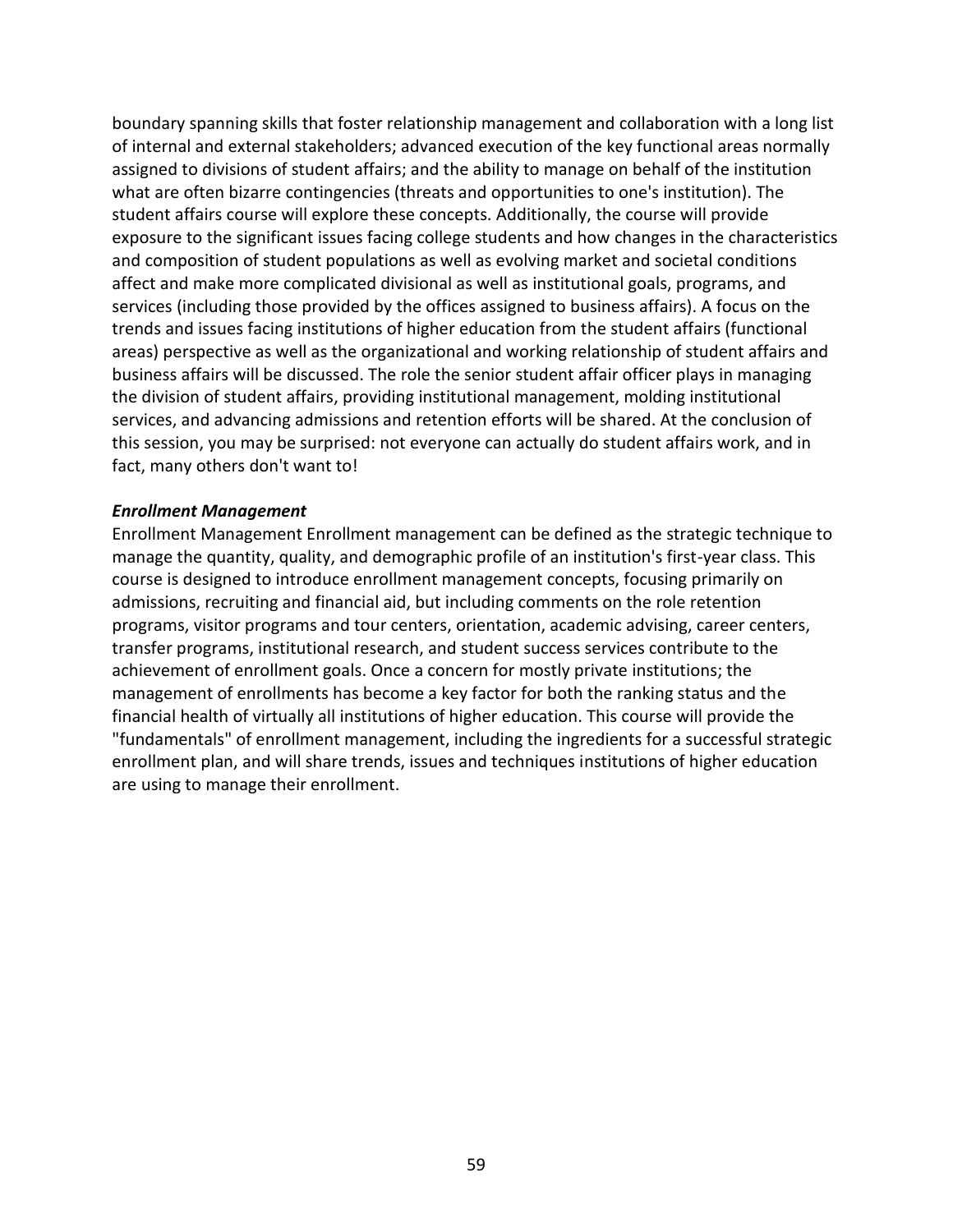

# <span id="page-59-0"></span>Laurel Wood

#### **Biography**

Laurel Wood is University of Kentucky's Director of Business Continuity. She began serving with UK Police Department's Division of Crisis Management & Preparedness in 2011. She oversees business continuity, disaster recovery, UK's 5-year Hazard Mitigation Plan, and the Campus Community Emergency Response Team. Her career began serving a 17 county, 33 city planning and development organization, then managed FEMA preparedness projects on behalf of Kentucky Office of Homeland Security. A Kentucky native, Laurel is a graduate of Morehead State University and University of Kentucky's Martin School of Public Policy & Administration.

Laurel has a background in developing Emergency Operations and Business Continuity Plans, Incident/Event Action Plans, After-Action Reports, Business Impact Analysis, Threat and Hazard Identification Risk Assessments, crisis communications, and Homeland Security Exercise & Evaluation Program exercises. She is a FEMA Professional Continuity Practitioner and holds a National Center for Spectator Sports Safety & Security (NCS4) Professional Certificate. Laurel is also a certified Project Management Professional (PMP) from the Project Management Institute (PMI) and is a member of Disaster Recovery Institute International (DRI).

# **Course Description**

# *Business Continuity for Higher Education*

We are not planning for every possibility that could cause an interruption; instead, we are planning for the effects of any interruption. In this session, University of Kentucky's Director of Business Continuity will take you through building an all-hazards business continuity program that puts planning in perspective and creates an environment where crisis response is likely to run more smoothly, maximum service levels are maintained, and recovery is managed efficiently and effectively.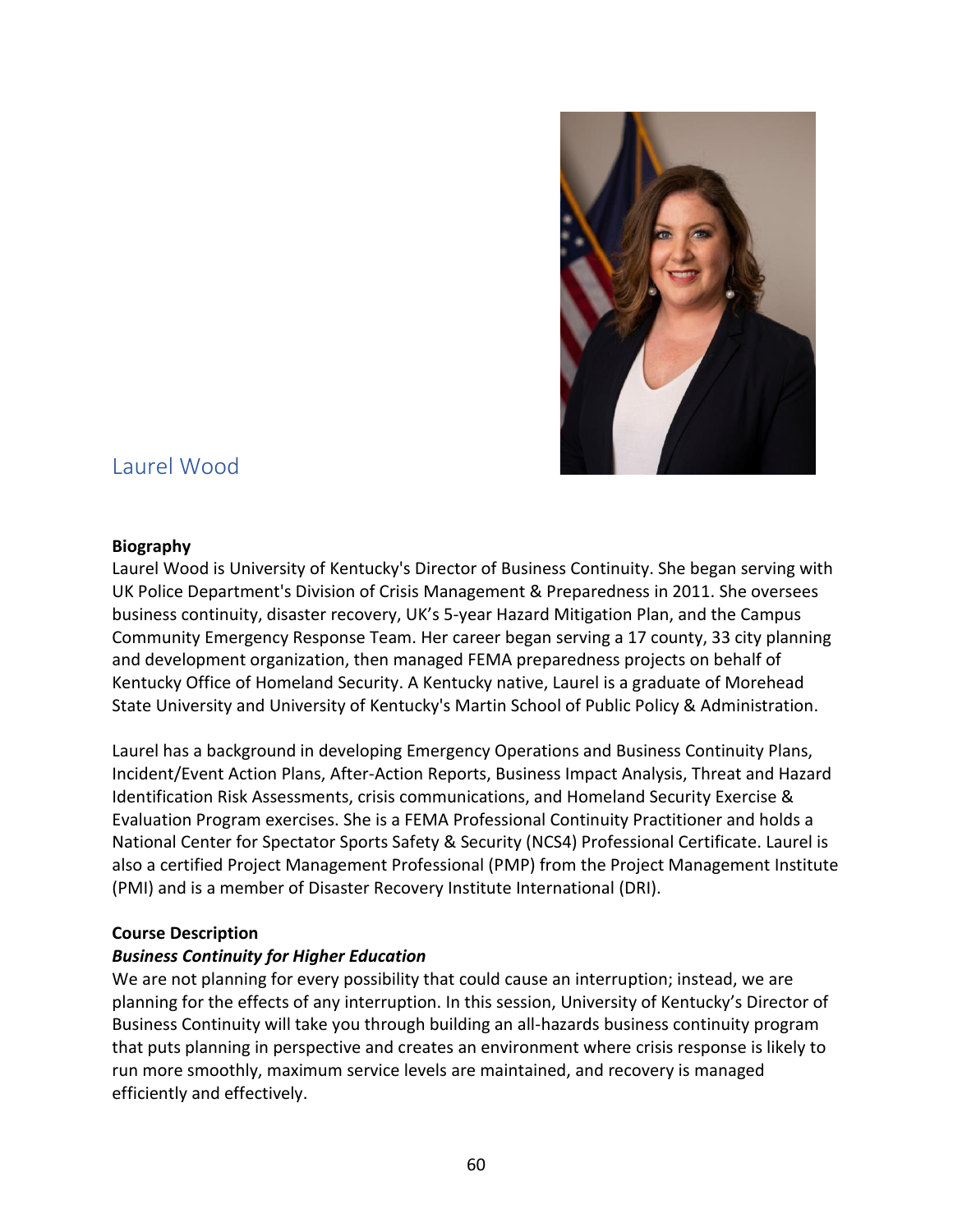Take away lessons learned from reviewing the challenges and successes associated with building a BC program. Implement an effective strategy to develop appropriate departmental plans and determine how those are incorporated into emergency operations center (EOC) activation criteria. Be proactive in cultivating relationships so that stakeholder identification and prioritization during critical incidents can help you return to normal operations as quickly as possible. Finally, find your business continuity champions and utilize them!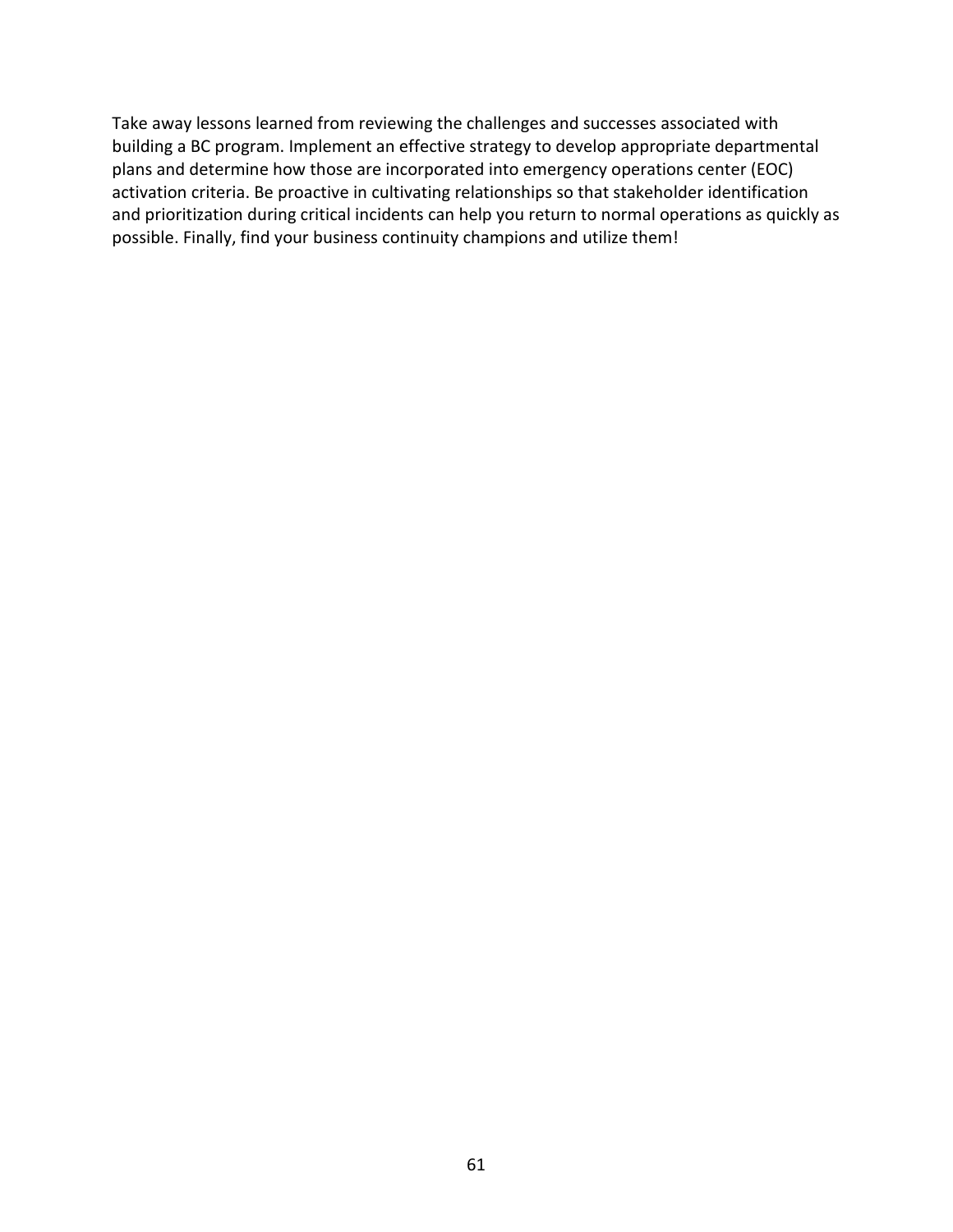<span id="page-61-0"></span>

# Sally Wiatrowski

#### **Biography**

Sally Wiatrowski is the Vice President for Business Operations at Georgetown College and responsible for the operational activities for the institution, ensuring development and implementation of efficient operations and cost-effective systems to meet current and future needs of the campus community. Before devoting her work full-time to Georgetown College, Sally, was the Director of Retail Operations for the Follett Corporation, with assignments at the University of Kentucky, Notre Dame and De Paul Universities. Sally is a focused and determined business leader, offering the entrepreneurial stamina and wisdom to achieve operational results and drive bottom line growth. She inspires employees to achieve peak performance, and she cultivates profitable business relationships built on respect, loyalty, and trust. Her easygoing personality has been a defining management strategy throughout her career. Outside of the office, Sally is a wife to Michael, and mother to Sophia and Eva.

# **Course Description**

# *Auxiliary Services*

The type of services requested by students today differs from that of their predecessors. The need to change many of the traditional services offered by campus service organizations is significant. Freedom of choice, variety and flexibility are the challenges facing today's service providers. This session focuses on the basic services offered by colleges and universities and the changes that need to occur if customer satisfaction is to be sustained. The types of changes will be discussed including their financial benchmarks. Methods of cost analysis and their financial impact will be discussed. Representatives from three institutions (large, medium, small; public and private) will describe what services are provided by their unit and how auxiliary services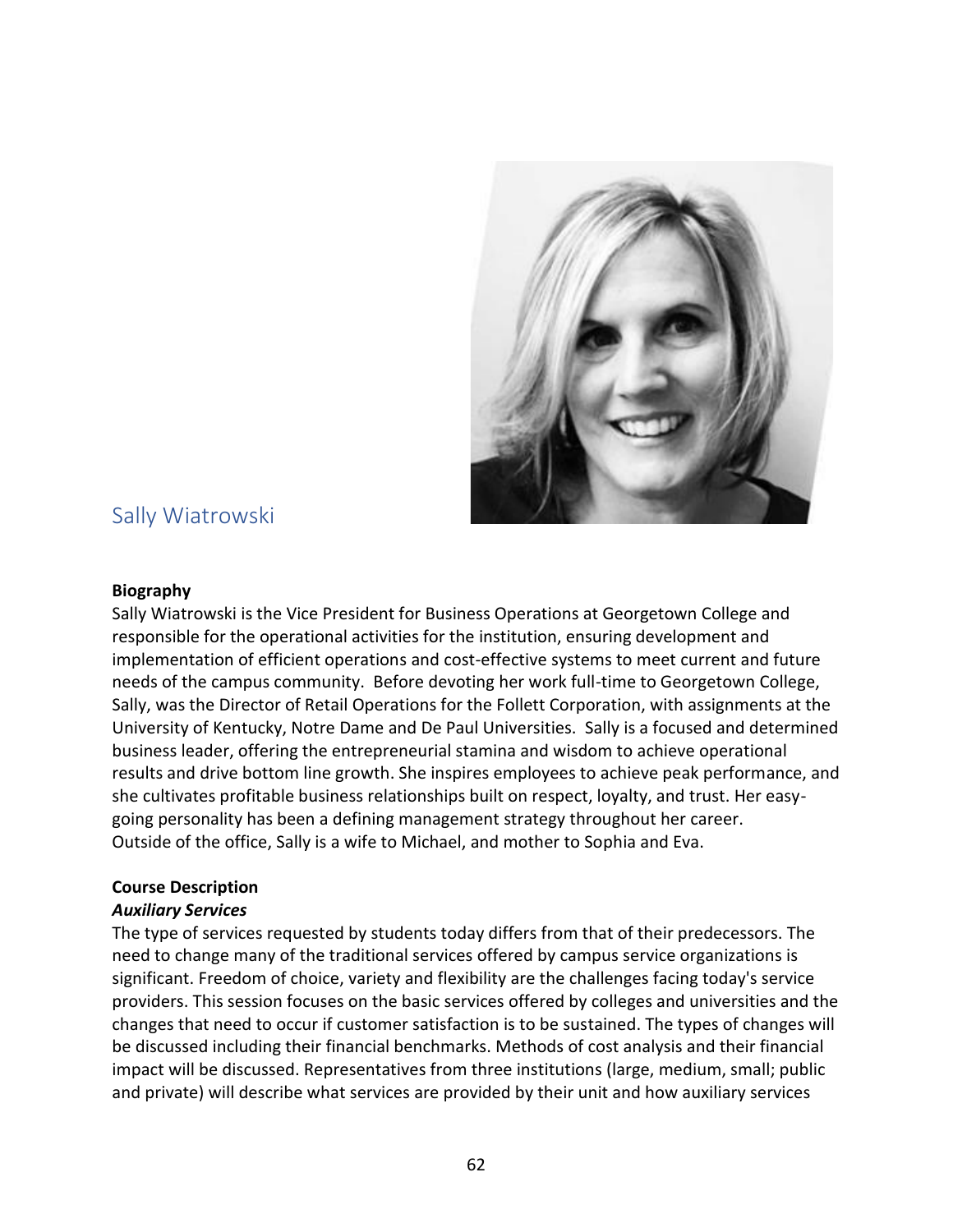supports the mission of their institution.  The panelists will also share how auxiliary services has played a role in supporting their institution during COVID-19.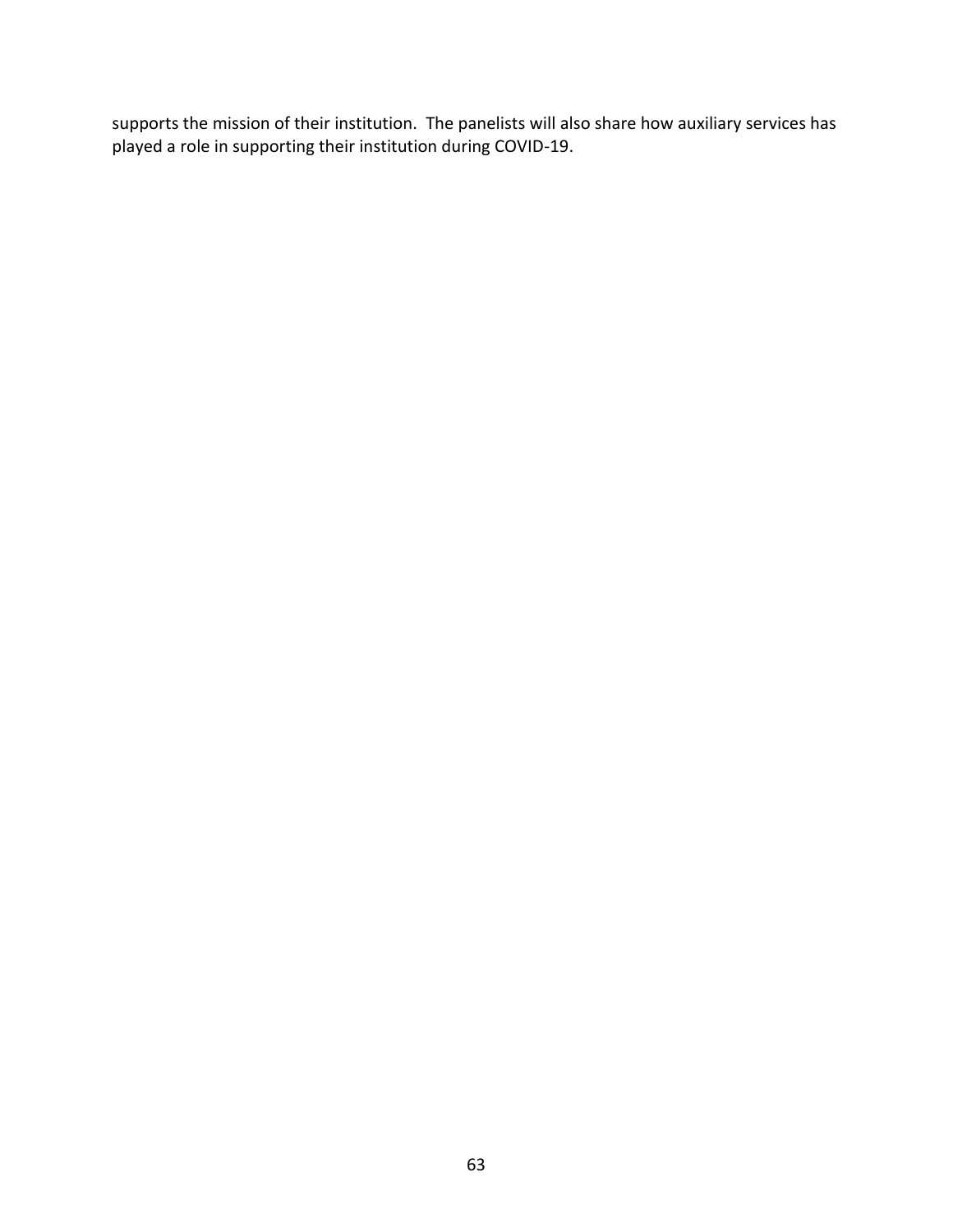

# <span id="page-63-0"></span>Mary Vosevich

# **Biography**

Mary Vosevich (she/her) has worked in higher education facilities management for 36 years. In 2014 she joined the University of Kentucky as the Vice President for Facilities Management. Previously she worked at the University of New Mexico and the University of Missouri – St. Louis. She was Director of the Physical Plant Department at the University of New Mexico. Vosevich was also Vice President of Lobo Energy, Inc. a corporation of the University which oversees all master planning for utilities at the University.

Vosevich has been involved with the higher education community for the past 30 years. She has served APPA, Leadership in Educational Facilities, in many capacities including as president. Currently she serves as the Dean of General Administration for the Institute for Facilities Management; a position she has held since 2003. She also teaches at the Institute. Vosevich is a graduate of the APPA Institute for Facilities Management and Leadership Academy. She holds a Bachelor of Science from the University of Missouri and a Master of Business Administration from the University of New Mexico. She has always been active in her community and prior to moving to Kentucky served as the Vice President of Camps and Properties for the Great Southwest Council of the Boy Scouts of America. This position directed the master planning and renovation of the Gorham Scout Ranch in New Mexico.

Vosevich was honored with APPA's Pacesetter Award and Meritorious Service Award.

# **Course Description** *Facilities Management*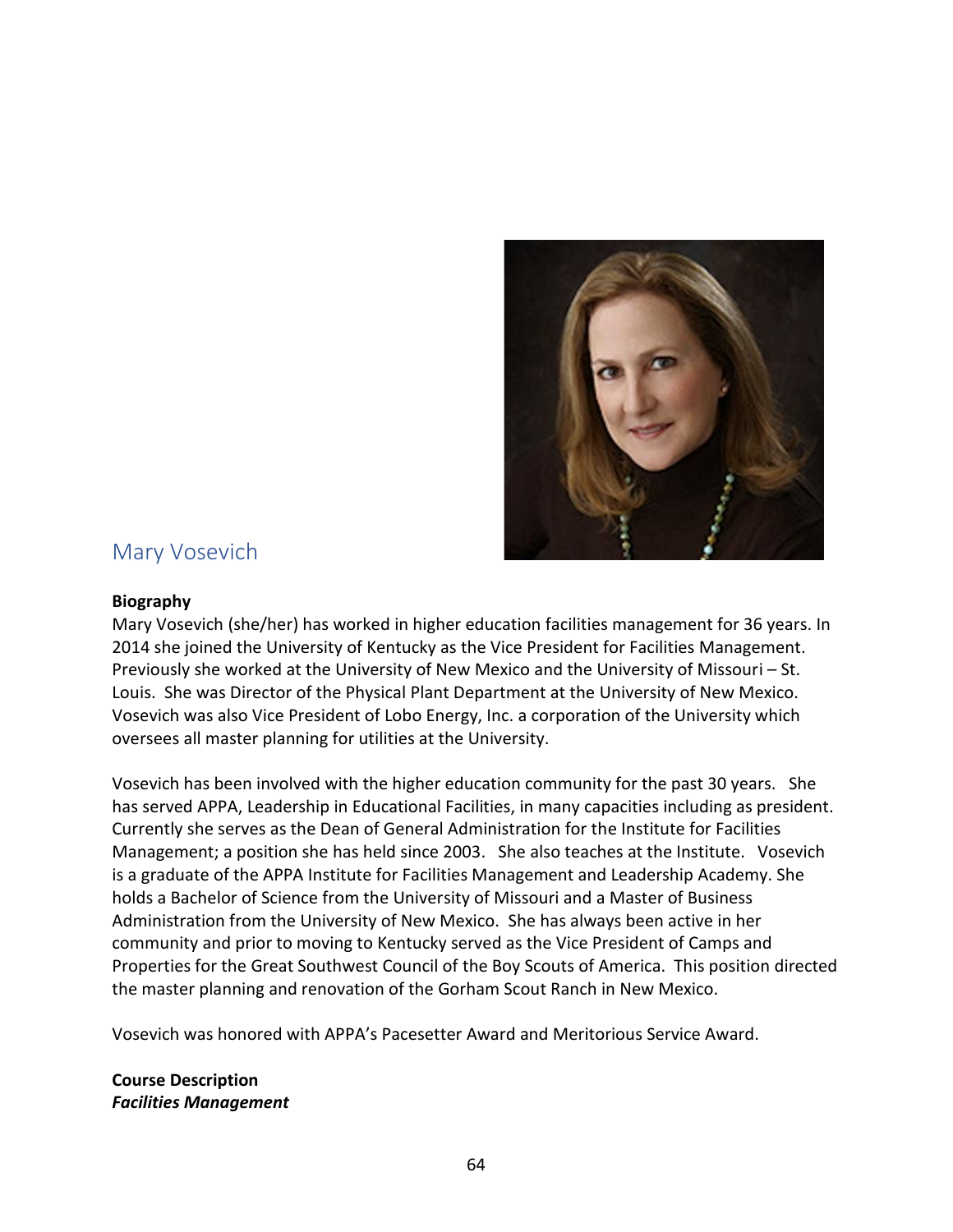This course presents an overview of functions, organization and management of a facilities unit in higher education. Topics to be discussed with be general administration, operations and maintenance, utilities and planning, design, and construction. A tour of University of Kentucky facilities is included.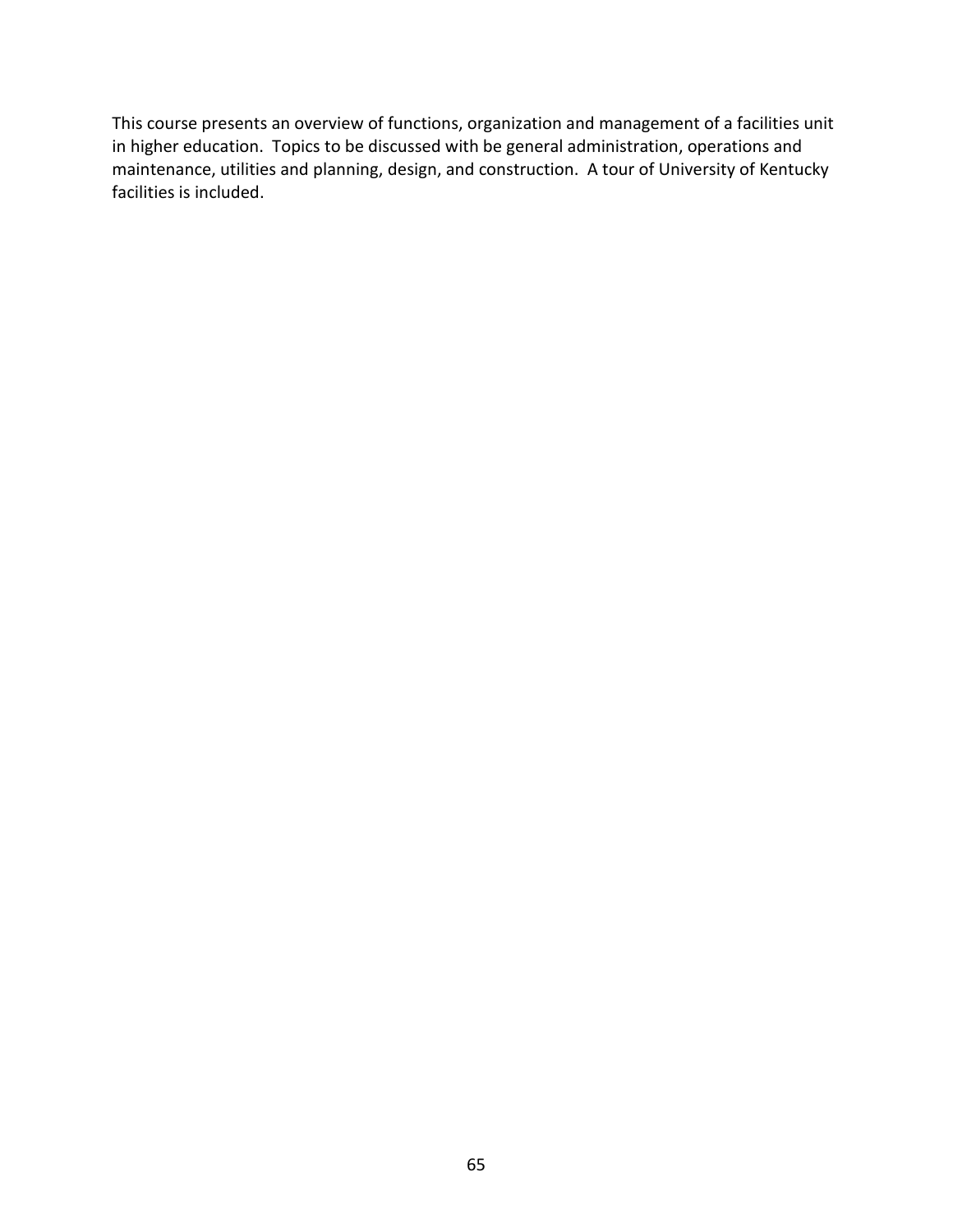

# <span id="page-65-0"></span>Mike Zastrocky

#### **Biography**

Dr. Michael Zastrocky is currently Executive Director of the Leadership Board for CIOs in Higher Education. He has recently served as a Senior Advisor to The Chronicle of Higher Education and has done webinars and written white papers based on the LBCIO annual global survey of CIOs. He also has served as Managing Vice President, Education Research Leader and Research Director for Academic Strategies at Gartner Inc, the world's largest information technology research and advisory services organization. In his current and recent roles, Dr. Zastrocky examines and analyzes current and emerging IT trends and assesses the implications of those trends on educational institutions globally; He also examines higher education management issues and how institutions can effectively and efficiently manage organizations. Before joining Gartner, he served as a faculty member at several universities, assistant dean, chief information officer, vice president of CAUSE (the international association for managing and using information resources in higher education, now EDUCAUSE), and vice president of the Kaludis Consulting Group. He has delivered numerous keynote addresses around the globe and has served as a faculty member for many institutes and seminars globally. He has written or coauthored numerous books, modules, research notes, and articles on information technology, mathematics, and management issues. He has served as a university trustee, school board member and a board member for both non-profit and for-profit education organizations around the globe. He has a bachelor's degree from Regis University in mathematics, a master's degree in education administration from the University of Denver, and a doctor of education degree in technology and mathematics education from the University of Northern Colorado.

# **Course Description**

#### *Administrative Systems*

This course will review the life cycle of administrative systems in light of changing technology and business requirements. Particular attention will be given this year to business process